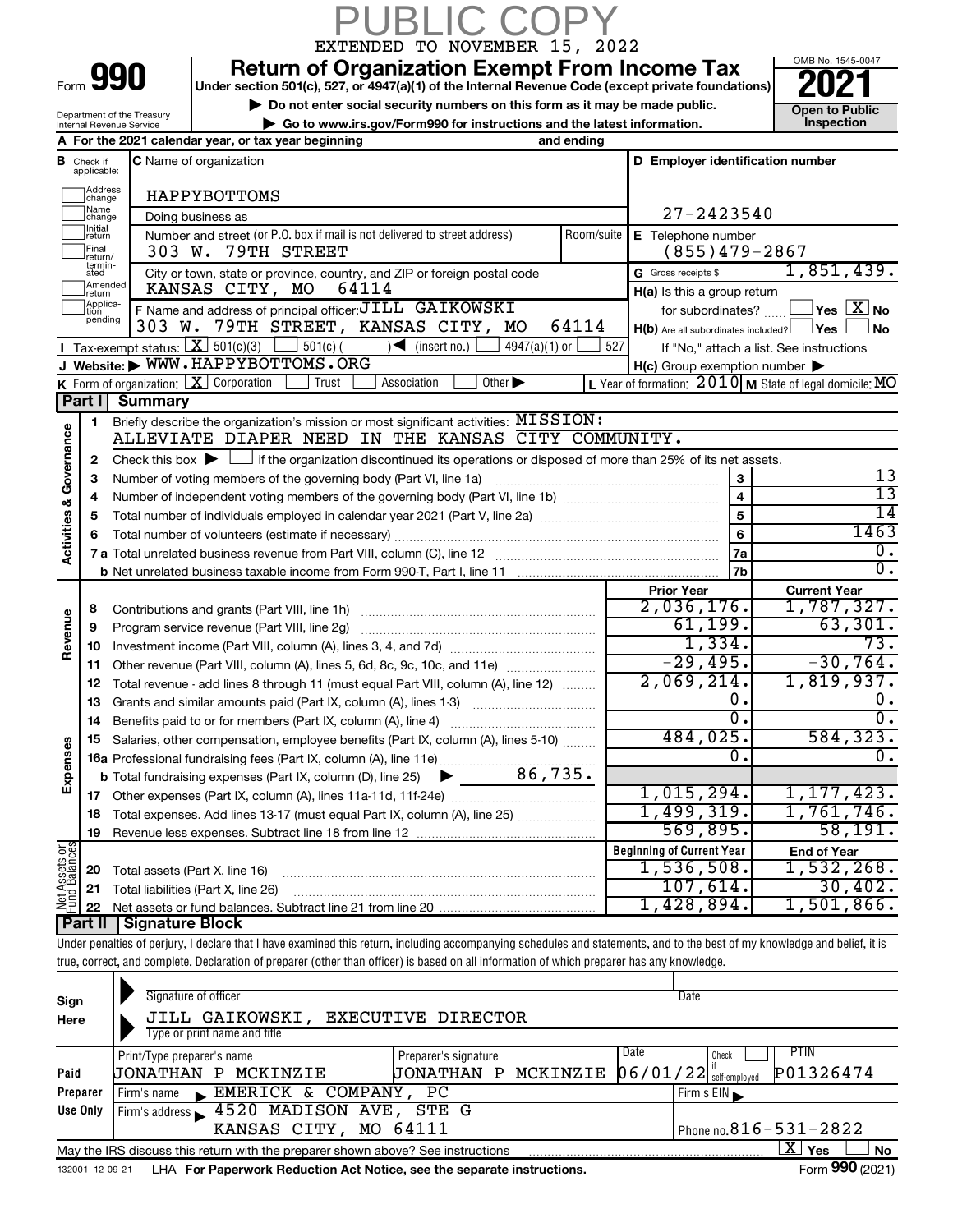|              | HAPPYBOTTOMS<br>Form 990 (2021)                                                                                                              | $27 - 2423540$  | Page 2                                           |
|--------------|----------------------------------------------------------------------------------------------------------------------------------------------|-----------------|--------------------------------------------------|
|              | Part III   Statement of Program Service Accomplishments                                                                                      |                 |                                                  |
|              |                                                                                                                                              |                 | $\boxed{\textbf{X}}$                             |
| 1            | Briefly describe the organization's mission:<br>HAPPYBOTTOMS' MISSION IS TO COLLABORATE WITH COMMUNITY PARTNERS TO                           |                 |                                                  |
|              | EMPOWER, CONNECT AND IMPACT LOW INCOME FAMILIES BY ALLEVIATING DIAPER                                                                        |                 |                                                  |
|              | NEED IN THE KANSAS CITY COMMUNITY. OUR VISION IS TO POSITIVELY IMPACT                                                                        |                 |                                                  |
|              | THE MENTAL, PHYSICAL AND FINANCIAL STABILITY OF A FAMILY IN CRISIS AND                                                                       |                 |                                                  |
| $\mathbf{2}$ | Did the organization undertake any significant program services during the year which were not listed on the                                 |                 |                                                  |
|              | prior Form 990 or 990-EZ?                                                                                                                    |                 | $\overline{X}$ Yes $\overline{X}$ No             |
|              | If "Yes," describe these new services on Schedule O.                                                                                         |                 |                                                  |
| 3            | Did the organization cease conducting, or make significant changes in how it conducts, any program services?                                 |                 | $\overline{\ }$ Yes $\overline{\phantom{a}X}$ No |
|              | If "Yes," describe these changes on Schedule O.                                                                                              |                 |                                                  |
| 4            | Describe the organization's program service accomplishments for each of its three largest program services, as measured by expenses.         |                 |                                                  |
|              | Section 501(c)(3) and 501(c)(4) organizations are required to report the amount of grants and allocations to others, the total expenses, and |                 |                                                  |
|              | revenue, if any, for each program service reported.                                                                                          |                 |                                                  |
| 4a           | 1,537,187. including grants of \$<br>) (Expenses \$<br>(Code:                                                                                | ) (Revenue \$   | 64,039.                                          |
|              | IN 2021 HAPPYBOTTOMS DISTRIBUTED 2, 727, 194 DIAPERS TO 13, 321 CHILDREN;                                                                    |                 |                                                  |
|              | 15% MORE THAN THE DISTRIBUTION GOAL OF 2.5 MILLION DIAPERS TO 13,000<br>CHILDREN.                                                            |                 |                                                  |
|              |                                                                                                                                              |                 |                                                  |
|              | HAPPYBOTTOMS' ONGOING DISTRIBUTION PROGRAM PROVIDES 50 DIAPERS OR 30                                                                         |                 |                                                  |
|              | TRAINING PANTS PER CHILD PER MONTH THROUGH 63 DISTRIBUTION AGENCY                                                                            |                 |                                                  |
|              | WE TARGET CHILDREN/FAMILIES WITH INCOMES LESS THAN 150% OF<br>SITES.                                                                         |                 |                                                  |
|              | FEDERAL POVERTY LEVEL, AND MEDICAID, SNAP, WIC, AND TANF PARTICIPANTS                                                                        |                 |                                                  |
|              | ARE AUTOMATICALLY ELIGIBLE. SERVICE DATA FOR 2021 SHOWED 88% OF                                                                              |                 |                                                  |
|              | CHILDREN SERVED RECEIVED MEDICAID AND 8% WERE UNINSURED.                                                                                     |                 |                                                  |
|              |                                                                                                                                              |                 |                                                  |
|              | BUNDLES OF JOY PROVIDES A ONE TIME DISTRIBUTION OF 75 DIAPERS TO                                                                             |                 |                                                  |
|              |                                                                                                                                              |                 |                                                  |
|              |                                                                                                                                              |                 |                                                  |
|              |                                                                                                                                              |                 |                                                  |
|              |                                                                                                                                              |                 |                                                  |
|              |                                                                                                                                              |                 |                                                  |
|              |                                                                                                                                              |                 |                                                  |
| 4с           | including grants of \$<br>(Code:<br>) (Expenses \$                                                                                           | ) (Revenue \$   |                                                  |
|              |                                                                                                                                              |                 |                                                  |
|              |                                                                                                                                              |                 |                                                  |
|              |                                                                                                                                              |                 |                                                  |
|              |                                                                                                                                              |                 |                                                  |
|              |                                                                                                                                              |                 |                                                  |
|              |                                                                                                                                              |                 |                                                  |
|              |                                                                                                                                              |                 |                                                  |
|              |                                                                                                                                              |                 |                                                  |
|              |                                                                                                                                              |                 |                                                  |
|              |                                                                                                                                              |                 |                                                  |
|              |                                                                                                                                              |                 |                                                  |
| 4d           | Other program services (Describe on Schedule O.)                                                                                             |                 |                                                  |
|              | (Expenses \$<br>including grants of \$<br>(Revenue \$                                                                                        |                 |                                                  |
| 4е           | 1,537,187.<br>Total program service expenses                                                                                                 |                 |                                                  |
|              |                                                                                                                                              | Form 990 (2021) |                                                  |
|              | SEE SCHEDULE O FOR CONTINUATION(S)<br>132002 12-09-21                                                                                        |                 |                                                  |
|              | 2                                                                                                                                            |                 |                                                  |
|              | 14070601 152674 HAPP3540<br>2021.03050 HAPPYBOTTOMS                                                                                          | HAPP3541        |                                                  |
|              |                                                                                                                                              |                 |                                                  |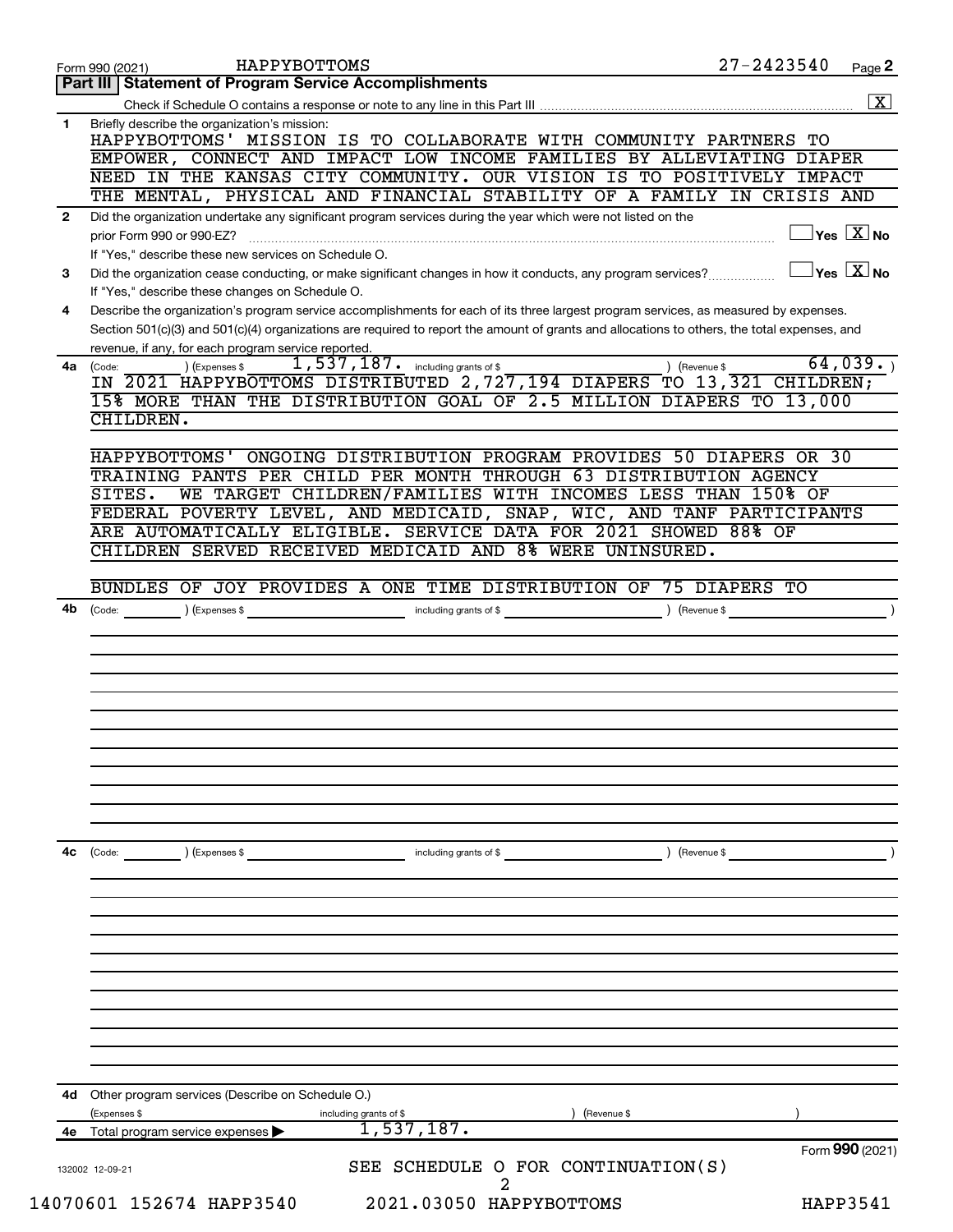|  | Form 990 (2021) |
|--|-----------------|

**Part IV Checklist of Required Schedules**

|         |                                                                                                                                                                                          |                   | Yes                     | No                           |
|---------|------------------------------------------------------------------------------------------------------------------------------------------------------------------------------------------|-------------------|-------------------------|------------------------------|
| 1.      | Is the organization described in section $501(c)(3)$ or $4947(a)(1)$ (other than a private foundation)?                                                                                  |                   |                         |                              |
|         | If "Yes," complete Schedule A                                                                                                                                                            | 1                 | х                       |                              |
| 2       |                                                                                                                                                                                          | $\mathbf{2}$      | $\overline{\textbf{x}}$ |                              |
| 3       | Did the organization engage in direct or indirect political campaign activities on behalf of or in opposition to candidates for                                                          |                   |                         | x                            |
|         | public office? If "Yes," complete Schedule C, Part I<br>Section 501(c)(3) organizations. Did the organization engage in lobbying activities, or have a section 501(h) election in effect | 3                 |                         |                              |
| 4       |                                                                                                                                                                                          | 4                 |                         | x                            |
| 5       | Is the organization a section 501(c)(4), 501(c)(5), or 501(c)(6) organization that receives membership dues, assessments, or                                                             |                   |                         |                              |
|         |                                                                                                                                                                                          | 5                 |                         | x                            |
| 6       | Did the organization maintain any donor advised funds or any similar funds or accounts for which donors have the right to                                                                |                   |                         |                              |
|         | provide advice on the distribution or investment of amounts in such funds or accounts? If "Yes," complete Schedule D, Part I                                                             | 6                 |                         | x                            |
| 7       | Did the organization receive or hold a conservation easement, including easements to preserve open space,                                                                                |                   |                         |                              |
|         | the environment, historic land areas, or historic structures? If "Yes," complete Schedule D, Part II                                                                                     | $\overline{7}$    |                         | x                            |
| 8       | Did the organization maintain collections of works of art, historical treasures, or other similar assets? If "Yes," complete                                                             |                   |                         |                              |
|         | Schedule D, Part III                                                                                                                                                                     | 8                 |                         | x                            |
| 9       | Did the organization report an amount in Part X, line 21, for escrow or custodial account liability, serve as a custodian for                                                            |                   |                         |                              |
|         | amounts not listed in Part X; or provide credit counseling, debt management, credit repair, or debt negotiation services?                                                                |                   |                         |                              |
|         |                                                                                                                                                                                          | 9                 |                         | x                            |
| 10      | Did the organization, directly or through a related organization, hold assets in donor-restricted endowments                                                                             |                   |                         | x                            |
| 11      | If the organization's answer to any of the following questions is "Yes," then complete Schedule D, Parts VI, VII, VIII, IX, or X,                                                        | 10                |                         |                              |
|         | as applicable.                                                                                                                                                                           |                   |                         |                              |
|         | a Did the organization report an amount for land, buildings, and equipment in Part X, line 10? If "Yes," complete Schedule D,                                                            |                   |                         |                              |
|         | Part VI                                                                                                                                                                                  | 11a               | х                       |                              |
|         | <b>b</b> Did the organization report an amount for investments - other securities in Part X, line 12, that is 5% or more of its total                                                    |                   |                         |                              |
|         |                                                                                                                                                                                          | 11b               | х                       |                              |
|         | c Did the organization report an amount for investments - program related in Part X, line 13, that is 5% or more of its total                                                            |                   |                         |                              |
|         |                                                                                                                                                                                          | 11c               |                         | x                            |
|         | d Did the organization report an amount for other assets in Part X, line 15, that is 5% or more of its total assets reported in                                                          |                   |                         | x                            |
|         |                                                                                                                                                                                          | 11d               |                         | $\overline{\mathbf{X}}$      |
| f       | Did the organization's separate or consolidated financial statements for the tax year include a footnote that addresses                                                                  | 11e               |                         |                              |
|         | the organization's liability for uncertain tax positions under FIN 48 (ASC 740)? If "Yes," complete Schedule D, Part X                                                                   | 11f               |                         | x                            |
|         | 12a Did the organization obtain separate, independent audited financial statements for the tax year? If "Yes," complete                                                                  |                   |                         |                              |
|         | Schedule D, Parts XI and XII                                                                                                                                                             | 12a               | x                       |                              |
|         | <b>b</b> Was the organization included in consolidated, independent audited financial statements for the tax year?                                                                       |                   |                         |                              |
|         | If "Yes," and if the organization answered "No" to line 12a, then completing Schedule D, Parts XI and XII is optional                                                                    | 12 <sub>b</sub>   |                         | Χ                            |
| 13      |                                                                                                                                                                                          | 13                |                         | $\overline{\mathbf{x}}$      |
| 14a     |                                                                                                                                                                                          | 14a               |                         | $\overline{X}$               |
| b       | Did the organization have aggregate revenues or expenses of more than \$10,000 from grantmaking, fundraising, business,                                                                  |                   |                         |                              |
|         | investment, and program service activities outside the United States, or aggregate foreign investments valued at \$100,000                                                               |                   |                         | x                            |
| 15      | Did the organization report on Part IX, column (A), line 3, more than \$5,000 of grants or other assistance to or for any                                                                | 14b               |                         |                              |
|         |                                                                                                                                                                                          | 15                |                         | x                            |
| 16      | Did the organization report on Part IX, column (A), line 3, more than \$5,000 of aggregate grants or other assistance to                                                                 |                   |                         |                              |
|         |                                                                                                                                                                                          | 16                |                         | x                            |
| 17      | Did the organization report a total of more than \$15,000 of expenses for professional fundraising services on Part IX,                                                                  |                   |                         |                              |
|         |                                                                                                                                                                                          | 17                |                         | x                            |
| 18      | Did the organization report more than \$15,000 total of fundraising event gross income and contributions on Part VIII, lines                                                             |                   |                         |                              |
|         |                                                                                                                                                                                          | 18                | х                       |                              |
| 19      | Did the organization report more than \$15,000 of gross income from gaming activities on Part VIII, line 9a? If "Yes,"                                                                   |                   |                         |                              |
|         |                                                                                                                                                                                          | 19                |                         | X<br>$\overline{\mathbf{X}}$ |
| 20a     |                                                                                                                                                                                          | 20a<br><b>20b</b> |                         |                              |
| b<br>21 | Did the organization report more than \$5,000 of grants or other assistance to any domestic organization or                                                                              |                   |                         |                              |
|         |                                                                                                                                                                                          | 21                |                         | x                            |
|         | 132003 12-09-21                                                                                                                                                                          |                   |                         | Form 990 (2021)              |

14070601 152674 HAPP3540 2021.03050 HAPPYBOTTOMS HAPP3541 3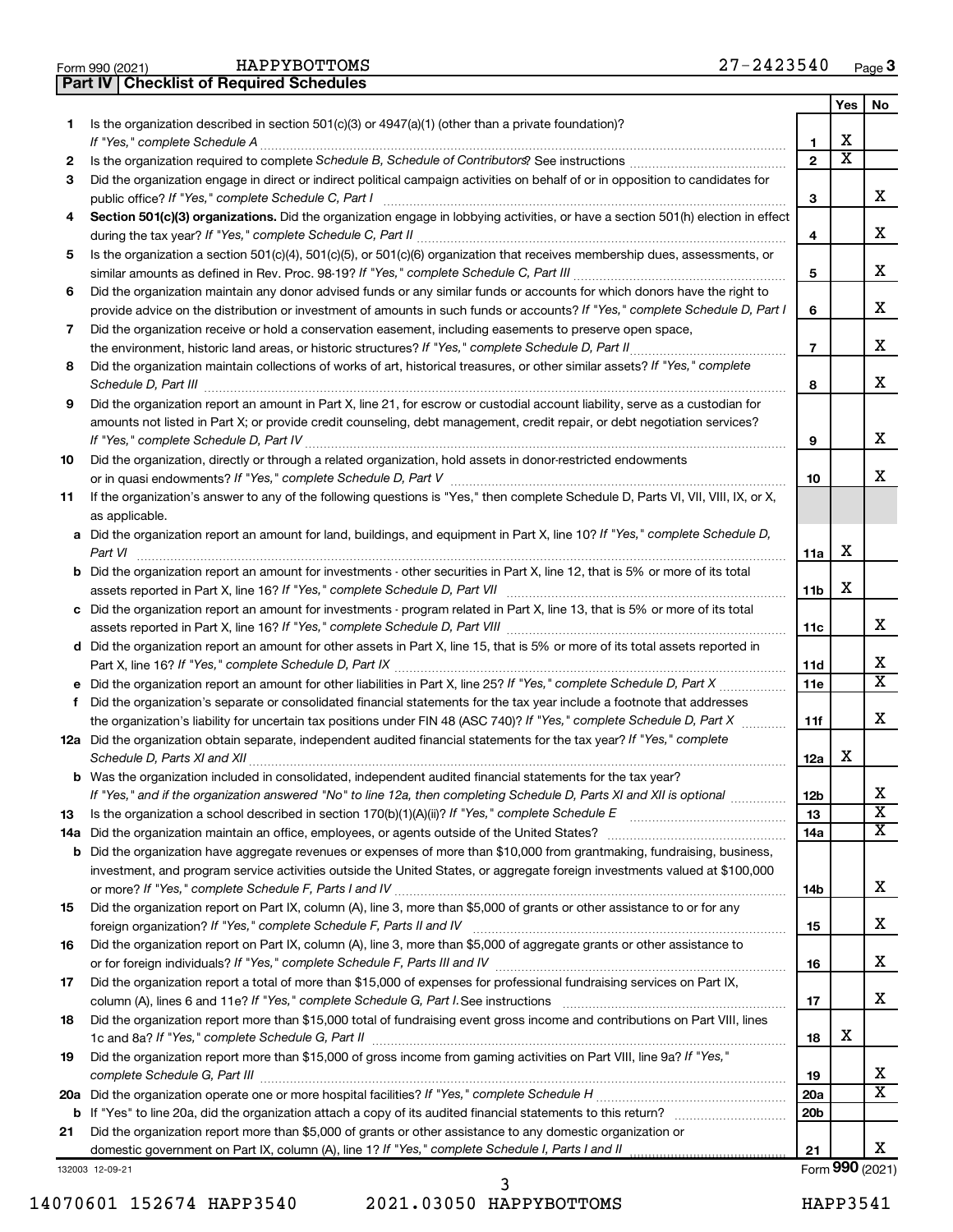|  | Form 990 (2021) |
|--|-----------------|
|  |                 |

*(continued)* **Part IV Checklist of Required Schedules**

|               |                                                                                                                                     |                 | Yes | No                      |
|---------------|-------------------------------------------------------------------------------------------------------------------------------------|-----------------|-----|-------------------------|
| 22            | Did the organization report more than \$5,000 of grants or other assistance to or for domestic individuals on                       |                 |     |                         |
|               | Part IX, column (A), line 2? If "Yes," complete Schedule I, Parts I and III                                                         | 22              |     | x                       |
| 23            | Did the organization answer "Yes" to Part VII, Section A, line 3, 4, or 5, about compensation of the organization's current         |                 |     |                         |
|               | and former officers, directors, trustees, key employees, and highest compensated employees? If "Yes," complete                      |                 |     |                         |
|               | Schedule J                                                                                                                          | 23              |     | x                       |
|               | 24a Did the organization have a tax-exempt bond issue with an outstanding principal amount of more than \$100,000 as of the         |                 |     |                         |
|               | last day of the year, that was issued after December 31, 2002? If "Yes," answer lines 24b through 24d and complete                  |                 |     |                         |
|               | Schedule K. If "No," go to line 25a                                                                                                 | 24a             |     | x                       |
|               | <b>b</b> Did the organization invest any proceeds of tax-exempt bonds beyond a temporary period exception?                          | 24b             |     |                         |
|               | c Did the organization maintain an escrow account other than a refunding escrow at any time during the year to defease              |                 |     |                         |
|               | any tax-exempt bonds?                                                                                                               | 24c             |     |                         |
|               | d Did the organization act as an "on behalf of" issuer for bonds outstanding at any time during the year?                           | 24 <sub>d</sub> |     |                         |
|               | 25a Section 501(c)(3), 501(c)(4), and 501(c)(29) organizations. Did the organization engage in an excess benefit                    | 25a             |     | x                       |
|               | <b>b</b> Is the organization aware that it engaged in an excess benefit transaction with a disqualified person in a prior year, and |                 |     |                         |
|               | that the transaction has not been reported on any of the organization's prior Forms 990 or 990-EZ? If "Yes," complete               |                 |     |                         |
|               | Schedule L, Part I                                                                                                                  | 25b             |     | x                       |
| 26            | Did the organization report any amount on Part X, line 5 or 22, for receivables from or payables to any current                     |                 |     |                         |
|               | or former officer, director, trustee, key employee, creator or founder, substantial contributor, or 35%                             |                 |     |                         |
|               | controlled entity or family member of any of these persons? If "Yes," complete Schedule L, Part II                                  | 26              |     | x                       |
| 27            | Did the organization provide a grant or other assistance to any current or former officer, director, trustee, key employee,         |                 |     |                         |
|               | creator or founder, substantial contributor or employee thereof, a grant selection committee member, or to a 35% controlled         |                 |     |                         |
|               | entity (including an employee thereof) or family member of any of these persons? If "Yes," complete Schedule L, Part III            | 27              |     | x                       |
| 28            | Was the organization a party to a business transaction with one of the following parties (see the Schedule L, Part IV,              |                 |     |                         |
|               | instructions for applicable filing thresholds, conditions, and exceptions):                                                         |                 |     |                         |
|               | a A current or former officer, director, trustee, key employee, creator or founder, or substantial contributor? If                  |                 |     |                         |
|               |                                                                                                                                     | 28a             |     | х                       |
|               |                                                                                                                                     | 28b             |     | $\overline{\mathtt{x}}$ |
|               | c A 35% controlled entity of one or more individuals and/or organizations described in line 28a or 28b? If                          |                 |     |                         |
|               |                                                                                                                                     | 28c             |     | х                       |
| 29            |                                                                                                                                     | 29              | X   |                         |
| 30            | Did the organization receive contributions of art, historical treasures, or other similar assets, or qualified conservation         |                 |     |                         |
|               |                                                                                                                                     | 30              |     | x                       |
| 31            | Did the organization liquidate, terminate, or dissolve and cease operations? If "Yes," complete Schedule N, Part I                  | 31              |     | $\overline{\mathtt{x}}$ |
| 32            | Did the organization sell, exchange, dispose of, or transfer more than 25% of its net assets? If "Yes," complete                    |                 |     |                         |
|               | Schedule N, Part II                                                                                                                 | 32              |     | X                       |
| 33            | Did the organization own 100% of an entity disregarded as separate from the organization under Regulations                          |                 |     |                         |
|               |                                                                                                                                     | 33              |     | х                       |
| 34            | Was the organization related to any tax-exempt or taxable entity? If "Yes," complete Schedule R, Part II, III, or IV, and           |                 |     | x                       |
|               | Part V, line 1                                                                                                                      | 34              |     | $\overline{\mathtt{x}}$ |
|               |                                                                                                                                     | 35a             |     |                         |
|               | <b>b</b> If "Yes" to line 35a, did the organization receive any payment from or engage in any transaction with a controlled entity  | 35b             |     |                         |
| 36            | Section 501(c)(3) organizations. Did the organization make any transfers to an exempt non-charitable related organization?          |                 |     |                         |
|               |                                                                                                                                     | 36              |     | x                       |
| 37            | Did the organization conduct more than 5% of its activities through an entity that is not a related organization                    |                 |     |                         |
|               |                                                                                                                                     | 37              |     | x                       |
| 38            | Did the organization complete Schedule O and provide explanations on Schedule O for Part VI, lines 11b and 19?                      |                 |     |                         |
|               |                                                                                                                                     | 38              | х   |                         |
| <b>Part V</b> | <b>Statements Regarding Other IRS Filings and Tax Compliance</b>                                                                    |                 |     |                         |
|               |                                                                                                                                     |                 |     |                         |
|               |                                                                                                                                     |                 | Yes | No                      |
|               | 12<br>1a                                                                                                                            |                 |     |                         |
|               | $\Omega$<br><b>b</b> Enter the number of Forms W-2G included on line 1a. Enter -0- if not applicable<br>1b                          |                 |     |                         |
|               | c Did the organization comply with backup withholding rules for reportable payments to vendors and reportable gaming                |                 |     |                         |
|               |                                                                                                                                     | 1c              | х   |                         |
|               | 132004 12-09-21                                                                                                                     |                 |     | Form 990 (2021)         |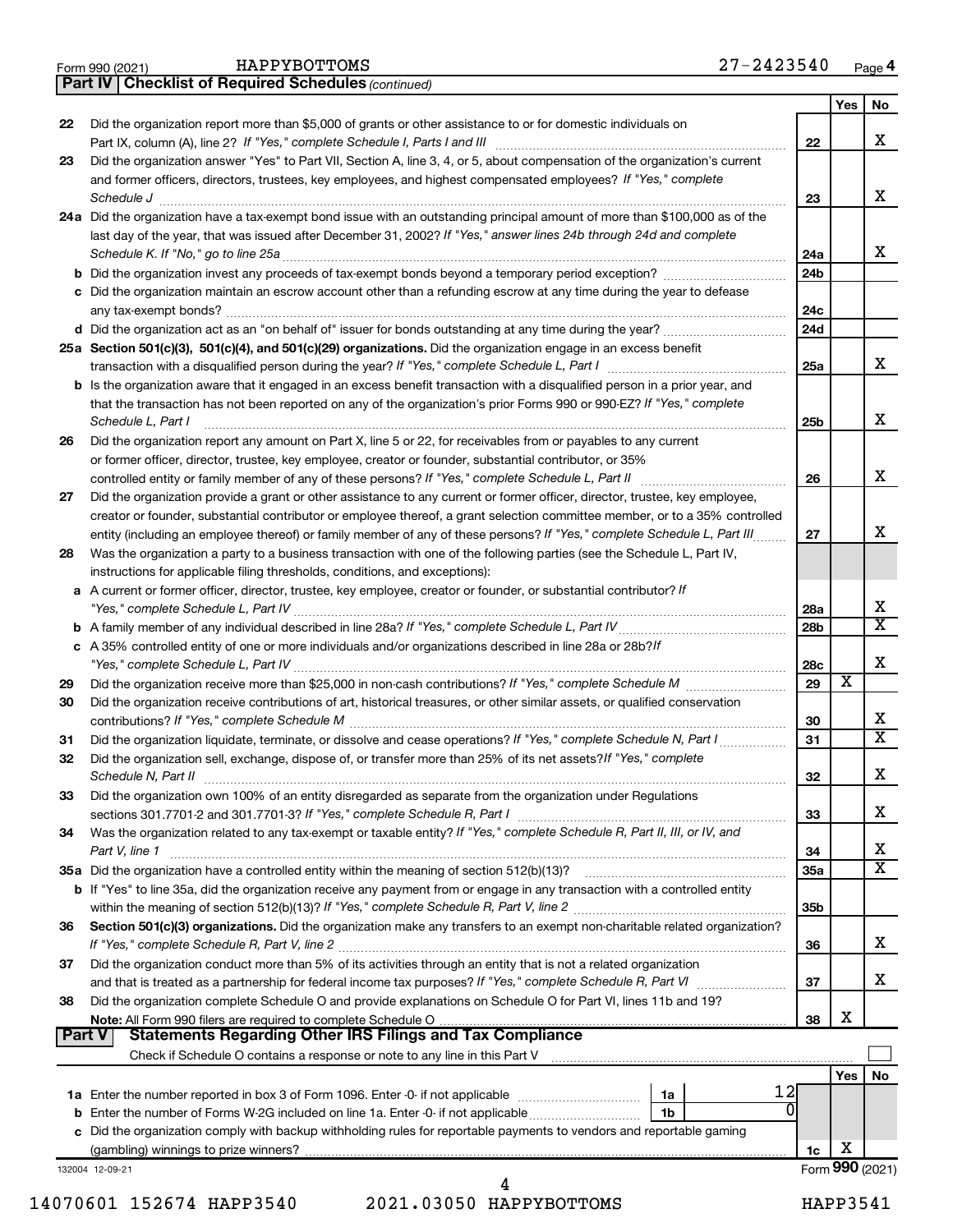| HAPPYBOTTOMS |  |  |  |  |  |
|--------------|--|--|--|--|--|
|--------------|--|--|--|--|--|

**Part V Statements Regarding Other IRS Filings and Tax Compliance**

*(continued)*

|     | 2a Enter the number of employees reported on Form W-3, Transmittal of Wage and Tax Statements,                                                  |                | Yes             | No                      |
|-----|-------------------------------------------------------------------------------------------------------------------------------------------------|----------------|-----------------|-------------------------|
|     | 14<br>filed for the calendar year ending with or within the year covered by this return <i>manumumumum</i><br>2a                                |                |                 |                         |
|     |                                                                                                                                                 | 2 <sub>b</sub> | X               |                         |
|     |                                                                                                                                                 |                |                 |                         |
|     | 3a Did the organization have unrelated business gross income of \$1,000 or more during the year?                                                | 3a             |                 | х                       |
|     |                                                                                                                                                 | 3 <sub>b</sub> |                 |                         |
|     | 4a At any time during the calendar year, did the organization have an interest in, or a signature or other authority over, a                    |                |                 |                         |
|     | financial account in a foreign country (such as a bank account, securities account, or other financial account)?                                | 4a             |                 | х                       |
|     | <b>b</b> If "Yes," enter the name of the foreign country $\blacktriangleright$                                                                  |                |                 |                         |
|     | See instructions for filing requirements for FinCEN Form 114, Report of Foreign Bank and Financial Accounts (FBAR).                             |                |                 |                         |
|     |                                                                                                                                                 | 5a             |                 | х                       |
|     |                                                                                                                                                 | 5b             |                 | $\overline{\textbf{X}}$ |
|     |                                                                                                                                                 | 5 <sub>c</sub> |                 |                         |
|     | 6a Does the organization have annual gross receipts that are normally greater than \$100,000, and did the organization solicit                  |                |                 |                         |
|     | any contributions that were not tax deductible as charitable contributions?                                                                     | 6a             |                 | х                       |
|     | b If "Yes," did the organization include with every solicitation an express statement that such contributions or gifts                          |                |                 |                         |
|     |                                                                                                                                                 | 6b             |                 |                         |
| 7   | Organizations that may receive deductible contributions under section 170(c).                                                                   |                |                 |                         |
| а   | Did the organization receive a payment in excess of \$75 made partly as a contribution and partly for goods and services provided to the payor? | 7a             |                 | х                       |
|     |                                                                                                                                                 | 7b             |                 |                         |
|     | c Did the organization sell, exchange, or otherwise dispose of tangible personal property for which it was required                             |                |                 |                         |
|     | to file Form 8282?                                                                                                                              | 7c             |                 | х                       |
|     | 7d<br>d If "Yes," indicate the number of Forms 8282 filed during the year www.www.www.www.www.                                                  |                |                 |                         |
| е   | Did the organization receive any funds, directly or indirectly, to pay premiums on a personal benefit contract?                                 | 7e             |                 |                         |
| f   |                                                                                                                                                 | 7f             |                 |                         |
| g   | If the organization received a contribution of qualified intellectual property, did the organization file Form 8899 as required?                | 7g             |                 |                         |
|     | h If the organization received a contribution of cars, boats, airplanes, or other vehicles, did the organization file a Form 1098-C?            | 7h             |                 |                         |
| 8   | Sponsoring organizations maintaining donor advised funds. Did a donor advised fund maintained by the                                            |                |                 |                         |
|     | sponsoring organization have excess business holdings at any time during the year?                                                              | 8              |                 |                         |
| 9   | Sponsoring organizations maintaining donor advised funds.                                                                                       |                |                 |                         |
| а   | Did the sponsoring organization make any taxable distributions under section 4966?                                                              | 9а             |                 |                         |
|     | b Did the sponsoring organization make a distribution to a donor, donor advisor, or related person? [111] [12]                                  | 9b             |                 |                         |
| 10  | Section 501(c)(7) organizations. Enter:                                                                                                         |                |                 |                         |
| a   | 10a                                                                                                                                             |                |                 |                         |
| b   | Gross receipts, included on Form 990, Part VIII, line 12, for public use of club facilities<br>10 <sub>b</sub>                                  |                |                 |                         |
| 11  | Section 501(c)(12) organizations. Enter:                                                                                                        |                |                 |                         |
|     | 11a                                                                                                                                             |                |                 |                         |
|     | <b>b</b> Gross income from other sources. (Do not net amounts due or paid to other sources against                                              |                |                 |                         |
|     | 11b                                                                                                                                             |                |                 |                         |
|     | 12a Section 4947(a)(1) non-exempt charitable trusts. Is the organization filing Form 990 in lieu of Form 1041?                                  | <b>12a</b>     |                 |                         |
|     | <b>b</b> If "Yes," enter the amount of tax-exempt interest received or accrued during the year<br>12b                                           |                |                 |                         |
| 13  | Section 501(c)(29) qualified nonprofit health insurance issuers.                                                                                |                |                 |                         |
| a   | Note: See the instructions for additional information the organization must report on Schedule O.                                               | 13a            |                 |                         |
|     |                                                                                                                                                 |                |                 |                         |
|     | <b>b</b> Enter the amount of reserves the organization is required to maintain by the states in which the                                       |                |                 |                         |
|     | 13b                                                                                                                                             |                |                 |                         |
|     | 13с                                                                                                                                             |                |                 | x                       |
| 14a | Did the organization receive any payments for indoor tanning services during the tax year?                                                      | 14a            |                 |                         |
|     | Is the organization subject to the section 4960 tax on payment(s) of more than \$1,000,000 in remuneration or                                   | 14b            |                 |                         |
| 15  |                                                                                                                                                 | 15             |                 | х                       |
|     |                                                                                                                                                 |                |                 |                         |
|     | If "Yes," see the instructions and file Form 4720, Schedule N.                                                                                  | 16             |                 | х                       |
| 16  | Is the organization an educational institution subject to the section 4968 excise tax on net investment income?                                 |                |                 |                         |
|     | If "Yes," complete Form 4720, Schedule O.                                                                                                       |                |                 |                         |
| 17  | Section 501(c)(21) organizations. Did the trust, any disqualified person, or mine operator engage in any                                        |                |                 |                         |
|     |                                                                                                                                                 | 17             |                 |                         |
|     | If "Yes," complete Form 6069.                                                                                                                   |                | Form 990 (2021) |                         |
|     | 132005 12-09-21<br>2021.03050 HAPPYBOTTOMS<br>14070601 152674 HAPP3540                                                                          |                | HAPP3541        |                         |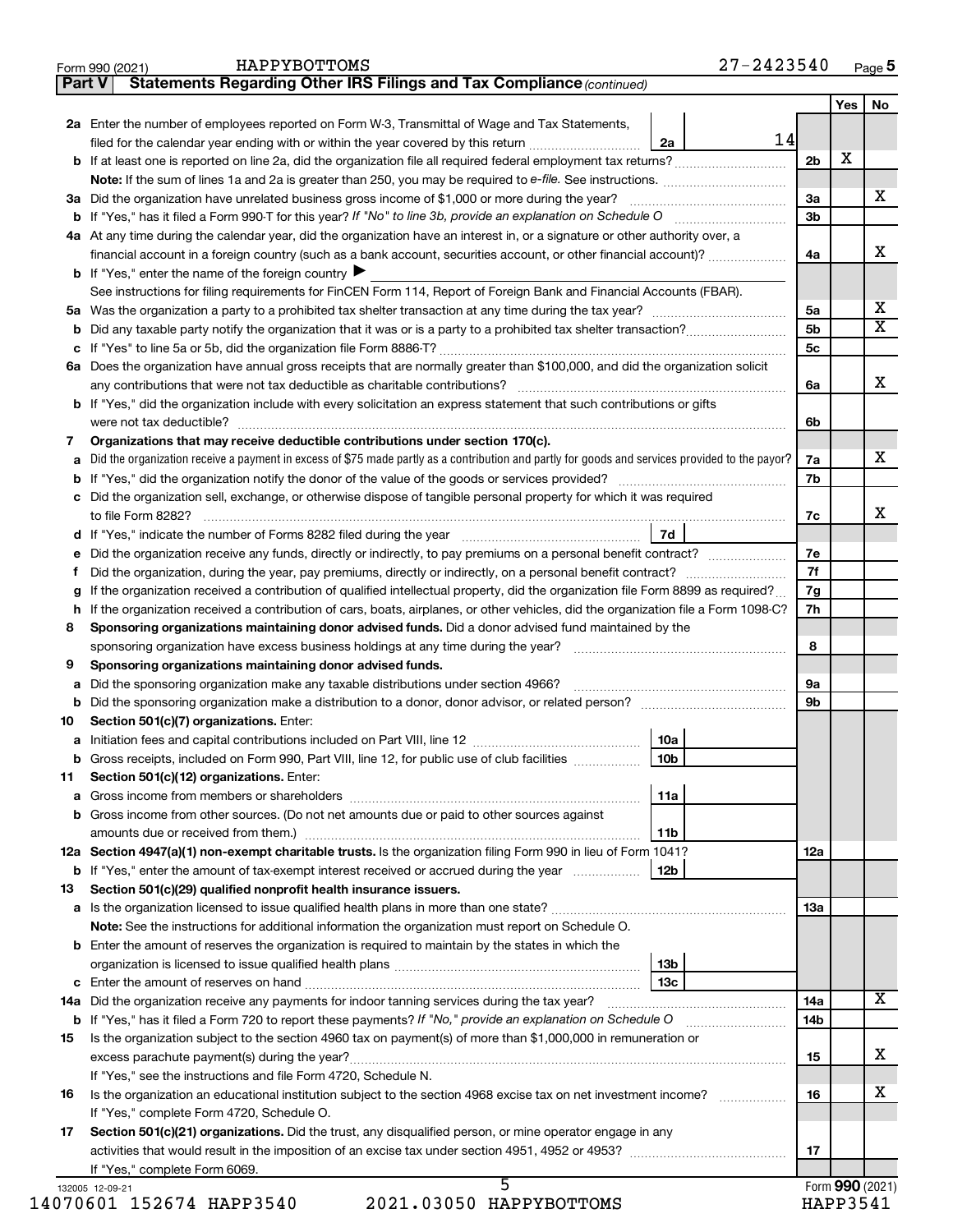| <b>Section A. Governing Body and Management</b><br>Yes  <br>13<br>1a Enter the number of voting members of the governing body at the end of the tax year <i>manumum</i><br>1a<br>If there are material differences in voting rights among members of the governing body, or if the governing<br>body delegated broad authority to an executive committee or similar committee, explain on Schedule O.<br>13<br><b>b</b> Enter the number of voting members included on line 1a, above, who are independent<br>1b<br>Did any officer, director, trustee, or key employee have a family relationship or a business relationship with any other<br>2<br>officer, director, trustee, or key employee?<br>$\mathbf{2}$<br>Did the organization delegate control over management duties customarily performed by or under the direct supervision<br>3<br>3<br>4<br>Did the organization make any significant changes to its governing documents since the prior Form 990 was filed?<br>4<br>5<br>5<br>6<br>6<br>Did the organization have members, stockholders, or other persons who had the power to elect or appoint one or<br>7a<br>7a<br><b>b</b> Are any governance decisions of the organization reserved to (or subject to approval by) members, stockholders, or<br>persons other than the governing body?<br>7b<br>Did the organization contemporaneously document the meetings held or written actions undertaken during the year by the following:<br>8<br>8а<br>a<br>8b<br>Is there any officer, director, trustee, or key employee listed in Part VII, Section A, who cannot be reached at the<br>9<br>9<br>Section B. Policies (This Section B requests information about policies not required by the Internal Revenue Code.)<br>10a<br>b If "Yes," did the organization have written policies and procedures governing the activities of such chapters, affiliates,<br>10b<br>X<br>11a Has the organization provided a complete copy of this Form 990 to all members of its governing body before filing the form?<br>11a<br><b>b</b> Describe on Schedule O the process, if any, used by the organization to review this Form 990.<br>х<br>12a<br>$\overline{\mathbf{x}}$<br>Were officers, directors, or trustees, and key employees required to disclose annually interests that could give rise to conflicts?<br>12 <sub>b</sub><br>b<br>c Did the organization regularly and consistently monitor and enforce compliance with the policy? If "Yes," describe<br>Х<br>12c<br>$\overline{\mathbf{X}}$<br>13<br>13<br>$\overline{\mathtt{x}}$<br>14<br>Did the organization have a written document retention and destruction policy? [111] [12] manument contains an<br>14<br>Did the process for determining compensation of the following persons include a review and approval by independent<br>15<br>persons, comparability data, and contemporaneous substantiation of the deliberation and decision?<br>х<br>15a<br>a<br>X<br>15 <sub>b</sub><br>If "Yes" to line 15a or 15b, describe the process on Schedule O. See instructions.<br>16a Did the organization invest in, contribute assets to, or participate in a joint venture or similar arrangement with a<br>taxable entity during the year?<br>16a<br>b If "Yes," did the organization follow a written policy or procedure requiring the organization to evaluate its participation<br>in joint venture arrangements under applicable federal tax law, and take steps to safeguard the organization's<br>exempt status with respect to such arrangements?<br>16b<br><b>Section C. Disclosure</b><br><b>NONE</b><br>List the states with which a copy of this Form 990 is required to be filed $\blacktriangleright$<br>17<br>Section 6104 requires an organization to make its Forms 1023 (1024 or 1024-A, if applicable), 990, and 990-T (section 501(c)(3)s only) available<br>18<br>for public inspection. Indicate how you made these available. Check all that apply.<br>$\lfloor x \rfloor$ Upon request<br>  X   Own website<br>Another's website<br>Other (explain on Schedule O)<br>Describe on Schedule O whether (and if so, how) the organization made its governing documents, conflict of interest policy, and financial<br>19<br>statements available to the public during the tax year.<br>State the name, address, and telephone number of the person who possesses the organization's books and records $\blacktriangleright$<br>20<br>PAM SUTHERLIN - (855)479-2867<br>303 W. 79TH STREET, KANSAS CITY, MO<br>64114<br>Form 990 (2021)<br>132006 12-09-21<br>6 |                                                     |  |  |  |                         | $\sqrt{X}$              |  |
|-----------------------------------------------------------------------------------------------------------------------------------------------------------------------------------------------------------------------------------------------------------------------------------------------------------------------------------------------------------------------------------------------------------------------------------------------------------------------------------------------------------------------------------------------------------------------------------------------------------------------------------------------------------------------------------------------------------------------------------------------------------------------------------------------------------------------------------------------------------------------------------------------------------------------------------------------------------------------------------------------------------------------------------------------------------------------------------------------------------------------------------------------------------------------------------------------------------------------------------------------------------------------------------------------------------------------------------------------------------------------------------------------------------------------------------------------------------------------------------------------------------------------------------------------------------------------------------------------------------------------------------------------------------------------------------------------------------------------------------------------------------------------------------------------------------------------------------------------------------------------------------------------------------------------------------------------------------------------------------------------------------------------------------------------------------------------------------------------------------------------------------------------------------------------------------------------------------------------------------------------------------------------------------------------------------------------------------------------------------------------------------------------------------------------------------------------------------------------------------------------------------------------------------------------------------------------------------------------------------------------------------------------------------------------------------------------------------------------------------------------------------------------------------------------------------------------------------------------------------------------------------------------------------------------------------------------------------------------------------------------------------------------------------------------------------------------------------------------------------------------------------------------------------------------------------------------------------------------------------------------------------------------------------------------------------------------------------------------------------------------------------------------------------------------------------------------------------------------------------------------------------------------------------------------------------------------------------------------------------------------------------------------------------------------------------------------------------------------------------------------------------------------------------------------------------------------------------------------------------------------------------------------------------------------------------------------------------------------------------------------------------------------------------------------------------------------------------------------------------------------------------------------------------------------------------------------------------------------------------------------------------------------------------------------------------------------------------------------------------------------------------------------------------------------------------------------------------------------------------------------------------------------------------------------------------------|-----------------------------------------------------|--|--|--|-------------------------|-------------------------|--|
|                                                                                                                                                                                                                                                                                                                                                                                                                                                                                                                                                                                                                                                                                                                                                                                                                                                                                                                                                                                                                                                                                                                                                                                                                                                                                                                                                                                                                                                                                                                                                                                                                                                                                                                                                                                                                                                                                                                                                                                                                                                                                                                                                                                                                                                                                                                                                                                                                                                                                                                                                                                                                                                                                                                                                                                                                                                                                                                                                                                                                                                                                                                                                                                                                                                                                                                                                                                                                                                                                                                                                                                                                                                                                                                                                                                                                                                                                                                                                                                                                                                                                                                                                                                                                                                                                                                                                                                                                                                                                                                                                                 |                                                     |  |  |  |                         | No                      |  |
|                                                                                                                                                                                                                                                                                                                                                                                                                                                                                                                                                                                                                                                                                                                                                                                                                                                                                                                                                                                                                                                                                                                                                                                                                                                                                                                                                                                                                                                                                                                                                                                                                                                                                                                                                                                                                                                                                                                                                                                                                                                                                                                                                                                                                                                                                                                                                                                                                                                                                                                                                                                                                                                                                                                                                                                                                                                                                                                                                                                                                                                                                                                                                                                                                                                                                                                                                                                                                                                                                                                                                                                                                                                                                                                                                                                                                                                                                                                                                                                                                                                                                                                                                                                                                                                                                                                                                                                                                                                                                                                                                                 |                                                     |  |  |  |                         |                         |  |
|                                                                                                                                                                                                                                                                                                                                                                                                                                                                                                                                                                                                                                                                                                                                                                                                                                                                                                                                                                                                                                                                                                                                                                                                                                                                                                                                                                                                                                                                                                                                                                                                                                                                                                                                                                                                                                                                                                                                                                                                                                                                                                                                                                                                                                                                                                                                                                                                                                                                                                                                                                                                                                                                                                                                                                                                                                                                                                                                                                                                                                                                                                                                                                                                                                                                                                                                                                                                                                                                                                                                                                                                                                                                                                                                                                                                                                                                                                                                                                                                                                                                                                                                                                                                                                                                                                                                                                                                                                                                                                                                                                 |                                                     |  |  |  |                         |                         |  |
|                                                                                                                                                                                                                                                                                                                                                                                                                                                                                                                                                                                                                                                                                                                                                                                                                                                                                                                                                                                                                                                                                                                                                                                                                                                                                                                                                                                                                                                                                                                                                                                                                                                                                                                                                                                                                                                                                                                                                                                                                                                                                                                                                                                                                                                                                                                                                                                                                                                                                                                                                                                                                                                                                                                                                                                                                                                                                                                                                                                                                                                                                                                                                                                                                                                                                                                                                                                                                                                                                                                                                                                                                                                                                                                                                                                                                                                                                                                                                                                                                                                                                                                                                                                                                                                                                                                                                                                                                                                                                                                                                                 |                                                     |  |  |  |                         |                         |  |
|                                                                                                                                                                                                                                                                                                                                                                                                                                                                                                                                                                                                                                                                                                                                                                                                                                                                                                                                                                                                                                                                                                                                                                                                                                                                                                                                                                                                                                                                                                                                                                                                                                                                                                                                                                                                                                                                                                                                                                                                                                                                                                                                                                                                                                                                                                                                                                                                                                                                                                                                                                                                                                                                                                                                                                                                                                                                                                                                                                                                                                                                                                                                                                                                                                                                                                                                                                                                                                                                                                                                                                                                                                                                                                                                                                                                                                                                                                                                                                                                                                                                                                                                                                                                                                                                                                                                                                                                                                                                                                                                                                 |                                                     |  |  |  |                         |                         |  |
|                                                                                                                                                                                                                                                                                                                                                                                                                                                                                                                                                                                                                                                                                                                                                                                                                                                                                                                                                                                                                                                                                                                                                                                                                                                                                                                                                                                                                                                                                                                                                                                                                                                                                                                                                                                                                                                                                                                                                                                                                                                                                                                                                                                                                                                                                                                                                                                                                                                                                                                                                                                                                                                                                                                                                                                                                                                                                                                                                                                                                                                                                                                                                                                                                                                                                                                                                                                                                                                                                                                                                                                                                                                                                                                                                                                                                                                                                                                                                                                                                                                                                                                                                                                                                                                                                                                                                                                                                                                                                                                                                                 |                                                     |  |  |  |                         |                         |  |
|                                                                                                                                                                                                                                                                                                                                                                                                                                                                                                                                                                                                                                                                                                                                                                                                                                                                                                                                                                                                                                                                                                                                                                                                                                                                                                                                                                                                                                                                                                                                                                                                                                                                                                                                                                                                                                                                                                                                                                                                                                                                                                                                                                                                                                                                                                                                                                                                                                                                                                                                                                                                                                                                                                                                                                                                                                                                                                                                                                                                                                                                                                                                                                                                                                                                                                                                                                                                                                                                                                                                                                                                                                                                                                                                                                                                                                                                                                                                                                                                                                                                                                                                                                                                                                                                                                                                                                                                                                                                                                                                                                 |                                                     |  |  |  |                         | Х                       |  |
|                                                                                                                                                                                                                                                                                                                                                                                                                                                                                                                                                                                                                                                                                                                                                                                                                                                                                                                                                                                                                                                                                                                                                                                                                                                                                                                                                                                                                                                                                                                                                                                                                                                                                                                                                                                                                                                                                                                                                                                                                                                                                                                                                                                                                                                                                                                                                                                                                                                                                                                                                                                                                                                                                                                                                                                                                                                                                                                                                                                                                                                                                                                                                                                                                                                                                                                                                                                                                                                                                                                                                                                                                                                                                                                                                                                                                                                                                                                                                                                                                                                                                                                                                                                                                                                                                                                                                                                                                                                                                                                                                                 |                                                     |  |  |  |                         |                         |  |
|                                                                                                                                                                                                                                                                                                                                                                                                                                                                                                                                                                                                                                                                                                                                                                                                                                                                                                                                                                                                                                                                                                                                                                                                                                                                                                                                                                                                                                                                                                                                                                                                                                                                                                                                                                                                                                                                                                                                                                                                                                                                                                                                                                                                                                                                                                                                                                                                                                                                                                                                                                                                                                                                                                                                                                                                                                                                                                                                                                                                                                                                                                                                                                                                                                                                                                                                                                                                                                                                                                                                                                                                                                                                                                                                                                                                                                                                                                                                                                                                                                                                                                                                                                                                                                                                                                                                                                                                                                                                                                                                                                 |                                                     |  |  |  |                         | Х                       |  |
|                                                                                                                                                                                                                                                                                                                                                                                                                                                                                                                                                                                                                                                                                                                                                                                                                                                                                                                                                                                                                                                                                                                                                                                                                                                                                                                                                                                                                                                                                                                                                                                                                                                                                                                                                                                                                                                                                                                                                                                                                                                                                                                                                                                                                                                                                                                                                                                                                                                                                                                                                                                                                                                                                                                                                                                                                                                                                                                                                                                                                                                                                                                                                                                                                                                                                                                                                                                                                                                                                                                                                                                                                                                                                                                                                                                                                                                                                                                                                                                                                                                                                                                                                                                                                                                                                                                                                                                                                                                                                                                                                                 |                                                     |  |  |  |                         | $\overline{\textbf{x}}$ |  |
|                                                                                                                                                                                                                                                                                                                                                                                                                                                                                                                                                                                                                                                                                                                                                                                                                                                                                                                                                                                                                                                                                                                                                                                                                                                                                                                                                                                                                                                                                                                                                                                                                                                                                                                                                                                                                                                                                                                                                                                                                                                                                                                                                                                                                                                                                                                                                                                                                                                                                                                                                                                                                                                                                                                                                                                                                                                                                                                                                                                                                                                                                                                                                                                                                                                                                                                                                                                                                                                                                                                                                                                                                                                                                                                                                                                                                                                                                                                                                                                                                                                                                                                                                                                                                                                                                                                                                                                                                                                                                                                                                                 |                                                     |  |  |  |                         | $\overline{\mathbf{X}}$ |  |
|                                                                                                                                                                                                                                                                                                                                                                                                                                                                                                                                                                                                                                                                                                                                                                                                                                                                                                                                                                                                                                                                                                                                                                                                                                                                                                                                                                                                                                                                                                                                                                                                                                                                                                                                                                                                                                                                                                                                                                                                                                                                                                                                                                                                                                                                                                                                                                                                                                                                                                                                                                                                                                                                                                                                                                                                                                                                                                                                                                                                                                                                                                                                                                                                                                                                                                                                                                                                                                                                                                                                                                                                                                                                                                                                                                                                                                                                                                                                                                                                                                                                                                                                                                                                                                                                                                                                                                                                                                                                                                                                                                 |                                                     |  |  |  |                         | $\overline{\mathbf{X}}$ |  |
|                                                                                                                                                                                                                                                                                                                                                                                                                                                                                                                                                                                                                                                                                                                                                                                                                                                                                                                                                                                                                                                                                                                                                                                                                                                                                                                                                                                                                                                                                                                                                                                                                                                                                                                                                                                                                                                                                                                                                                                                                                                                                                                                                                                                                                                                                                                                                                                                                                                                                                                                                                                                                                                                                                                                                                                                                                                                                                                                                                                                                                                                                                                                                                                                                                                                                                                                                                                                                                                                                                                                                                                                                                                                                                                                                                                                                                                                                                                                                                                                                                                                                                                                                                                                                                                                                                                                                                                                                                                                                                                                                                 |                                                     |  |  |  |                         |                         |  |
|                                                                                                                                                                                                                                                                                                                                                                                                                                                                                                                                                                                                                                                                                                                                                                                                                                                                                                                                                                                                                                                                                                                                                                                                                                                                                                                                                                                                                                                                                                                                                                                                                                                                                                                                                                                                                                                                                                                                                                                                                                                                                                                                                                                                                                                                                                                                                                                                                                                                                                                                                                                                                                                                                                                                                                                                                                                                                                                                                                                                                                                                                                                                                                                                                                                                                                                                                                                                                                                                                                                                                                                                                                                                                                                                                                                                                                                                                                                                                                                                                                                                                                                                                                                                                                                                                                                                                                                                                                                                                                                                                                 |                                                     |  |  |  |                         | Χ                       |  |
|                                                                                                                                                                                                                                                                                                                                                                                                                                                                                                                                                                                                                                                                                                                                                                                                                                                                                                                                                                                                                                                                                                                                                                                                                                                                                                                                                                                                                                                                                                                                                                                                                                                                                                                                                                                                                                                                                                                                                                                                                                                                                                                                                                                                                                                                                                                                                                                                                                                                                                                                                                                                                                                                                                                                                                                                                                                                                                                                                                                                                                                                                                                                                                                                                                                                                                                                                                                                                                                                                                                                                                                                                                                                                                                                                                                                                                                                                                                                                                                                                                                                                                                                                                                                                                                                                                                                                                                                                                                                                                                                                                 |                                                     |  |  |  |                         |                         |  |
|                                                                                                                                                                                                                                                                                                                                                                                                                                                                                                                                                                                                                                                                                                                                                                                                                                                                                                                                                                                                                                                                                                                                                                                                                                                                                                                                                                                                                                                                                                                                                                                                                                                                                                                                                                                                                                                                                                                                                                                                                                                                                                                                                                                                                                                                                                                                                                                                                                                                                                                                                                                                                                                                                                                                                                                                                                                                                                                                                                                                                                                                                                                                                                                                                                                                                                                                                                                                                                                                                                                                                                                                                                                                                                                                                                                                                                                                                                                                                                                                                                                                                                                                                                                                                                                                                                                                                                                                                                                                                                                                                                 |                                                     |  |  |  |                         | X                       |  |
|                                                                                                                                                                                                                                                                                                                                                                                                                                                                                                                                                                                                                                                                                                                                                                                                                                                                                                                                                                                                                                                                                                                                                                                                                                                                                                                                                                                                                                                                                                                                                                                                                                                                                                                                                                                                                                                                                                                                                                                                                                                                                                                                                                                                                                                                                                                                                                                                                                                                                                                                                                                                                                                                                                                                                                                                                                                                                                                                                                                                                                                                                                                                                                                                                                                                                                                                                                                                                                                                                                                                                                                                                                                                                                                                                                                                                                                                                                                                                                                                                                                                                                                                                                                                                                                                                                                                                                                                                                                                                                                                                                 |                                                     |  |  |  |                         |                         |  |
|                                                                                                                                                                                                                                                                                                                                                                                                                                                                                                                                                                                                                                                                                                                                                                                                                                                                                                                                                                                                                                                                                                                                                                                                                                                                                                                                                                                                                                                                                                                                                                                                                                                                                                                                                                                                                                                                                                                                                                                                                                                                                                                                                                                                                                                                                                                                                                                                                                                                                                                                                                                                                                                                                                                                                                                                                                                                                                                                                                                                                                                                                                                                                                                                                                                                                                                                                                                                                                                                                                                                                                                                                                                                                                                                                                                                                                                                                                                                                                                                                                                                                                                                                                                                                                                                                                                                                                                                                                                                                                                                                                 |                                                     |  |  |  | х                       |                         |  |
|                                                                                                                                                                                                                                                                                                                                                                                                                                                                                                                                                                                                                                                                                                                                                                                                                                                                                                                                                                                                                                                                                                                                                                                                                                                                                                                                                                                                                                                                                                                                                                                                                                                                                                                                                                                                                                                                                                                                                                                                                                                                                                                                                                                                                                                                                                                                                                                                                                                                                                                                                                                                                                                                                                                                                                                                                                                                                                                                                                                                                                                                                                                                                                                                                                                                                                                                                                                                                                                                                                                                                                                                                                                                                                                                                                                                                                                                                                                                                                                                                                                                                                                                                                                                                                                                                                                                                                                                                                                                                                                                                                 |                                                     |  |  |  | $\overline{\textbf{x}}$ |                         |  |
|                                                                                                                                                                                                                                                                                                                                                                                                                                                                                                                                                                                                                                                                                                                                                                                                                                                                                                                                                                                                                                                                                                                                                                                                                                                                                                                                                                                                                                                                                                                                                                                                                                                                                                                                                                                                                                                                                                                                                                                                                                                                                                                                                                                                                                                                                                                                                                                                                                                                                                                                                                                                                                                                                                                                                                                                                                                                                                                                                                                                                                                                                                                                                                                                                                                                                                                                                                                                                                                                                                                                                                                                                                                                                                                                                                                                                                                                                                                                                                                                                                                                                                                                                                                                                                                                                                                                                                                                                                                                                                                                                                 |                                                     |  |  |  |                         |                         |  |
|                                                                                                                                                                                                                                                                                                                                                                                                                                                                                                                                                                                                                                                                                                                                                                                                                                                                                                                                                                                                                                                                                                                                                                                                                                                                                                                                                                                                                                                                                                                                                                                                                                                                                                                                                                                                                                                                                                                                                                                                                                                                                                                                                                                                                                                                                                                                                                                                                                                                                                                                                                                                                                                                                                                                                                                                                                                                                                                                                                                                                                                                                                                                                                                                                                                                                                                                                                                                                                                                                                                                                                                                                                                                                                                                                                                                                                                                                                                                                                                                                                                                                                                                                                                                                                                                                                                                                                                                                                                                                                                                                                 |                                                     |  |  |  |                         | x                       |  |
|                                                                                                                                                                                                                                                                                                                                                                                                                                                                                                                                                                                                                                                                                                                                                                                                                                                                                                                                                                                                                                                                                                                                                                                                                                                                                                                                                                                                                                                                                                                                                                                                                                                                                                                                                                                                                                                                                                                                                                                                                                                                                                                                                                                                                                                                                                                                                                                                                                                                                                                                                                                                                                                                                                                                                                                                                                                                                                                                                                                                                                                                                                                                                                                                                                                                                                                                                                                                                                                                                                                                                                                                                                                                                                                                                                                                                                                                                                                                                                                                                                                                                                                                                                                                                                                                                                                                                                                                                                                                                                                                                                 |                                                     |  |  |  |                         |                         |  |
|                                                                                                                                                                                                                                                                                                                                                                                                                                                                                                                                                                                                                                                                                                                                                                                                                                                                                                                                                                                                                                                                                                                                                                                                                                                                                                                                                                                                                                                                                                                                                                                                                                                                                                                                                                                                                                                                                                                                                                                                                                                                                                                                                                                                                                                                                                                                                                                                                                                                                                                                                                                                                                                                                                                                                                                                                                                                                                                                                                                                                                                                                                                                                                                                                                                                                                                                                                                                                                                                                                                                                                                                                                                                                                                                                                                                                                                                                                                                                                                                                                                                                                                                                                                                                                                                                                                                                                                                                                                                                                                                                                 |                                                     |  |  |  | Yes                     | No                      |  |
|                                                                                                                                                                                                                                                                                                                                                                                                                                                                                                                                                                                                                                                                                                                                                                                                                                                                                                                                                                                                                                                                                                                                                                                                                                                                                                                                                                                                                                                                                                                                                                                                                                                                                                                                                                                                                                                                                                                                                                                                                                                                                                                                                                                                                                                                                                                                                                                                                                                                                                                                                                                                                                                                                                                                                                                                                                                                                                                                                                                                                                                                                                                                                                                                                                                                                                                                                                                                                                                                                                                                                                                                                                                                                                                                                                                                                                                                                                                                                                                                                                                                                                                                                                                                                                                                                                                                                                                                                                                                                                                                                                 |                                                     |  |  |  |                         | х                       |  |
|                                                                                                                                                                                                                                                                                                                                                                                                                                                                                                                                                                                                                                                                                                                                                                                                                                                                                                                                                                                                                                                                                                                                                                                                                                                                                                                                                                                                                                                                                                                                                                                                                                                                                                                                                                                                                                                                                                                                                                                                                                                                                                                                                                                                                                                                                                                                                                                                                                                                                                                                                                                                                                                                                                                                                                                                                                                                                                                                                                                                                                                                                                                                                                                                                                                                                                                                                                                                                                                                                                                                                                                                                                                                                                                                                                                                                                                                                                                                                                                                                                                                                                                                                                                                                                                                                                                                                                                                                                                                                                                                                                 |                                                     |  |  |  |                         |                         |  |
|                                                                                                                                                                                                                                                                                                                                                                                                                                                                                                                                                                                                                                                                                                                                                                                                                                                                                                                                                                                                                                                                                                                                                                                                                                                                                                                                                                                                                                                                                                                                                                                                                                                                                                                                                                                                                                                                                                                                                                                                                                                                                                                                                                                                                                                                                                                                                                                                                                                                                                                                                                                                                                                                                                                                                                                                                                                                                                                                                                                                                                                                                                                                                                                                                                                                                                                                                                                                                                                                                                                                                                                                                                                                                                                                                                                                                                                                                                                                                                                                                                                                                                                                                                                                                                                                                                                                                                                                                                                                                                                                                                 |                                                     |  |  |  |                         |                         |  |
|                                                                                                                                                                                                                                                                                                                                                                                                                                                                                                                                                                                                                                                                                                                                                                                                                                                                                                                                                                                                                                                                                                                                                                                                                                                                                                                                                                                                                                                                                                                                                                                                                                                                                                                                                                                                                                                                                                                                                                                                                                                                                                                                                                                                                                                                                                                                                                                                                                                                                                                                                                                                                                                                                                                                                                                                                                                                                                                                                                                                                                                                                                                                                                                                                                                                                                                                                                                                                                                                                                                                                                                                                                                                                                                                                                                                                                                                                                                                                                                                                                                                                                                                                                                                                                                                                                                                                                                                                                                                                                                                                                 |                                                     |  |  |  |                         |                         |  |
|                                                                                                                                                                                                                                                                                                                                                                                                                                                                                                                                                                                                                                                                                                                                                                                                                                                                                                                                                                                                                                                                                                                                                                                                                                                                                                                                                                                                                                                                                                                                                                                                                                                                                                                                                                                                                                                                                                                                                                                                                                                                                                                                                                                                                                                                                                                                                                                                                                                                                                                                                                                                                                                                                                                                                                                                                                                                                                                                                                                                                                                                                                                                                                                                                                                                                                                                                                                                                                                                                                                                                                                                                                                                                                                                                                                                                                                                                                                                                                                                                                                                                                                                                                                                                                                                                                                                                                                                                                                                                                                                                                 |                                                     |  |  |  |                         |                         |  |
|                                                                                                                                                                                                                                                                                                                                                                                                                                                                                                                                                                                                                                                                                                                                                                                                                                                                                                                                                                                                                                                                                                                                                                                                                                                                                                                                                                                                                                                                                                                                                                                                                                                                                                                                                                                                                                                                                                                                                                                                                                                                                                                                                                                                                                                                                                                                                                                                                                                                                                                                                                                                                                                                                                                                                                                                                                                                                                                                                                                                                                                                                                                                                                                                                                                                                                                                                                                                                                                                                                                                                                                                                                                                                                                                                                                                                                                                                                                                                                                                                                                                                                                                                                                                                                                                                                                                                                                                                                                                                                                                                                 |                                                     |  |  |  |                         |                         |  |
|                                                                                                                                                                                                                                                                                                                                                                                                                                                                                                                                                                                                                                                                                                                                                                                                                                                                                                                                                                                                                                                                                                                                                                                                                                                                                                                                                                                                                                                                                                                                                                                                                                                                                                                                                                                                                                                                                                                                                                                                                                                                                                                                                                                                                                                                                                                                                                                                                                                                                                                                                                                                                                                                                                                                                                                                                                                                                                                                                                                                                                                                                                                                                                                                                                                                                                                                                                                                                                                                                                                                                                                                                                                                                                                                                                                                                                                                                                                                                                                                                                                                                                                                                                                                                                                                                                                                                                                                                                                                                                                                                                 |                                                     |  |  |  |                         |                         |  |
|                                                                                                                                                                                                                                                                                                                                                                                                                                                                                                                                                                                                                                                                                                                                                                                                                                                                                                                                                                                                                                                                                                                                                                                                                                                                                                                                                                                                                                                                                                                                                                                                                                                                                                                                                                                                                                                                                                                                                                                                                                                                                                                                                                                                                                                                                                                                                                                                                                                                                                                                                                                                                                                                                                                                                                                                                                                                                                                                                                                                                                                                                                                                                                                                                                                                                                                                                                                                                                                                                                                                                                                                                                                                                                                                                                                                                                                                                                                                                                                                                                                                                                                                                                                                                                                                                                                                                                                                                                                                                                                                                                 |                                                     |  |  |  |                         |                         |  |
|                                                                                                                                                                                                                                                                                                                                                                                                                                                                                                                                                                                                                                                                                                                                                                                                                                                                                                                                                                                                                                                                                                                                                                                                                                                                                                                                                                                                                                                                                                                                                                                                                                                                                                                                                                                                                                                                                                                                                                                                                                                                                                                                                                                                                                                                                                                                                                                                                                                                                                                                                                                                                                                                                                                                                                                                                                                                                                                                                                                                                                                                                                                                                                                                                                                                                                                                                                                                                                                                                                                                                                                                                                                                                                                                                                                                                                                                                                                                                                                                                                                                                                                                                                                                                                                                                                                                                                                                                                                                                                                                                                 |                                                     |  |  |  |                         |                         |  |
|                                                                                                                                                                                                                                                                                                                                                                                                                                                                                                                                                                                                                                                                                                                                                                                                                                                                                                                                                                                                                                                                                                                                                                                                                                                                                                                                                                                                                                                                                                                                                                                                                                                                                                                                                                                                                                                                                                                                                                                                                                                                                                                                                                                                                                                                                                                                                                                                                                                                                                                                                                                                                                                                                                                                                                                                                                                                                                                                                                                                                                                                                                                                                                                                                                                                                                                                                                                                                                                                                                                                                                                                                                                                                                                                                                                                                                                                                                                                                                                                                                                                                                                                                                                                                                                                                                                                                                                                                                                                                                                                                                 |                                                     |  |  |  |                         |                         |  |
|                                                                                                                                                                                                                                                                                                                                                                                                                                                                                                                                                                                                                                                                                                                                                                                                                                                                                                                                                                                                                                                                                                                                                                                                                                                                                                                                                                                                                                                                                                                                                                                                                                                                                                                                                                                                                                                                                                                                                                                                                                                                                                                                                                                                                                                                                                                                                                                                                                                                                                                                                                                                                                                                                                                                                                                                                                                                                                                                                                                                                                                                                                                                                                                                                                                                                                                                                                                                                                                                                                                                                                                                                                                                                                                                                                                                                                                                                                                                                                                                                                                                                                                                                                                                                                                                                                                                                                                                                                                                                                                                                                 |                                                     |  |  |  |                         |                         |  |
|                                                                                                                                                                                                                                                                                                                                                                                                                                                                                                                                                                                                                                                                                                                                                                                                                                                                                                                                                                                                                                                                                                                                                                                                                                                                                                                                                                                                                                                                                                                                                                                                                                                                                                                                                                                                                                                                                                                                                                                                                                                                                                                                                                                                                                                                                                                                                                                                                                                                                                                                                                                                                                                                                                                                                                                                                                                                                                                                                                                                                                                                                                                                                                                                                                                                                                                                                                                                                                                                                                                                                                                                                                                                                                                                                                                                                                                                                                                                                                                                                                                                                                                                                                                                                                                                                                                                                                                                                                                                                                                                                                 |                                                     |  |  |  |                         |                         |  |
|                                                                                                                                                                                                                                                                                                                                                                                                                                                                                                                                                                                                                                                                                                                                                                                                                                                                                                                                                                                                                                                                                                                                                                                                                                                                                                                                                                                                                                                                                                                                                                                                                                                                                                                                                                                                                                                                                                                                                                                                                                                                                                                                                                                                                                                                                                                                                                                                                                                                                                                                                                                                                                                                                                                                                                                                                                                                                                                                                                                                                                                                                                                                                                                                                                                                                                                                                                                                                                                                                                                                                                                                                                                                                                                                                                                                                                                                                                                                                                                                                                                                                                                                                                                                                                                                                                                                                                                                                                                                                                                                                                 |                                                     |  |  |  |                         |                         |  |
|                                                                                                                                                                                                                                                                                                                                                                                                                                                                                                                                                                                                                                                                                                                                                                                                                                                                                                                                                                                                                                                                                                                                                                                                                                                                                                                                                                                                                                                                                                                                                                                                                                                                                                                                                                                                                                                                                                                                                                                                                                                                                                                                                                                                                                                                                                                                                                                                                                                                                                                                                                                                                                                                                                                                                                                                                                                                                                                                                                                                                                                                                                                                                                                                                                                                                                                                                                                                                                                                                                                                                                                                                                                                                                                                                                                                                                                                                                                                                                                                                                                                                                                                                                                                                                                                                                                                                                                                                                                                                                                                                                 |                                                     |  |  |  |                         |                         |  |
|                                                                                                                                                                                                                                                                                                                                                                                                                                                                                                                                                                                                                                                                                                                                                                                                                                                                                                                                                                                                                                                                                                                                                                                                                                                                                                                                                                                                                                                                                                                                                                                                                                                                                                                                                                                                                                                                                                                                                                                                                                                                                                                                                                                                                                                                                                                                                                                                                                                                                                                                                                                                                                                                                                                                                                                                                                                                                                                                                                                                                                                                                                                                                                                                                                                                                                                                                                                                                                                                                                                                                                                                                                                                                                                                                                                                                                                                                                                                                                                                                                                                                                                                                                                                                                                                                                                                                                                                                                                                                                                                                                 |                                                     |  |  |  |                         |                         |  |
|                                                                                                                                                                                                                                                                                                                                                                                                                                                                                                                                                                                                                                                                                                                                                                                                                                                                                                                                                                                                                                                                                                                                                                                                                                                                                                                                                                                                                                                                                                                                                                                                                                                                                                                                                                                                                                                                                                                                                                                                                                                                                                                                                                                                                                                                                                                                                                                                                                                                                                                                                                                                                                                                                                                                                                                                                                                                                                                                                                                                                                                                                                                                                                                                                                                                                                                                                                                                                                                                                                                                                                                                                                                                                                                                                                                                                                                                                                                                                                                                                                                                                                                                                                                                                                                                                                                                                                                                                                                                                                                                                                 |                                                     |  |  |  |                         |                         |  |
|                                                                                                                                                                                                                                                                                                                                                                                                                                                                                                                                                                                                                                                                                                                                                                                                                                                                                                                                                                                                                                                                                                                                                                                                                                                                                                                                                                                                                                                                                                                                                                                                                                                                                                                                                                                                                                                                                                                                                                                                                                                                                                                                                                                                                                                                                                                                                                                                                                                                                                                                                                                                                                                                                                                                                                                                                                                                                                                                                                                                                                                                                                                                                                                                                                                                                                                                                                                                                                                                                                                                                                                                                                                                                                                                                                                                                                                                                                                                                                                                                                                                                                                                                                                                                                                                                                                                                                                                                                                                                                                                                                 |                                                     |  |  |  |                         |                         |  |
|                                                                                                                                                                                                                                                                                                                                                                                                                                                                                                                                                                                                                                                                                                                                                                                                                                                                                                                                                                                                                                                                                                                                                                                                                                                                                                                                                                                                                                                                                                                                                                                                                                                                                                                                                                                                                                                                                                                                                                                                                                                                                                                                                                                                                                                                                                                                                                                                                                                                                                                                                                                                                                                                                                                                                                                                                                                                                                                                                                                                                                                                                                                                                                                                                                                                                                                                                                                                                                                                                                                                                                                                                                                                                                                                                                                                                                                                                                                                                                                                                                                                                                                                                                                                                                                                                                                                                                                                                                                                                                                                                                 |                                                     |  |  |  |                         | х                       |  |
|                                                                                                                                                                                                                                                                                                                                                                                                                                                                                                                                                                                                                                                                                                                                                                                                                                                                                                                                                                                                                                                                                                                                                                                                                                                                                                                                                                                                                                                                                                                                                                                                                                                                                                                                                                                                                                                                                                                                                                                                                                                                                                                                                                                                                                                                                                                                                                                                                                                                                                                                                                                                                                                                                                                                                                                                                                                                                                                                                                                                                                                                                                                                                                                                                                                                                                                                                                                                                                                                                                                                                                                                                                                                                                                                                                                                                                                                                                                                                                                                                                                                                                                                                                                                                                                                                                                                                                                                                                                                                                                                                                 |                                                     |  |  |  |                         |                         |  |
|                                                                                                                                                                                                                                                                                                                                                                                                                                                                                                                                                                                                                                                                                                                                                                                                                                                                                                                                                                                                                                                                                                                                                                                                                                                                                                                                                                                                                                                                                                                                                                                                                                                                                                                                                                                                                                                                                                                                                                                                                                                                                                                                                                                                                                                                                                                                                                                                                                                                                                                                                                                                                                                                                                                                                                                                                                                                                                                                                                                                                                                                                                                                                                                                                                                                                                                                                                                                                                                                                                                                                                                                                                                                                                                                                                                                                                                                                                                                                                                                                                                                                                                                                                                                                                                                                                                                                                                                                                                                                                                                                                 |                                                     |  |  |  |                         |                         |  |
|                                                                                                                                                                                                                                                                                                                                                                                                                                                                                                                                                                                                                                                                                                                                                                                                                                                                                                                                                                                                                                                                                                                                                                                                                                                                                                                                                                                                                                                                                                                                                                                                                                                                                                                                                                                                                                                                                                                                                                                                                                                                                                                                                                                                                                                                                                                                                                                                                                                                                                                                                                                                                                                                                                                                                                                                                                                                                                                                                                                                                                                                                                                                                                                                                                                                                                                                                                                                                                                                                                                                                                                                                                                                                                                                                                                                                                                                                                                                                                                                                                                                                                                                                                                                                                                                                                                                                                                                                                                                                                                                                                 |                                                     |  |  |  |                         |                         |  |
|                                                                                                                                                                                                                                                                                                                                                                                                                                                                                                                                                                                                                                                                                                                                                                                                                                                                                                                                                                                                                                                                                                                                                                                                                                                                                                                                                                                                                                                                                                                                                                                                                                                                                                                                                                                                                                                                                                                                                                                                                                                                                                                                                                                                                                                                                                                                                                                                                                                                                                                                                                                                                                                                                                                                                                                                                                                                                                                                                                                                                                                                                                                                                                                                                                                                                                                                                                                                                                                                                                                                                                                                                                                                                                                                                                                                                                                                                                                                                                                                                                                                                                                                                                                                                                                                                                                                                                                                                                                                                                                                                                 |                                                     |  |  |  |                         |                         |  |
|                                                                                                                                                                                                                                                                                                                                                                                                                                                                                                                                                                                                                                                                                                                                                                                                                                                                                                                                                                                                                                                                                                                                                                                                                                                                                                                                                                                                                                                                                                                                                                                                                                                                                                                                                                                                                                                                                                                                                                                                                                                                                                                                                                                                                                                                                                                                                                                                                                                                                                                                                                                                                                                                                                                                                                                                                                                                                                                                                                                                                                                                                                                                                                                                                                                                                                                                                                                                                                                                                                                                                                                                                                                                                                                                                                                                                                                                                                                                                                                                                                                                                                                                                                                                                                                                                                                                                                                                                                                                                                                                                                 |                                                     |  |  |  |                         |                         |  |
|                                                                                                                                                                                                                                                                                                                                                                                                                                                                                                                                                                                                                                                                                                                                                                                                                                                                                                                                                                                                                                                                                                                                                                                                                                                                                                                                                                                                                                                                                                                                                                                                                                                                                                                                                                                                                                                                                                                                                                                                                                                                                                                                                                                                                                                                                                                                                                                                                                                                                                                                                                                                                                                                                                                                                                                                                                                                                                                                                                                                                                                                                                                                                                                                                                                                                                                                                                                                                                                                                                                                                                                                                                                                                                                                                                                                                                                                                                                                                                                                                                                                                                                                                                                                                                                                                                                                                                                                                                                                                                                                                                 |                                                     |  |  |  |                         |                         |  |
|                                                                                                                                                                                                                                                                                                                                                                                                                                                                                                                                                                                                                                                                                                                                                                                                                                                                                                                                                                                                                                                                                                                                                                                                                                                                                                                                                                                                                                                                                                                                                                                                                                                                                                                                                                                                                                                                                                                                                                                                                                                                                                                                                                                                                                                                                                                                                                                                                                                                                                                                                                                                                                                                                                                                                                                                                                                                                                                                                                                                                                                                                                                                                                                                                                                                                                                                                                                                                                                                                                                                                                                                                                                                                                                                                                                                                                                                                                                                                                                                                                                                                                                                                                                                                                                                                                                                                                                                                                                                                                                                                                 |                                                     |  |  |  |                         |                         |  |
|                                                                                                                                                                                                                                                                                                                                                                                                                                                                                                                                                                                                                                                                                                                                                                                                                                                                                                                                                                                                                                                                                                                                                                                                                                                                                                                                                                                                                                                                                                                                                                                                                                                                                                                                                                                                                                                                                                                                                                                                                                                                                                                                                                                                                                                                                                                                                                                                                                                                                                                                                                                                                                                                                                                                                                                                                                                                                                                                                                                                                                                                                                                                                                                                                                                                                                                                                                                                                                                                                                                                                                                                                                                                                                                                                                                                                                                                                                                                                                                                                                                                                                                                                                                                                                                                                                                                                                                                                                                                                                                                                                 |                                                     |  |  |  |                         |                         |  |
|                                                                                                                                                                                                                                                                                                                                                                                                                                                                                                                                                                                                                                                                                                                                                                                                                                                                                                                                                                                                                                                                                                                                                                                                                                                                                                                                                                                                                                                                                                                                                                                                                                                                                                                                                                                                                                                                                                                                                                                                                                                                                                                                                                                                                                                                                                                                                                                                                                                                                                                                                                                                                                                                                                                                                                                                                                                                                                                                                                                                                                                                                                                                                                                                                                                                                                                                                                                                                                                                                                                                                                                                                                                                                                                                                                                                                                                                                                                                                                                                                                                                                                                                                                                                                                                                                                                                                                                                                                                                                                                                                                 |                                                     |  |  |  |                         |                         |  |
|                                                                                                                                                                                                                                                                                                                                                                                                                                                                                                                                                                                                                                                                                                                                                                                                                                                                                                                                                                                                                                                                                                                                                                                                                                                                                                                                                                                                                                                                                                                                                                                                                                                                                                                                                                                                                                                                                                                                                                                                                                                                                                                                                                                                                                                                                                                                                                                                                                                                                                                                                                                                                                                                                                                                                                                                                                                                                                                                                                                                                                                                                                                                                                                                                                                                                                                                                                                                                                                                                                                                                                                                                                                                                                                                                                                                                                                                                                                                                                                                                                                                                                                                                                                                                                                                                                                                                                                                                                                                                                                                                                 |                                                     |  |  |  |                         |                         |  |
|                                                                                                                                                                                                                                                                                                                                                                                                                                                                                                                                                                                                                                                                                                                                                                                                                                                                                                                                                                                                                                                                                                                                                                                                                                                                                                                                                                                                                                                                                                                                                                                                                                                                                                                                                                                                                                                                                                                                                                                                                                                                                                                                                                                                                                                                                                                                                                                                                                                                                                                                                                                                                                                                                                                                                                                                                                                                                                                                                                                                                                                                                                                                                                                                                                                                                                                                                                                                                                                                                                                                                                                                                                                                                                                                                                                                                                                                                                                                                                                                                                                                                                                                                                                                                                                                                                                                                                                                                                                                                                                                                                 |                                                     |  |  |  |                         |                         |  |
|                                                                                                                                                                                                                                                                                                                                                                                                                                                                                                                                                                                                                                                                                                                                                                                                                                                                                                                                                                                                                                                                                                                                                                                                                                                                                                                                                                                                                                                                                                                                                                                                                                                                                                                                                                                                                                                                                                                                                                                                                                                                                                                                                                                                                                                                                                                                                                                                                                                                                                                                                                                                                                                                                                                                                                                                                                                                                                                                                                                                                                                                                                                                                                                                                                                                                                                                                                                                                                                                                                                                                                                                                                                                                                                                                                                                                                                                                                                                                                                                                                                                                                                                                                                                                                                                                                                                                                                                                                                                                                                                                                 |                                                     |  |  |  |                         |                         |  |
|                                                                                                                                                                                                                                                                                                                                                                                                                                                                                                                                                                                                                                                                                                                                                                                                                                                                                                                                                                                                                                                                                                                                                                                                                                                                                                                                                                                                                                                                                                                                                                                                                                                                                                                                                                                                                                                                                                                                                                                                                                                                                                                                                                                                                                                                                                                                                                                                                                                                                                                                                                                                                                                                                                                                                                                                                                                                                                                                                                                                                                                                                                                                                                                                                                                                                                                                                                                                                                                                                                                                                                                                                                                                                                                                                                                                                                                                                                                                                                                                                                                                                                                                                                                                                                                                                                                                                                                                                                                                                                                                                                 |                                                     |  |  |  |                         |                         |  |
|                                                                                                                                                                                                                                                                                                                                                                                                                                                                                                                                                                                                                                                                                                                                                                                                                                                                                                                                                                                                                                                                                                                                                                                                                                                                                                                                                                                                                                                                                                                                                                                                                                                                                                                                                                                                                                                                                                                                                                                                                                                                                                                                                                                                                                                                                                                                                                                                                                                                                                                                                                                                                                                                                                                                                                                                                                                                                                                                                                                                                                                                                                                                                                                                                                                                                                                                                                                                                                                                                                                                                                                                                                                                                                                                                                                                                                                                                                                                                                                                                                                                                                                                                                                                                                                                                                                                                                                                                                                                                                                                                                 |                                                     |  |  |  |                         |                         |  |
| <b>HAPP3541</b>                                                                                                                                                                                                                                                                                                                                                                                                                                                                                                                                                                                                                                                                                                                                                                                                                                                                                                                                                                                                                                                                                                                                                                                                                                                                                                                                                                                                                                                                                                                                                                                                                                                                                                                                                                                                                                                                                                                                                                                                                                                                                                                                                                                                                                                                                                                                                                                                                                                                                                                                                                                                                                                                                                                                                                                                                                                                                                                                                                                                                                                                                                                                                                                                                                                                                                                                                                                                                                                                                                                                                                                                                                                                                                                                                                                                                                                                                                                                                                                                                                                                                                                                                                                                                                                                                                                                                                                                                                                                                                                                                 | 14070601 152674 HAPP3540<br>2021.03050 HAPPYBOTTOMS |  |  |  |                         |                         |  |

Form 990 (2021) Page **6** HAPPYBOTTOMS 27-2423540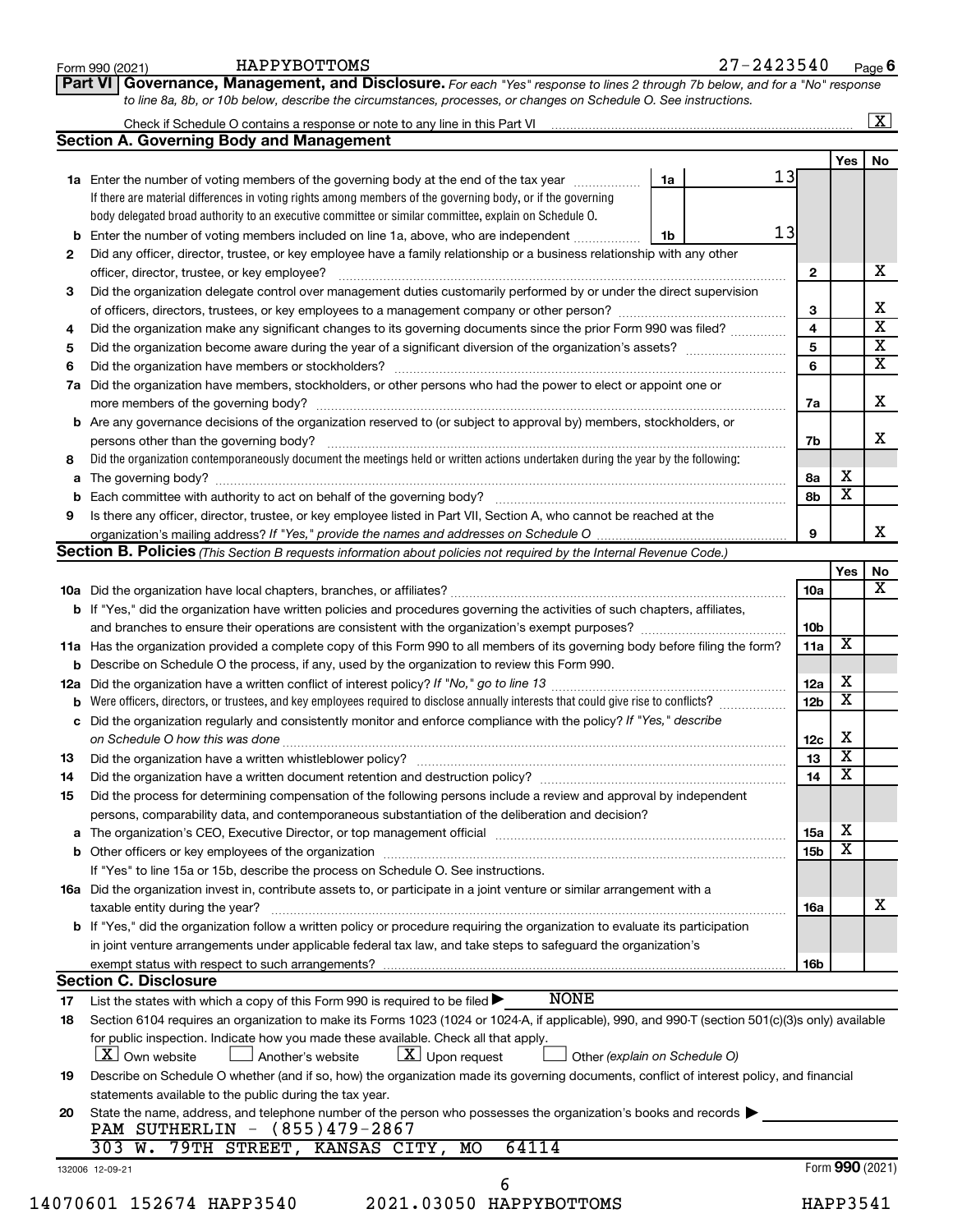| Form 990 (2021) | HAPPYBOTTOMS                                                                               | $27 - 2423540$ | Page . |
|-----------------|--------------------------------------------------------------------------------------------|----------------|--------|
|                 | Part VII Compensation of Officers, Directors, Trustees, Key Employees, Highest Compensated |                |        |
|                 | <b>Employees, and Independent Contractors</b>                                              |                |        |
|                 | Check if Schedule O contains a response or note to any line in this Part VII               |                |        |
|                 | Section A. Officers, Directors, Trustees, Key Employees, and Highest Compensated Employees |                |        |

**1a**  Complete this table for all persons required to be listed. Report compensation for the calendar year ending with or within the organization's tax year.  $\bullet$  List all of the organization's current officers, directors, trustees (whether individuals or organizations), regardless of amount of compensation.

Enter -0- in columns (D), (E), and (F) if no compensation was paid.

**•** List all of the organization's **current** key employees, if any. See the instructions for definition of "key employee."

• List the organization's five *current* highest compensated employees (other than an officer, director, trustee, or key employee) who received reportable compensation (box 5 of Form W-2, Form 1099-MISC, and/or box 1 of Form 1099-NEC) of more than \$100,000 from the organization and any related organizations.

 $\bullet$  List all of the organization's former officers, key employees, and highest compensated employees who received more than \$100,000 of reportable compensation from the organization and any related organizations.

**•** List all of the organization's former directors or trustees that received, in the capacity as a former director or trustee of the organization, more than \$10,000 of reportable compensation from the organization and any related organizations.

See the instructions for the order in which to list the persons above.

Check this box if neither the organization nor any related organization compensated any current officer, director, or trustee.  $\Box$ 

| (A)                         | (B)                                                                                 |                                |                       | (C)     |                                 |                                 |        | (D)             | (E)              | (F)           |
|-----------------------------|-------------------------------------------------------------------------------------|--------------------------------|-----------------------|---------|---------------------------------|---------------------------------|--------|-----------------|------------------|---------------|
| Name and title              | Position<br>Average<br>(do not check more than one<br>box, unless person is both an |                                |                       |         |                                 |                                 |        | Reportable      | Reportable       | Estimated     |
|                             | hours per                                                                           |                                |                       |         | officer and a director/trustee) |                                 |        | compensation    | compensation     | amount of     |
|                             | week                                                                                |                                |                       |         |                                 |                                 |        | from            | from related     | other         |
|                             | (list any                                                                           |                                |                       |         |                                 |                                 |        | the             | organizations    | compensation  |
|                             | hours for                                                                           |                                |                       |         |                                 |                                 |        | organization    | (W-2/1099-MISC/  | from the      |
|                             | related                                                                             |                                |                       |         |                                 |                                 |        | (W-2/1099-MISC/ | 1099-NEC)        | organization  |
|                             | organizations                                                                       |                                |                       |         |                                 |                                 |        | 1099-NEC)       |                  | and related   |
|                             | below<br>line)                                                                      | Individual trustee or director | Institutional trustee | Officer | Key employee                    | Highest compensated<br>employee | Former |                 |                  | organizations |
| <b>LISA AVERY</b><br>(1)    | 1.00                                                                                |                                |                       |         |                                 |                                 |        |                 |                  |               |
| <b>DIRECTOR</b>             |                                                                                     | $\mathbf X$                    |                       |         |                                 |                                 |        | 0.              | $\mathbf 0$      | $\mathbf 0$ . |
| (2)<br>JOHN DEHARDT         | 1.00                                                                                |                                |                       |         |                                 |                                 |        |                 |                  |               |
| <b>DIRECTOR</b>             |                                                                                     | X                              |                       |         |                                 |                                 |        | $\mathbf 0$ .   | $\mathbf 0$      | $\mathbf 0$ . |
| (3)<br><b>JON CARPENTER</b> | 1.00                                                                                |                                |                       |         |                                 |                                 |        |                 |                  |               |
| <b>DIRECTOR</b>             |                                                                                     | $\mathbf X$                    |                       |         |                                 |                                 |        | $\mathbf 0$ .   | $\mathbf 0$      | $\mathbf 0$ . |
|                             | 1.00                                                                                |                                |                       |         |                                 |                                 |        |                 |                  |               |
| MOLLY KERR<br>(4)           |                                                                                     | $\mathbf X$                    |                       |         |                                 |                                 |        | 0.              | $\pmb{0}$        | $\mathbf 0$ . |
| <b>DIRECTOR</b>             | 1.00                                                                                |                                |                       |         |                                 |                                 |        |                 |                  |               |
| CARRIE STEWART<br>(5)       |                                                                                     | $\mathbf X$                    |                       |         |                                 |                                 |        | 0.              | $\mathbf 0$      | $\mathbf 0$ . |
| <b>DIRECTOR</b>             | 1.00                                                                                |                                |                       |         |                                 |                                 |        |                 |                  |               |
| (6)<br>PIA NITZSCHKE        |                                                                                     | X                              |                       |         |                                 |                                 |        | $\mathbf 0$ .   | $\boldsymbol{0}$ | $\mathbf 0$ . |
| <b>DIRECTOR</b>             | 1.00                                                                                |                                |                       |         |                                 |                                 |        |                 |                  |               |
| <b>JANET RHONE</b><br>(7)   |                                                                                     |                                |                       |         |                                 |                                 |        | 0.              | $\mathbf 0$      |               |
| <b>DIRECTOR</b>             |                                                                                     | $\mathbf X$                    |                       |         |                                 |                                 |        |                 |                  | $\mathbf 0$ . |
| (8)<br>TOM WITTY            | 1.00                                                                                |                                |                       |         |                                 |                                 |        |                 |                  |               |
| <b>DIRECTOR</b>             |                                                                                     | X                              |                       |         |                                 |                                 |        | 0.              | $\mathbf 0$      | $\mathbf 0$ . |
| SHARI NELSON<br>(9)         | 5.00                                                                                |                                |                       |         |                                 |                                 |        |                 | $\mathbf 0$      |               |
| <b>BOARD CHAIR</b>          |                                                                                     | $\mathbf X$                    |                       | X       |                                 |                                 |        | 0.              |                  | $\mathbf 0$ . |
| (10) MARK UNGASHICK         | 5.00                                                                                |                                |                       |         |                                 |                                 |        |                 |                  |               |
| BOARD VICE CHAIR            |                                                                                     | X                              |                       | X       |                                 |                                 |        | 0.              | 0.               | $\mathbf 0$ . |
| (11) LON LOWENSTEIN         | 5.00                                                                                |                                |                       |         |                                 |                                 |        |                 |                  |               |
| <b>BOARD TREASURER</b>      |                                                                                     | X                              |                       | X       |                                 |                                 |        | 0.              | $\mathbf 0$      | $\mathbf 0$ . |
| (12) MARY BETH ROHLF        | 5.00                                                                                |                                |                       |         |                                 |                                 |        |                 |                  |               |
| <b>BOARD SECRETARY</b>      |                                                                                     | X                              |                       | X       |                                 |                                 |        | 0.              | $\mathbf 0$      | $\mathbf 0$ . |
| (13) RICHARD DIXSON         | 1.00                                                                                |                                |                       |         |                                 |                                 |        |                 |                  |               |
| <b>DIRECTOR</b>             |                                                                                     | $\mathbf X$                    |                       |         |                                 |                                 |        | 0.              | $\mathbf 0$ .    | $\mathbf 0$ . |
| (13) JILL GAIKOWSKI         | 40.00                                                                               |                                |                       |         |                                 |                                 |        |                 |                  |               |
| EXECUTIVE DIRECTOR          |                                                                                     |                                |                       | X       |                                 |                                 |        | 80,962.         | 0.               | 2,287.        |
|                             |                                                                                     |                                |                       |         |                                 |                                 |        |                 |                  |               |
|                             |                                                                                     |                                |                       |         |                                 |                                 |        |                 |                  |               |
|                             |                                                                                     |                                |                       |         |                                 |                                 |        |                 |                  |               |
|                             |                                                                                     |                                |                       |         |                                 |                                 |        |                 |                  |               |
|                             |                                                                                     |                                |                       |         |                                 |                                 |        |                 |                  |               |
|                             |                                                                                     |                                |                       |         |                                 |                                 |        |                 |                  |               |

132007 12-09-21

7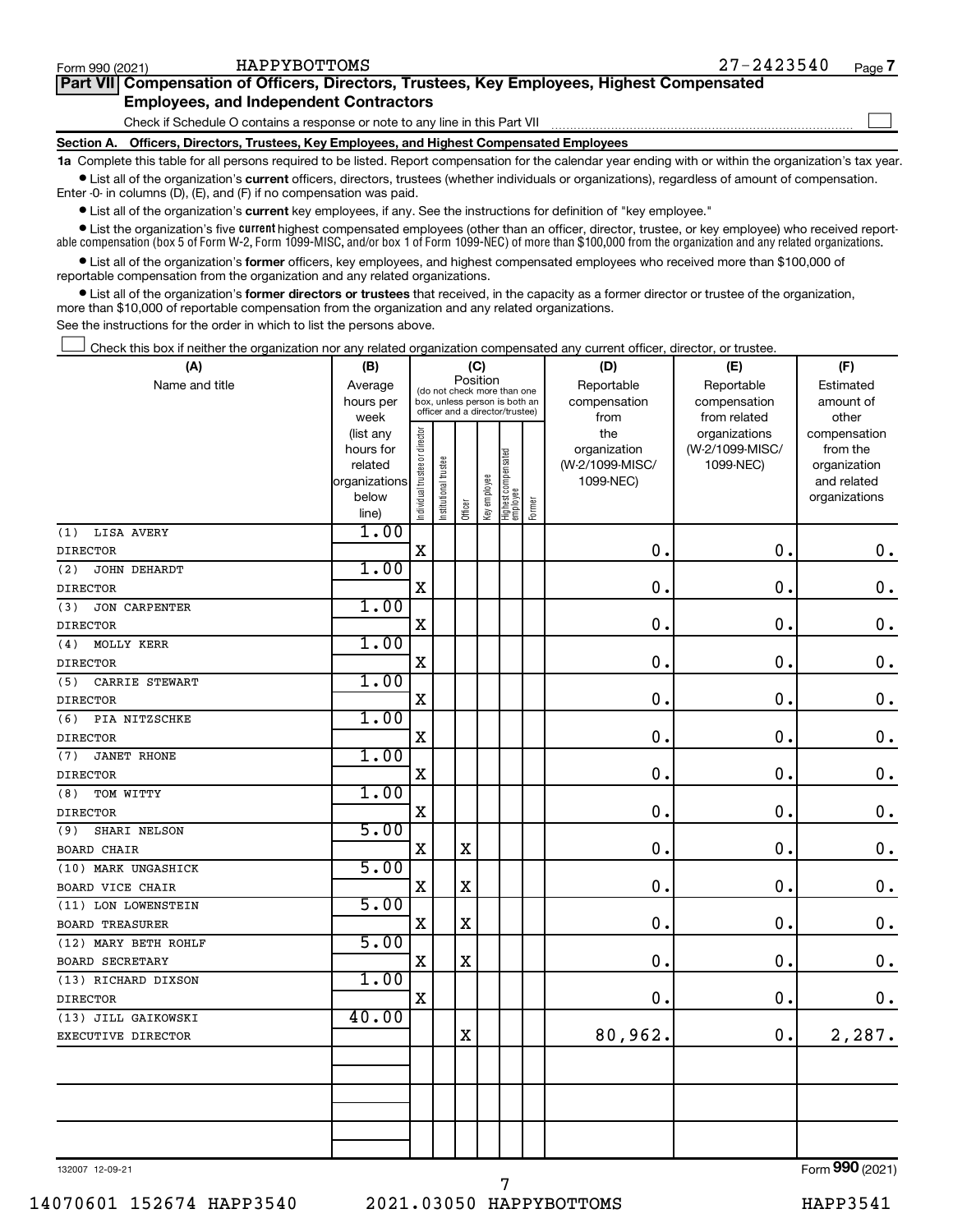|    | Form 990 (2021)                                                                                                                                                                                                                 | HAPPYBOTTOMS                                                         |                                                                                                                                                          |                       |         |              |                                 |        |                                                     | $27 - 2423540$                                    |                                                                          | Page 8                     |
|----|---------------------------------------------------------------------------------------------------------------------------------------------------------------------------------------------------------------------------------|----------------------------------------------------------------------|----------------------------------------------------------------------------------------------------------------------------------------------------------|-----------------------|---------|--------------|---------------------------------|--------|-----------------------------------------------------|---------------------------------------------------|--------------------------------------------------------------------------|----------------------------|
|    | <b>Part VII</b><br>Section A. Officers, Directors, Trustees, Key Employees, and Highest Compensated Employees (continued)                                                                                                       |                                                                      |                                                                                                                                                          |                       |         |              |                                 |        |                                                     |                                                   |                                                                          |                            |
|    | (A)<br>Name and title                                                                                                                                                                                                           | (B)<br>Average<br>hours per<br>week                                  | (C)<br>Position<br>Reportable<br>(do not check more than one<br>compensation<br>box, unless person is both an<br>officer and a director/trustee)<br>from |                       |         |              |                                 |        | (D)                                                 | (E)<br>Reportable<br>compensation<br>from related | (F)<br>Estimated<br>amount of<br>other                                   |                            |
|    |                                                                                                                                                                                                                                 | (list any<br>hours for<br>related<br>organizations<br>below<br>line) | Individual trustee or director                                                                                                                           | Institutional trustee | Officer | Key employee | Highest compensated<br>employee | Former | the<br>organization<br>(W-2/1099-MISC/<br>1099-NEC) | organizations<br>(W-2/1099-MISC/<br>1099-NEC)     | compensation<br>from the<br>organization<br>and related<br>organizations |                            |
|    |                                                                                                                                                                                                                                 |                                                                      |                                                                                                                                                          |                       |         |              |                                 |        |                                                     |                                                   |                                                                          |                            |
|    |                                                                                                                                                                                                                                 |                                                                      |                                                                                                                                                          |                       |         |              |                                 |        |                                                     |                                                   |                                                                          |                            |
|    |                                                                                                                                                                                                                                 |                                                                      |                                                                                                                                                          |                       |         |              |                                 |        |                                                     |                                                   |                                                                          |                            |
|    |                                                                                                                                                                                                                                 |                                                                      |                                                                                                                                                          |                       |         |              |                                 |        |                                                     |                                                   |                                                                          |                            |
|    | 1b Subtotal                                                                                                                                                                                                                     |                                                                      |                                                                                                                                                          |                       |         |              |                                 |        | 80,962.                                             | $\overline{0}$ .                                  |                                                                          | 2,287.                     |
| 2  | c Total from continuation sheets to Part VII, Section A manuscription<br>Total number of individuals (including but not limited to those listed above) who received more than \$100,000 of reportable                           |                                                                      |                                                                                                                                                          |                       |         |              |                                 |        | $\overline{0}$ .<br>80,962.                         | $\overline{0}$ .<br>$\overline{0}$ .              |                                                                          | $\overline{0}$ .<br>2,287. |
| 3  | compensation from the organization $\blacktriangleright$<br>Did the organization list any former officer, director, trustee, key employee, or highest compensated employee on                                                   |                                                                      |                                                                                                                                                          |                       |         |              |                                 |        |                                                     |                                                   | <b>Yes</b>                                                               | 0<br>No                    |
|    | For any individual listed on line 1a, is the sum of reportable compensation and other compensation from the organization<br>and related organizations greater than \$150,000? If "Yes," complete Schedule J for such individual |                                                                      |                                                                                                                                                          |                       |         |              |                                 |        |                                                     |                                                   | 3<br>4                                                                   | х<br>х                     |
| 5  | Did any person listed on line 1a receive or accrue compensation from any unrelated organization or individual for services<br><b>Section B. Independent Contractors</b>                                                         |                                                                      |                                                                                                                                                          |                       |         |              |                                 |        |                                                     |                                                   | 5                                                                        | х                          |
| 1. | Complete this table for your five highest compensated independent contractors that received more than \$100,000 of compensation from                                                                                            |                                                                      |                                                                                                                                                          |                       |         |              |                                 |        |                                                     |                                                   |                                                                          |                            |
|    | the organization. Report compensation for the calendar year ending with or within the organization's tax year.                                                                                                                  |                                                                      |                                                                                                                                                          |                       |         |              |                                 |        |                                                     |                                                   |                                                                          |                            |
|    |                                                                                                                                                                                                                                 | (A)<br>Name and business address                                     |                                                                                                                                                          | <b>NONE</b>           |         |              |                                 |        | (B)<br>Description of services                      |                                                   | (C)<br>Compensation                                                      |                            |
|    |                                                                                                                                                                                                                                 |                                                                      |                                                                                                                                                          |                       |         |              |                                 |        |                                                     |                                                   |                                                                          |                            |
|    |                                                                                                                                                                                                                                 |                                                                      |                                                                                                                                                          |                       |         |              |                                 |        |                                                     |                                                   |                                                                          |                            |
|    |                                                                                                                                                                                                                                 |                                                                      |                                                                                                                                                          |                       |         |              |                                 |        |                                                     |                                                   |                                                                          |                            |
| 2  | Total number of independent contractors (including but not limited to those listed above) who received more than<br>\$100,000 of compensation from the organization                                                             |                                                                      |                                                                                                                                                          |                       |         |              | 0                               |        |                                                     |                                                   | Form 990 (2021)                                                          |                            |

132008 12-09-21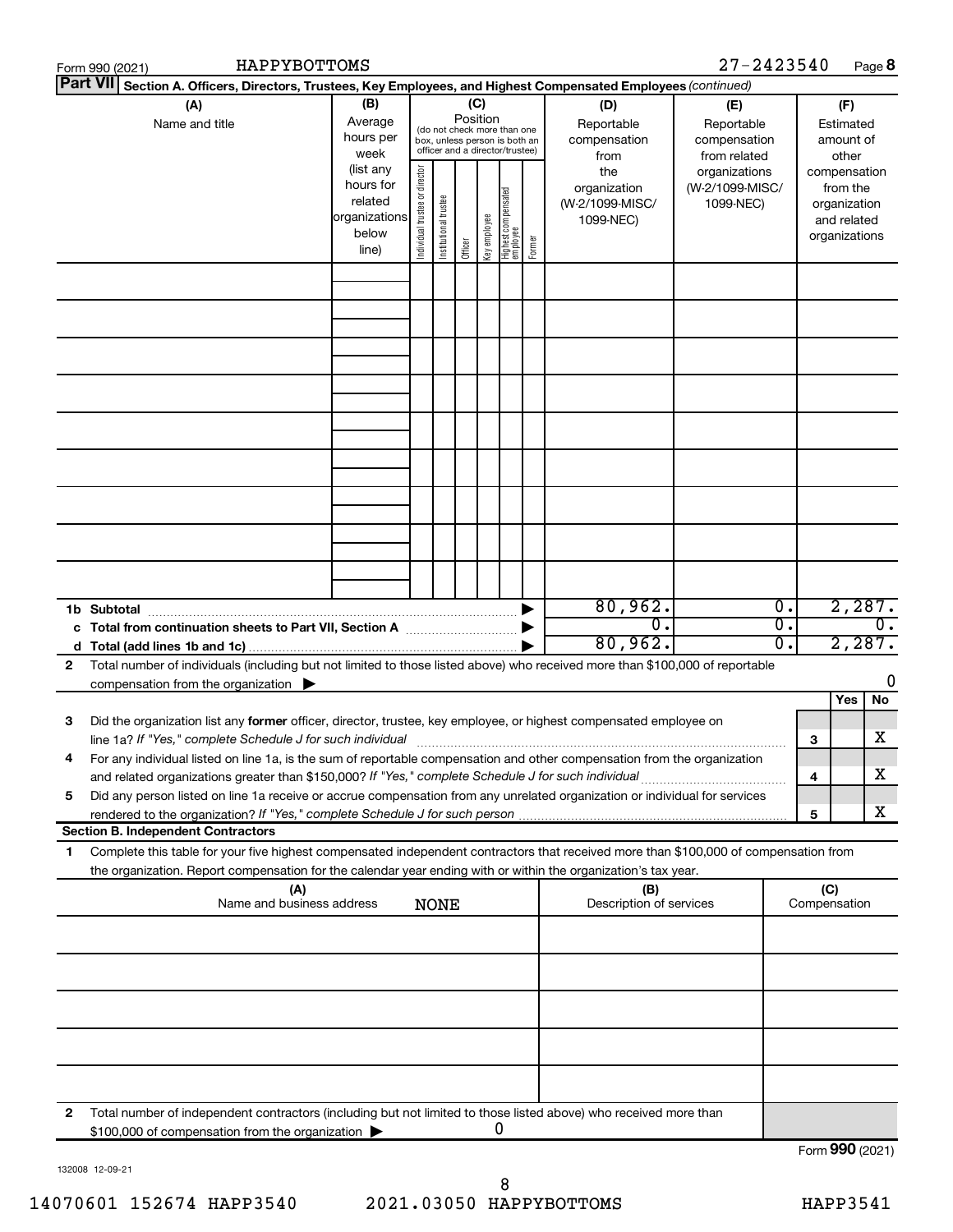| $27 - 2423540$<br>HAPPYBOTTOMS<br>Page 9<br>Form 990 (2021) |                 |                                                                           |                       |                          |                                       |                               |                                                                 |  |  |
|-------------------------------------------------------------|-----------------|---------------------------------------------------------------------------|-----------------------|--------------------------|---------------------------------------|-------------------------------|-----------------------------------------------------------------|--|--|
| <b>Part VIII</b><br><b>Statement of Revenue</b>             |                 |                                                                           |                       |                          |                                       |                               |                                                                 |  |  |
|                                                             |                 |                                                                           |                       |                          |                                       |                               |                                                                 |  |  |
|                                                             |                 |                                                                           |                       | Total revenue            | Related or exempt<br>function revenue | Unrelated<br>business revenue | (D)<br>Revenue excluded<br>from tax under<br>sections 512 - 514 |  |  |
|                                                             |                 | 1a<br>1 a Federated campaigns                                             |                       |                          |                                       |                               |                                                                 |  |  |
| Contributions, Gifts, Grants<br>and Other Similar Amounts   | b               | 1 <sub>b</sub><br>Membership dues<br>$\ldots \ldots \ldots \ldots \ldots$ |                       |                          |                                       |                               |                                                                 |  |  |
|                                                             |                 | 1 <sub>c</sub><br>c Fundraising events                                    | 273, 270.             |                          |                                       |                               |                                                                 |  |  |
|                                                             | d               | 1 <sub>d</sub><br>Related organizations <i>manument</i>                   |                       |                          |                                       |                               |                                                                 |  |  |
|                                                             | е               | Government grants (contributions)<br>1e                                   | 172,219.              |                          |                                       |                               |                                                                 |  |  |
|                                                             |                 | f All other contributions, gifts, grants, and                             |                       |                          |                                       |                               |                                                                 |  |  |
|                                                             |                 | similar amounts not included above<br>l 1f                                | 1,341,838.            |                          |                                       |                               |                                                                 |  |  |
|                                                             | g               | $ 1g $ \$<br>Noncash contributions included in lines 1a-1f                | 419,088.              |                          |                                       |                               |                                                                 |  |  |
|                                                             | h               |                                                                           | $\blacktriangleright$ | $\mathfrak{1}$ ,787,327. |                                       |                               |                                                                 |  |  |
|                                                             |                 |                                                                           | <b>Business Code</b>  |                          |                                       |                               |                                                                 |  |  |
|                                                             | 2a              | PARTNER AGENCY FEES                                                       | 624100                | 44, 146.                 | 44, 146.                              |                               |                                                                 |  |  |
|                                                             | b               | MOBILE DIAPER WRAPPING                                                    | 624100                | 15,435.                  | 15,435.                               |                               |                                                                 |  |  |
|                                                             | C               | DIAPER DELIVERY FEES                                                      | 624100                | 3,720.                   | 3,720.                                |                               |                                                                 |  |  |
| Program Service<br>Revenue                                  | d               |                                                                           |                       |                          |                                       |                               |                                                                 |  |  |
|                                                             | е               |                                                                           |                       |                          |                                       |                               |                                                                 |  |  |
|                                                             | f               | All other program service revenue                                         |                       |                          |                                       |                               |                                                                 |  |  |
|                                                             | a               |                                                                           | ▶                     | 63,301.                  |                                       |                               |                                                                 |  |  |
|                                                             | 3               | Investment income (including dividends, interest, and                     |                       |                          |                                       |                               |                                                                 |  |  |
|                                                             |                 |                                                                           | ▶                     | 73.                      |                                       |                               | 73.                                                             |  |  |
|                                                             | 4               | Income from investment of tax-exempt bond proceeds                        |                       |                          |                                       |                               |                                                                 |  |  |
|                                                             | 5               |                                                                           |                       |                          |                                       |                               |                                                                 |  |  |
|                                                             |                 | (i) Real                                                                  | (ii) Personal         |                          |                                       |                               |                                                                 |  |  |
|                                                             |                 | 6a<br>6 a Gross rents                                                     |                       |                          |                                       |                               |                                                                 |  |  |
|                                                             | b               | .<br>6b<br>Less: rental expenses                                          |                       |                          |                                       |                               |                                                                 |  |  |
|                                                             | с               | 6c<br>Rental income or (loss)                                             |                       |                          |                                       |                               |                                                                 |  |  |
|                                                             | d               | Net rental income or (loss)                                               | Þ                     |                          |                                       |                               |                                                                 |  |  |
|                                                             |                 | (i) Securities<br>7 a Gross amount from sales of                          | (ii) Other            |                          |                                       |                               |                                                                 |  |  |
|                                                             |                 | assets other than inventory<br>7a                                         |                       |                          |                                       |                               |                                                                 |  |  |
|                                                             |                 | <b>b</b> Less: cost or other basis                                        |                       |                          |                                       |                               |                                                                 |  |  |
|                                                             |                 | and sales expenses<br>7b                                                  |                       |                          |                                       |                               |                                                                 |  |  |
| evenue                                                      |                 | 7c<br>c Gain or (loss)                                                    |                       |                          |                                       |                               |                                                                 |  |  |
|                                                             |                 |                                                                           |                       |                          |                                       |                               |                                                                 |  |  |
| Other <sub>R</sub>                                          |                 | 8 a Gross income from fundraising events (not                             |                       |                          |                                       |                               |                                                                 |  |  |
|                                                             |                 | including \$ $273, 270 \cdot \text{of}$                                   |                       |                          |                                       |                               |                                                                 |  |  |
|                                                             |                 | contributions reported on line 1c). See                                   |                       |                          |                                       |                               |                                                                 |  |  |
|                                                             |                 | 8a                                                                        | 0.                    |                          |                                       |                               |                                                                 |  |  |
|                                                             | b               | 8 <sub>b</sub>                                                            | 31,502.               |                          |                                       |                               |                                                                 |  |  |
|                                                             | с               | Net income or (loss) from fundraising events                              | ▶                     | $-31,502.$               |                                       |                               | $-31,502.$                                                      |  |  |
|                                                             |                 | 9 a Gross income from gaming activities. See                              |                       |                          |                                       |                               |                                                                 |  |  |
|                                                             |                 | 9a                                                                        |                       |                          |                                       |                               |                                                                 |  |  |
|                                                             |                 | 9b                                                                        |                       |                          |                                       |                               |                                                                 |  |  |
|                                                             |                 | c Net income or (loss) from gaming activities                             | ▶                     |                          |                                       |                               |                                                                 |  |  |
|                                                             |                 | 10 a Gross sales of inventory, less returns                               |                       |                          |                                       |                               |                                                                 |  |  |
|                                                             |                 | 10a                                                                       |                       |                          |                                       |                               |                                                                 |  |  |
|                                                             |                 | 10bl<br><b>b</b> Less: cost of goods sold                                 |                       |                          |                                       |                               |                                                                 |  |  |
|                                                             |                 | c Net income or (loss) from sales of inventory                            | ▶                     |                          |                                       |                               |                                                                 |  |  |
|                                                             |                 |                                                                           | <b>Business Code</b>  |                          |                                       |                               |                                                                 |  |  |
| Miscellaneous<br>Revenue                                    |                 | 11 a OTHER                                                                | 900099                | 738.                     | 738.                                  |                               |                                                                 |  |  |
|                                                             | b               |                                                                           |                       |                          |                                       |                               |                                                                 |  |  |
|                                                             | c               |                                                                           |                       |                          |                                       |                               |                                                                 |  |  |
|                                                             | d               |                                                                           |                       |                          |                                       |                               |                                                                 |  |  |
|                                                             |                 |                                                                           |                       | 738.                     |                                       |                               |                                                                 |  |  |
|                                                             | 12              |                                                                           |                       | 1,819,937.               | 64,039.                               | $\overline{0}$ .              | $-31,429.$                                                      |  |  |
|                                                             | 132009 12-09-21 |                                                                           |                       |                          |                                       |                               | Form 990 (2021)                                                 |  |  |

132009 12-09-21

HAPPYBOTTOMS 27-2423540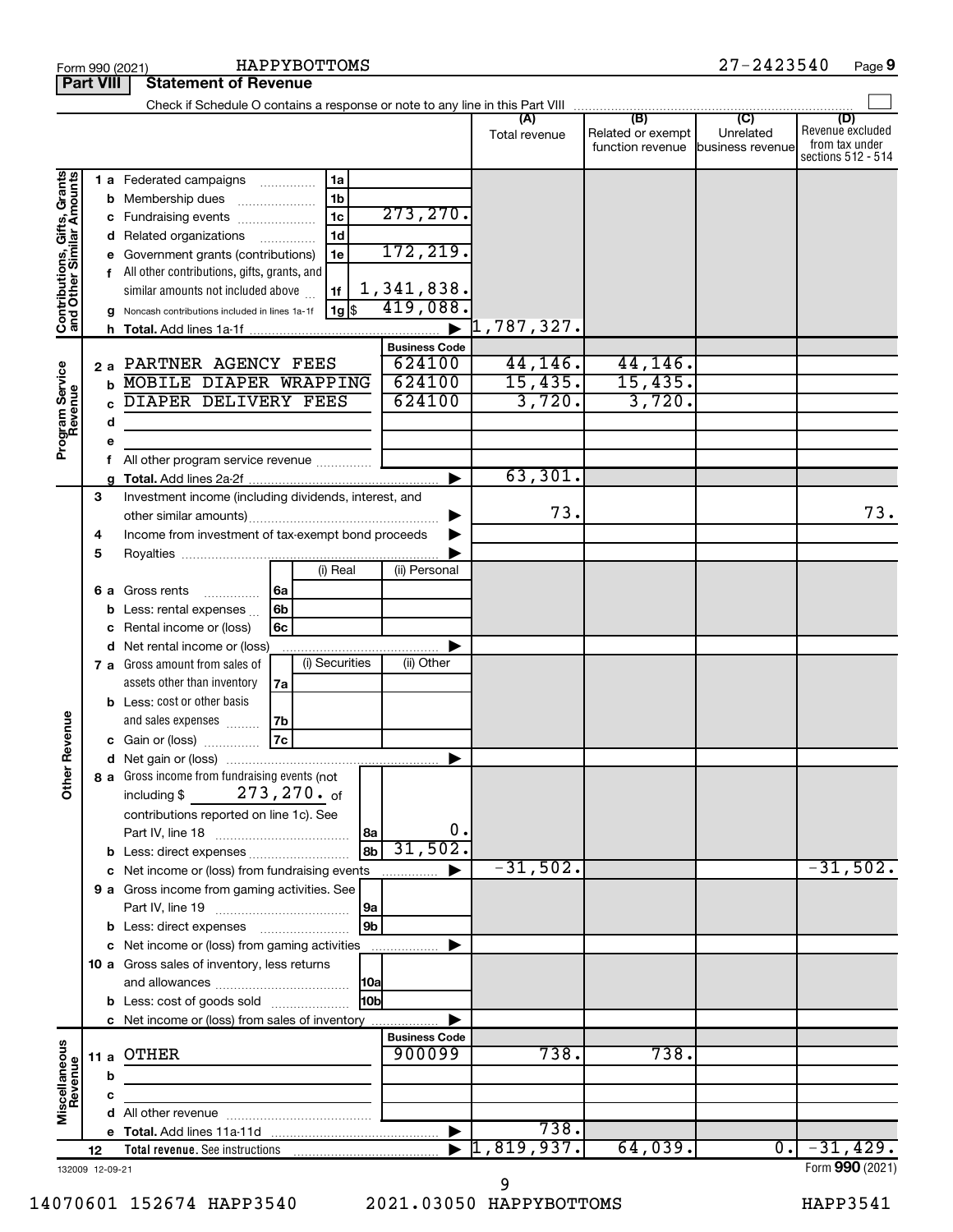**Part IX Statement of Functional Expenses**

*Section 501(c)(3) and 501(c)(4) organizations must complete all columns. All other organizations must complete column (A).*

| (A)<br>(B)<br>(C)<br>(D)<br>Do not include amounts reported on lines 6b,<br>Management and<br>Program service<br>Fundraising<br>Total expenses<br>7b, 8b, 9b, and 10b of Part VIII.<br>general expenses<br>expenses<br>expenses<br>Grants and other assistance to domestic organizations<br>1.<br>and domestic governments. See Part IV, line 21<br>Grants and other assistance to domestic<br>$\mathbf{2}$<br>individuals. See Part IV, line 22<br>3<br>Grants and other assistance to foreign<br>organizations, foreign governments, and foreign<br>individuals. See Part IV, lines 15 and 16<br>Benefits paid to or for members<br>4<br>Compensation of current officers, directors,<br>5<br>83,248.<br>41,624.<br>20,812.<br>20,812.<br>trustees, and key employees<br>Compensation not included above to disqualified<br>6<br>persons (as defined under section 4958(f)(1)) and<br>persons described in section 4958(c)(3)(B)<br>439,865.<br>342,000.<br>44,784.<br>53,081.<br>Other salaries and wages<br>7<br>Pension plan accruals and contributions (include<br>8<br>section 401(k) and 403(b) employer contributions)<br>21,999.<br>19,341.<br>1,513.<br>$\frac{1,145.}{6,312.}$<br>9<br>39,211.<br>29,227.<br>3,672.<br>10<br>Fees for services (nonemployees):<br>11<br>b<br>9,275.<br>9,275.<br>c<br>d<br>Professional fundraising services. See Part IV, line 17<br>е<br>1,497.<br>1,497.<br>Investment management fees<br>f<br>Other. (If line 11g amount exceeds 10% of line 25,<br>g<br>14,144.<br>260.<br>13,884.<br>column (A), amount, list line 11g expenses on Sch 0.)<br>8,490.<br>2,026.<br>6,176.<br>288.<br>12<br>281.<br>9,738.<br>14,881.<br>4,862.<br>13<br>2,728.<br>19,510.<br>13, 176.<br>3,606.<br>14<br>15<br>147,980.<br>147,980.<br>16<br>1,807.<br>913.<br>754.<br>140.<br>17<br>Travel<br>Payments of travel or entertainment expenses<br>18<br>for any federal, state, or local public officials<br>7,873.<br>2,362.<br>4,451.<br>1,060.<br>Conferences, conventions, and meetings<br>19<br>Interest<br>15,282.<br>15,282.<br>Depreciation, depletion, and amortization<br>13,945.<br>4,748.<br>886.<br>8,311.<br>Insurance<br>Other expenses. Itemize expenses not covered<br>24<br>above. (List miscellaneous expenses on line 24e. If<br>line 24e amount exceeds 10% of line 25, column (A),<br>amount, list line 24e expenses on Schedule O.)<br>848,337.<br>848, 337.<br>DIAPER PURCHASES, PROCE<br>a<br>43,873.<br>43,873.<br>EQUIPMENT AND SUPPLIES<br>9,849.<br>9,849.<br>PROGRAM OUTCOME SURVEY<br>283.<br>$\overline{2}$ .<br>9,479.<br>9,194.<br>FEES<br>d<br>157.<br>11,201.<br>11,044.<br>All other expenses<br>е<br>1,761,746.<br>137,824.<br>86,735.<br>1,537,187.<br>Total functional expenses. Add lines 1 through 24e<br>Joint costs. Complete this line only if the organization<br>reported in column (B) joint costs from a combined<br>educational campaign and fundraising solicitation.<br>Check here<br>if following SOP 98-2 (ASC 958-720) |    | Check if Schedule O contains a response or note to any line in this Part IX |  |  |  |  |  |
|-------------------------------------------------------------------------------------------------------------------------------------------------------------------------------------------------------------------------------------------------------------------------------------------------------------------------------------------------------------------------------------------------------------------------------------------------------------------------------------------------------------------------------------------------------------------------------------------------------------------------------------------------------------------------------------------------------------------------------------------------------------------------------------------------------------------------------------------------------------------------------------------------------------------------------------------------------------------------------------------------------------------------------------------------------------------------------------------------------------------------------------------------------------------------------------------------------------------------------------------------------------------------------------------------------------------------------------------------------------------------------------------------------------------------------------------------------------------------------------------------------------------------------------------------------------------------------------------------------------------------------------------------------------------------------------------------------------------------------------------------------------------------------------------------------------------------------------------------------------------------------------------------------------------------------------------------------------------------------------------------------------------------------------------------------------------------------------------------------------------------------------------------------------------------------------------------------------------------------------------------------------------------------------------------------------------------------------------------------------------------------------------------------------------------------------------------------------------------------------------------------------------------------------------------------------------------------------------------------------------------------------------------------------------------------------------------------------------------------------------------------------------------------------------------------------------------------------------------------------------------------------------------------------------------------------------------------------------------------------------------------------|----|-----------------------------------------------------------------------------|--|--|--|--|--|
|                                                                                                                                                                                                                                                                                                                                                                                                                                                                                                                                                                                                                                                                                                                                                                                                                                                                                                                                                                                                                                                                                                                                                                                                                                                                                                                                                                                                                                                                                                                                                                                                                                                                                                                                                                                                                                                                                                                                                                                                                                                                                                                                                                                                                                                                                                                                                                                                                                                                                                                                                                                                                                                                                                                                                                                                                                                                                                                                                                                                             |    |                                                                             |  |  |  |  |  |
|                                                                                                                                                                                                                                                                                                                                                                                                                                                                                                                                                                                                                                                                                                                                                                                                                                                                                                                                                                                                                                                                                                                                                                                                                                                                                                                                                                                                                                                                                                                                                                                                                                                                                                                                                                                                                                                                                                                                                                                                                                                                                                                                                                                                                                                                                                                                                                                                                                                                                                                                                                                                                                                                                                                                                                                                                                                                                                                                                                                                             |    |                                                                             |  |  |  |  |  |
|                                                                                                                                                                                                                                                                                                                                                                                                                                                                                                                                                                                                                                                                                                                                                                                                                                                                                                                                                                                                                                                                                                                                                                                                                                                                                                                                                                                                                                                                                                                                                                                                                                                                                                                                                                                                                                                                                                                                                                                                                                                                                                                                                                                                                                                                                                                                                                                                                                                                                                                                                                                                                                                                                                                                                                                                                                                                                                                                                                                                             |    |                                                                             |  |  |  |  |  |
|                                                                                                                                                                                                                                                                                                                                                                                                                                                                                                                                                                                                                                                                                                                                                                                                                                                                                                                                                                                                                                                                                                                                                                                                                                                                                                                                                                                                                                                                                                                                                                                                                                                                                                                                                                                                                                                                                                                                                                                                                                                                                                                                                                                                                                                                                                                                                                                                                                                                                                                                                                                                                                                                                                                                                                                                                                                                                                                                                                                                             |    |                                                                             |  |  |  |  |  |
|                                                                                                                                                                                                                                                                                                                                                                                                                                                                                                                                                                                                                                                                                                                                                                                                                                                                                                                                                                                                                                                                                                                                                                                                                                                                                                                                                                                                                                                                                                                                                                                                                                                                                                                                                                                                                                                                                                                                                                                                                                                                                                                                                                                                                                                                                                                                                                                                                                                                                                                                                                                                                                                                                                                                                                                                                                                                                                                                                                                                             |    |                                                                             |  |  |  |  |  |
|                                                                                                                                                                                                                                                                                                                                                                                                                                                                                                                                                                                                                                                                                                                                                                                                                                                                                                                                                                                                                                                                                                                                                                                                                                                                                                                                                                                                                                                                                                                                                                                                                                                                                                                                                                                                                                                                                                                                                                                                                                                                                                                                                                                                                                                                                                                                                                                                                                                                                                                                                                                                                                                                                                                                                                                                                                                                                                                                                                                                             |    |                                                                             |  |  |  |  |  |
|                                                                                                                                                                                                                                                                                                                                                                                                                                                                                                                                                                                                                                                                                                                                                                                                                                                                                                                                                                                                                                                                                                                                                                                                                                                                                                                                                                                                                                                                                                                                                                                                                                                                                                                                                                                                                                                                                                                                                                                                                                                                                                                                                                                                                                                                                                                                                                                                                                                                                                                                                                                                                                                                                                                                                                                                                                                                                                                                                                                                             |    |                                                                             |  |  |  |  |  |
|                                                                                                                                                                                                                                                                                                                                                                                                                                                                                                                                                                                                                                                                                                                                                                                                                                                                                                                                                                                                                                                                                                                                                                                                                                                                                                                                                                                                                                                                                                                                                                                                                                                                                                                                                                                                                                                                                                                                                                                                                                                                                                                                                                                                                                                                                                                                                                                                                                                                                                                                                                                                                                                                                                                                                                                                                                                                                                                                                                                                             |    |                                                                             |  |  |  |  |  |
|                                                                                                                                                                                                                                                                                                                                                                                                                                                                                                                                                                                                                                                                                                                                                                                                                                                                                                                                                                                                                                                                                                                                                                                                                                                                                                                                                                                                                                                                                                                                                                                                                                                                                                                                                                                                                                                                                                                                                                                                                                                                                                                                                                                                                                                                                                                                                                                                                                                                                                                                                                                                                                                                                                                                                                                                                                                                                                                                                                                                             |    |                                                                             |  |  |  |  |  |
|                                                                                                                                                                                                                                                                                                                                                                                                                                                                                                                                                                                                                                                                                                                                                                                                                                                                                                                                                                                                                                                                                                                                                                                                                                                                                                                                                                                                                                                                                                                                                                                                                                                                                                                                                                                                                                                                                                                                                                                                                                                                                                                                                                                                                                                                                                                                                                                                                                                                                                                                                                                                                                                                                                                                                                                                                                                                                                                                                                                                             |    |                                                                             |  |  |  |  |  |
|                                                                                                                                                                                                                                                                                                                                                                                                                                                                                                                                                                                                                                                                                                                                                                                                                                                                                                                                                                                                                                                                                                                                                                                                                                                                                                                                                                                                                                                                                                                                                                                                                                                                                                                                                                                                                                                                                                                                                                                                                                                                                                                                                                                                                                                                                                                                                                                                                                                                                                                                                                                                                                                                                                                                                                                                                                                                                                                                                                                                             |    |                                                                             |  |  |  |  |  |
|                                                                                                                                                                                                                                                                                                                                                                                                                                                                                                                                                                                                                                                                                                                                                                                                                                                                                                                                                                                                                                                                                                                                                                                                                                                                                                                                                                                                                                                                                                                                                                                                                                                                                                                                                                                                                                                                                                                                                                                                                                                                                                                                                                                                                                                                                                                                                                                                                                                                                                                                                                                                                                                                                                                                                                                                                                                                                                                                                                                                             |    |                                                                             |  |  |  |  |  |
|                                                                                                                                                                                                                                                                                                                                                                                                                                                                                                                                                                                                                                                                                                                                                                                                                                                                                                                                                                                                                                                                                                                                                                                                                                                                                                                                                                                                                                                                                                                                                                                                                                                                                                                                                                                                                                                                                                                                                                                                                                                                                                                                                                                                                                                                                                                                                                                                                                                                                                                                                                                                                                                                                                                                                                                                                                                                                                                                                                                                             |    |                                                                             |  |  |  |  |  |
|                                                                                                                                                                                                                                                                                                                                                                                                                                                                                                                                                                                                                                                                                                                                                                                                                                                                                                                                                                                                                                                                                                                                                                                                                                                                                                                                                                                                                                                                                                                                                                                                                                                                                                                                                                                                                                                                                                                                                                                                                                                                                                                                                                                                                                                                                                                                                                                                                                                                                                                                                                                                                                                                                                                                                                                                                                                                                                                                                                                                             |    |                                                                             |  |  |  |  |  |
|                                                                                                                                                                                                                                                                                                                                                                                                                                                                                                                                                                                                                                                                                                                                                                                                                                                                                                                                                                                                                                                                                                                                                                                                                                                                                                                                                                                                                                                                                                                                                                                                                                                                                                                                                                                                                                                                                                                                                                                                                                                                                                                                                                                                                                                                                                                                                                                                                                                                                                                                                                                                                                                                                                                                                                                                                                                                                                                                                                                                             |    |                                                                             |  |  |  |  |  |
|                                                                                                                                                                                                                                                                                                                                                                                                                                                                                                                                                                                                                                                                                                                                                                                                                                                                                                                                                                                                                                                                                                                                                                                                                                                                                                                                                                                                                                                                                                                                                                                                                                                                                                                                                                                                                                                                                                                                                                                                                                                                                                                                                                                                                                                                                                                                                                                                                                                                                                                                                                                                                                                                                                                                                                                                                                                                                                                                                                                                             |    |                                                                             |  |  |  |  |  |
|                                                                                                                                                                                                                                                                                                                                                                                                                                                                                                                                                                                                                                                                                                                                                                                                                                                                                                                                                                                                                                                                                                                                                                                                                                                                                                                                                                                                                                                                                                                                                                                                                                                                                                                                                                                                                                                                                                                                                                                                                                                                                                                                                                                                                                                                                                                                                                                                                                                                                                                                                                                                                                                                                                                                                                                                                                                                                                                                                                                                             |    |                                                                             |  |  |  |  |  |
|                                                                                                                                                                                                                                                                                                                                                                                                                                                                                                                                                                                                                                                                                                                                                                                                                                                                                                                                                                                                                                                                                                                                                                                                                                                                                                                                                                                                                                                                                                                                                                                                                                                                                                                                                                                                                                                                                                                                                                                                                                                                                                                                                                                                                                                                                                                                                                                                                                                                                                                                                                                                                                                                                                                                                                                                                                                                                                                                                                                                             |    |                                                                             |  |  |  |  |  |
|                                                                                                                                                                                                                                                                                                                                                                                                                                                                                                                                                                                                                                                                                                                                                                                                                                                                                                                                                                                                                                                                                                                                                                                                                                                                                                                                                                                                                                                                                                                                                                                                                                                                                                                                                                                                                                                                                                                                                                                                                                                                                                                                                                                                                                                                                                                                                                                                                                                                                                                                                                                                                                                                                                                                                                                                                                                                                                                                                                                                             |    |                                                                             |  |  |  |  |  |
|                                                                                                                                                                                                                                                                                                                                                                                                                                                                                                                                                                                                                                                                                                                                                                                                                                                                                                                                                                                                                                                                                                                                                                                                                                                                                                                                                                                                                                                                                                                                                                                                                                                                                                                                                                                                                                                                                                                                                                                                                                                                                                                                                                                                                                                                                                                                                                                                                                                                                                                                                                                                                                                                                                                                                                                                                                                                                                                                                                                                             |    |                                                                             |  |  |  |  |  |
|                                                                                                                                                                                                                                                                                                                                                                                                                                                                                                                                                                                                                                                                                                                                                                                                                                                                                                                                                                                                                                                                                                                                                                                                                                                                                                                                                                                                                                                                                                                                                                                                                                                                                                                                                                                                                                                                                                                                                                                                                                                                                                                                                                                                                                                                                                                                                                                                                                                                                                                                                                                                                                                                                                                                                                                                                                                                                                                                                                                                             |    |                                                                             |  |  |  |  |  |
|                                                                                                                                                                                                                                                                                                                                                                                                                                                                                                                                                                                                                                                                                                                                                                                                                                                                                                                                                                                                                                                                                                                                                                                                                                                                                                                                                                                                                                                                                                                                                                                                                                                                                                                                                                                                                                                                                                                                                                                                                                                                                                                                                                                                                                                                                                                                                                                                                                                                                                                                                                                                                                                                                                                                                                                                                                                                                                                                                                                                             |    |                                                                             |  |  |  |  |  |
|                                                                                                                                                                                                                                                                                                                                                                                                                                                                                                                                                                                                                                                                                                                                                                                                                                                                                                                                                                                                                                                                                                                                                                                                                                                                                                                                                                                                                                                                                                                                                                                                                                                                                                                                                                                                                                                                                                                                                                                                                                                                                                                                                                                                                                                                                                                                                                                                                                                                                                                                                                                                                                                                                                                                                                                                                                                                                                                                                                                                             |    |                                                                             |  |  |  |  |  |
|                                                                                                                                                                                                                                                                                                                                                                                                                                                                                                                                                                                                                                                                                                                                                                                                                                                                                                                                                                                                                                                                                                                                                                                                                                                                                                                                                                                                                                                                                                                                                                                                                                                                                                                                                                                                                                                                                                                                                                                                                                                                                                                                                                                                                                                                                                                                                                                                                                                                                                                                                                                                                                                                                                                                                                                                                                                                                                                                                                                                             |    |                                                                             |  |  |  |  |  |
|                                                                                                                                                                                                                                                                                                                                                                                                                                                                                                                                                                                                                                                                                                                                                                                                                                                                                                                                                                                                                                                                                                                                                                                                                                                                                                                                                                                                                                                                                                                                                                                                                                                                                                                                                                                                                                                                                                                                                                                                                                                                                                                                                                                                                                                                                                                                                                                                                                                                                                                                                                                                                                                                                                                                                                                                                                                                                                                                                                                                             |    |                                                                             |  |  |  |  |  |
|                                                                                                                                                                                                                                                                                                                                                                                                                                                                                                                                                                                                                                                                                                                                                                                                                                                                                                                                                                                                                                                                                                                                                                                                                                                                                                                                                                                                                                                                                                                                                                                                                                                                                                                                                                                                                                                                                                                                                                                                                                                                                                                                                                                                                                                                                                                                                                                                                                                                                                                                                                                                                                                                                                                                                                                                                                                                                                                                                                                                             |    |                                                                             |  |  |  |  |  |
|                                                                                                                                                                                                                                                                                                                                                                                                                                                                                                                                                                                                                                                                                                                                                                                                                                                                                                                                                                                                                                                                                                                                                                                                                                                                                                                                                                                                                                                                                                                                                                                                                                                                                                                                                                                                                                                                                                                                                                                                                                                                                                                                                                                                                                                                                                                                                                                                                                                                                                                                                                                                                                                                                                                                                                                                                                                                                                                                                                                                             |    |                                                                             |  |  |  |  |  |
|                                                                                                                                                                                                                                                                                                                                                                                                                                                                                                                                                                                                                                                                                                                                                                                                                                                                                                                                                                                                                                                                                                                                                                                                                                                                                                                                                                                                                                                                                                                                                                                                                                                                                                                                                                                                                                                                                                                                                                                                                                                                                                                                                                                                                                                                                                                                                                                                                                                                                                                                                                                                                                                                                                                                                                                                                                                                                                                                                                                                             |    |                                                                             |  |  |  |  |  |
|                                                                                                                                                                                                                                                                                                                                                                                                                                                                                                                                                                                                                                                                                                                                                                                                                                                                                                                                                                                                                                                                                                                                                                                                                                                                                                                                                                                                                                                                                                                                                                                                                                                                                                                                                                                                                                                                                                                                                                                                                                                                                                                                                                                                                                                                                                                                                                                                                                                                                                                                                                                                                                                                                                                                                                                                                                                                                                                                                                                                             |    |                                                                             |  |  |  |  |  |
|                                                                                                                                                                                                                                                                                                                                                                                                                                                                                                                                                                                                                                                                                                                                                                                                                                                                                                                                                                                                                                                                                                                                                                                                                                                                                                                                                                                                                                                                                                                                                                                                                                                                                                                                                                                                                                                                                                                                                                                                                                                                                                                                                                                                                                                                                                                                                                                                                                                                                                                                                                                                                                                                                                                                                                                                                                                                                                                                                                                                             |    |                                                                             |  |  |  |  |  |
|                                                                                                                                                                                                                                                                                                                                                                                                                                                                                                                                                                                                                                                                                                                                                                                                                                                                                                                                                                                                                                                                                                                                                                                                                                                                                                                                                                                                                                                                                                                                                                                                                                                                                                                                                                                                                                                                                                                                                                                                                                                                                                                                                                                                                                                                                                                                                                                                                                                                                                                                                                                                                                                                                                                                                                                                                                                                                                                                                                                                             |    |                                                                             |  |  |  |  |  |
|                                                                                                                                                                                                                                                                                                                                                                                                                                                                                                                                                                                                                                                                                                                                                                                                                                                                                                                                                                                                                                                                                                                                                                                                                                                                                                                                                                                                                                                                                                                                                                                                                                                                                                                                                                                                                                                                                                                                                                                                                                                                                                                                                                                                                                                                                                                                                                                                                                                                                                                                                                                                                                                                                                                                                                                                                                                                                                                                                                                                             |    |                                                                             |  |  |  |  |  |
|                                                                                                                                                                                                                                                                                                                                                                                                                                                                                                                                                                                                                                                                                                                                                                                                                                                                                                                                                                                                                                                                                                                                                                                                                                                                                                                                                                                                                                                                                                                                                                                                                                                                                                                                                                                                                                                                                                                                                                                                                                                                                                                                                                                                                                                                                                                                                                                                                                                                                                                                                                                                                                                                                                                                                                                                                                                                                                                                                                                                             |    |                                                                             |  |  |  |  |  |
|                                                                                                                                                                                                                                                                                                                                                                                                                                                                                                                                                                                                                                                                                                                                                                                                                                                                                                                                                                                                                                                                                                                                                                                                                                                                                                                                                                                                                                                                                                                                                                                                                                                                                                                                                                                                                                                                                                                                                                                                                                                                                                                                                                                                                                                                                                                                                                                                                                                                                                                                                                                                                                                                                                                                                                                                                                                                                                                                                                                                             |    |                                                                             |  |  |  |  |  |
|                                                                                                                                                                                                                                                                                                                                                                                                                                                                                                                                                                                                                                                                                                                                                                                                                                                                                                                                                                                                                                                                                                                                                                                                                                                                                                                                                                                                                                                                                                                                                                                                                                                                                                                                                                                                                                                                                                                                                                                                                                                                                                                                                                                                                                                                                                                                                                                                                                                                                                                                                                                                                                                                                                                                                                                                                                                                                                                                                                                                             |    |                                                                             |  |  |  |  |  |
|                                                                                                                                                                                                                                                                                                                                                                                                                                                                                                                                                                                                                                                                                                                                                                                                                                                                                                                                                                                                                                                                                                                                                                                                                                                                                                                                                                                                                                                                                                                                                                                                                                                                                                                                                                                                                                                                                                                                                                                                                                                                                                                                                                                                                                                                                                                                                                                                                                                                                                                                                                                                                                                                                                                                                                                                                                                                                                                                                                                                             |    |                                                                             |  |  |  |  |  |
|                                                                                                                                                                                                                                                                                                                                                                                                                                                                                                                                                                                                                                                                                                                                                                                                                                                                                                                                                                                                                                                                                                                                                                                                                                                                                                                                                                                                                                                                                                                                                                                                                                                                                                                                                                                                                                                                                                                                                                                                                                                                                                                                                                                                                                                                                                                                                                                                                                                                                                                                                                                                                                                                                                                                                                                                                                                                                                                                                                                                             | 20 |                                                                             |  |  |  |  |  |
|                                                                                                                                                                                                                                                                                                                                                                                                                                                                                                                                                                                                                                                                                                                                                                                                                                                                                                                                                                                                                                                                                                                                                                                                                                                                                                                                                                                                                                                                                                                                                                                                                                                                                                                                                                                                                                                                                                                                                                                                                                                                                                                                                                                                                                                                                                                                                                                                                                                                                                                                                                                                                                                                                                                                                                                                                                                                                                                                                                                                             | 21 |                                                                             |  |  |  |  |  |
|                                                                                                                                                                                                                                                                                                                                                                                                                                                                                                                                                                                                                                                                                                                                                                                                                                                                                                                                                                                                                                                                                                                                                                                                                                                                                                                                                                                                                                                                                                                                                                                                                                                                                                                                                                                                                                                                                                                                                                                                                                                                                                                                                                                                                                                                                                                                                                                                                                                                                                                                                                                                                                                                                                                                                                                                                                                                                                                                                                                                             | 22 |                                                                             |  |  |  |  |  |
|                                                                                                                                                                                                                                                                                                                                                                                                                                                                                                                                                                                                                                                                                                                                                                                                                                                                                                                                                                                                                                                                                                                                                                                                                                                                                                                                                                                                                                                                                                                                                                                                                                                                                                                                                                                                                                                                                                                                                                                                                                                                                                                                                                                                                                                                                                                                                                                                                                                                                                                                                                                                                                                                                                                                                                                                                                                                                                                                                                                                             | 23 |                                                                             |  |  |  |  |  |
|                                                                                                                                                                                                                                                                                                                                                                                                                                                                                                                                                                                                                                                                                                                                                                                                                                                                                                                                                                                                                                                                                                                                                                                                                                                                                                                                                                                                                                                                                                                                                                                                                                                                                                                                                                                                                                                                                                                                                                                                                                                                                                                                                                                                                                                                                                                                                                                                                                                                                                                                                                                                                                                                                                                                                                                                                                                                                                                                                                                                             |    |                                                                             |  |  |  |  |  |
|                                                                                                                                                                                                                                                                                                                                                                                                                                                                                                                                                                                                                                                                                                                                                                                                                                                                                                                                                                                                                                                                                                                                                                                                                                                                                                                                                                                                                                                                                                                                                                                                                                                                                                                                                                                                                                                                                                                                                                                                                                                                                                                                                                                                                                                                                                                                                                                                                                                                                                                                                                                                                                                                                                                                                                                                                                                                                                                                                                                                             |    |                                                                             |  |  |  |  |  |
|                                                                                                                                                                                                                                                                                                                                                                                                                                                                                                                                                                                                                                                                                                                                                                                                                                                                                                                                                                                                                                                                                                                                                                                                                                                                                                                                                                                                                                                                                                                                                                                                                                                                                                                                                                                                                                                                                                                                                                                                                                                                                                                                                                                                                                                                                                                                                                                                                                                                                                                                                                                                                                                                                                                                                                                                                                                                                                                                                                                                             |    |                                                                             |  |  |  |  |  |
|                                                                                                                                                                                                                                                                                                                                                                                                                                                                                                                                                                                                                                                                                                                                                                                                                                                                                                                                                                                                                                                                                                                                                                                                                                                                                                                                                                                                                                                                                                                                                                                                                                                                                                                                                                                                                                                                                                                                                                                                                                                                                                                                                                                                                                                                                                                                                                                                                                                                                                                                                                                                                                                                                                                                                                                                                                                                                                                                                                                                             |    |                                                                             |  |  |  |  |  |
|                                                                                                                                                                                                                                                                                                                                                                                                                                                                                                                                                                                                                                                                                                                                                                                                                                                                                                                                                                                                                                                                                                                                                                                                                                                                                                                                                                                                                                                                                                                                                                                                                                                                                                                                                                                                                                                                                                                                                                                                                                                                                                                                                                                                                                                                                                                                                                                                                                                                                                                                                                                                                                                                                                                                                                                                                                                                                                                                                                                                             |    |                                                                             |  |  |  |  |  |
|                                                                                                                                                                                                                                                                                                                                                                                                                                                                                                                                                                                                                                                                                                                                                                                                                                                                                                                                                                                                                                                                                                                                                                                                                                                                                                                                                                                                                                                                                                                                                                                                                                                                                                                                                                                                                                                                                                                                                                                                                                                                                                                                                                                                                                                                                                                                                                                                                                                                                                                                                                                                                                                                                                                                                                                                                                                                                                                                                                                                             |    |                                                                             |  |  |  |  |  |
|                                                                                                                                                                                                                                                                                                                                                                                                                                                                                                                                                                                                                                                                                                                                                                                                                                                                                                                                                                                                                                                                                                                                                                                                                                                                                                                                                                                                                                                                                                                                                                                                                                                                                                                                                                                                                                                                                                                                                                                                                                                                                                                                                                                                                                                                                                                                                                                                                                                                                                                                                                                                                                                                                                                                                                                                                                                                                                                                                                                                             | 25 |                                                                             |  |  |  |  |  |
|                                                                                                                                                                                                                                                                                                                                                                                                                                                                                                                                                                                                                                                                                                                                                                                                                                                                                                                                                                                                                                                                                                                                                                                                                                                                                                                                                                                                                                                                                                                                                                                                                                                                                                                                                                                                                                                                                                                                                                                                                                                                                                                                                                                                                                                                                                                                                                                                                                                                                                                                                                                                                                                                                                                                                                                                                                                                                                                                                                                                             | 26 |                                                                             |  |  |  |  |  |
|                                                                                                                                                                                                                                                                                                                                                                                                                                                                                                                                                                                                                                                                                                                                                                                                                                                                                                                                                                                                                                                                                                                                                                                                                                                                                                                                                                                                                                                                                                                                                                                                                                                                                                                                                                                                                                                                                                                                                                                                                                                                                                                                                                                                                                                                                                                                                                                                                                                                                                                                                                                                                                                                                                                                                                                                                                                                                                                                                                                                             |    |                                                                             |  |  |  |  |  |
|                                                                                                                                                                                                                                                                                                                                                                                                                                                                                                                                                                                                                                                                                                                                                                                                                                                                                                                                                                                                                                                                                                                                                                                                                                                                                                                                                                                                                                                                                                                                                                                                                                                                                                                                                                                                                                                                                                                                                                                                                                                                                                                                                                                                                                                                                                                                                                                                                                                                                                                                                                                                                                                                                                                                                                                                                                                                                                                                                                                                             |    |                                                                             |  |  |  |  |  |
|                                                                                                                                                                                                                                                                                                                                                                                                                                                                                                                                                                                                                                                                                                                                                                                                                                                                                                                                                                                                                                                                                                                                                                                                                                                                                                                                                                                                                                                                                                                                                                                                                                                                                                                                                                                                                                                                                                                                                                                                                                                                                                                                                                                                                                                                                                                                                                                                                                                                                                                                                                                                                                                                                                                                                                                                                                                                                                                                                                                                             |    |                                                                             |  |  |  |  |  |

132010 12-09-21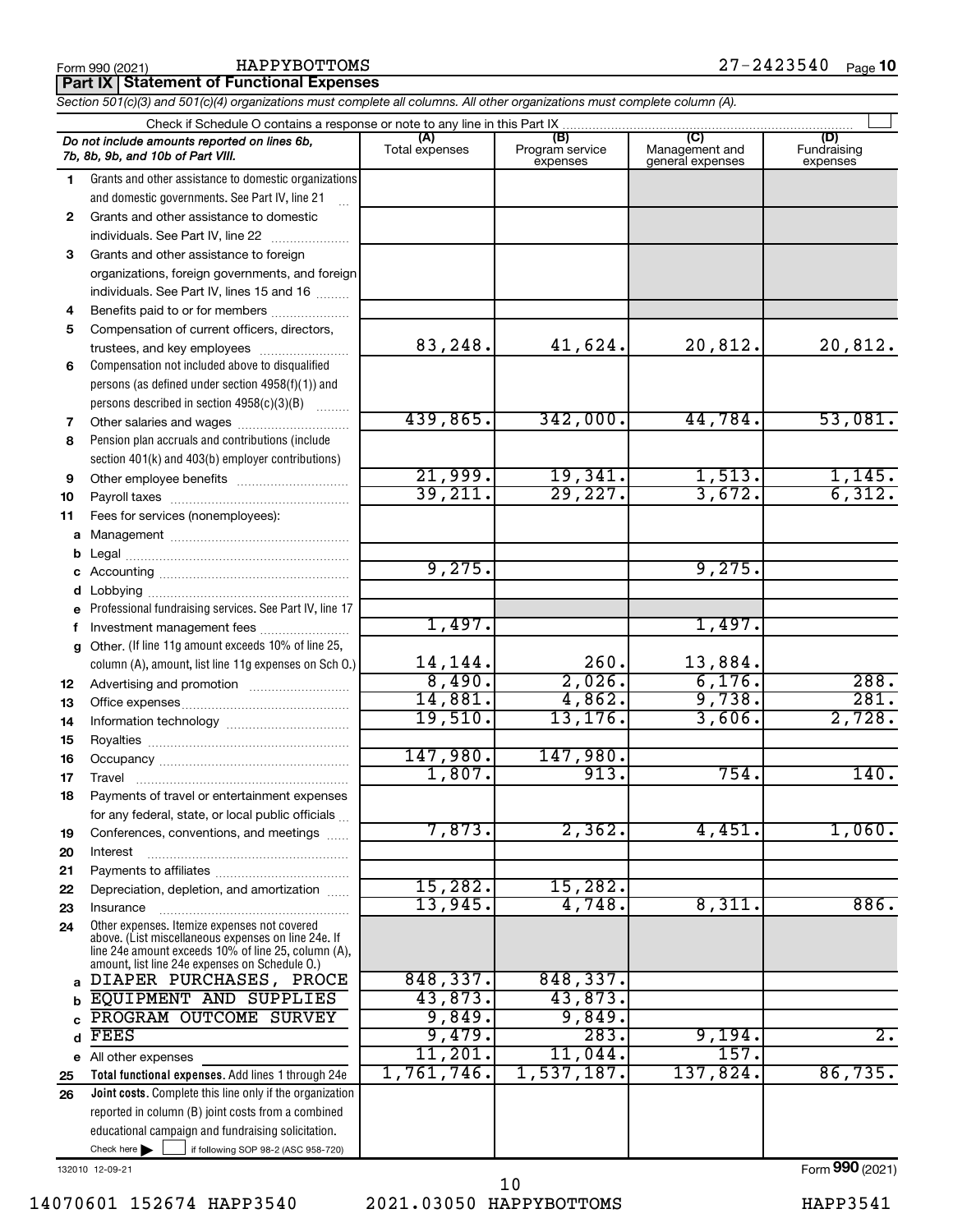|                             | Part X   | <b>Balance Sheet</b>                                                                                           |                          |                 |                         |
|-----------------------------|----------|----------------------------------------------------------------------------------------------------------------|--------------------------|-----------------|-------------------------|
|                             |          |                                                                                                                |                          |                 |                         |
|                             |          |                                                                                                                | (A)<br>Beginning of year |                 | (B)<br>End of year      |
|                             | 1        |                                                                                                                | 918,462.                 | 1               | 553,741.                |
|                             | 2        |                                                                                                                |                          | $\mathbf{2}$    |                         |
|                             | 3        |                                                                                                                | 52,920.                  | $\mathbf{3}$    | 38,667.                 |
|                             | 4        |                                                                                                                |                          | 4               |                         |
|                             | 5        | Loans and other receivables from any current or former officer, director,                                      |                          |                 |                         |
|                             |          | trustee, key employee, creator or founder, substantial contributor, or 35%                                     |                          |                 |                         |
|                             |          | controlled entity or family member of any of these persons                                                     |                          | 5               |                         |
|                             | 6        | Loans and other receivables from other disqualified persons (as defined                                        |                          |                 |                         |
|                             |          | under section $4958(f)(1)$ , and persons described in section $4958(c)(3)(B)$<br>$\sim$                        |                          | 6               |                         |
|                             | 7        |                                                                                                                |                          | 7               |                         |
| Assets                      | 8        |                                                                                                                | 504, 285.                | 8               | $\frac{358,350}{2,374}$ |
|                             | 9        | Prepaid expenses and deferred charges [11] [11] Prepaid expenses and deferred charges [11] [11] American metal | 2,891.                   | 9               |                         |
|                             |          | <b>10a</b> Land, buildings, and equipment: cost or other                                                       |                          |                 |                         |
|                             |          | $\frac{119,746}{58,275}$<br> 10a <br>basis. Complete Part VI of Schedule D                                     |                          |                 |                         |
|                             |          | 10 <sub>b</sub>                                                                                                | 57,950.                  | 10 <sub>c</sub> | 61,471.                 |
|                             | 11       |                                                                                                                |                          | 11              |                         |
|                             | 12       |                                                                                                                |                          | 12              | 512,537.                |
|                             | 13       |                                                                                                                |                          | 13              |                         |
|                             | 14       |                                                                                                                |                          | 14              |                         |
|                             | 15       |                                                                                                                | 0.1<br>1,536,508.        | 15              | 5,128.<br>1,532,268.    |
|                             | 16       |                                                                                                                | $\overline{0}$ .         | 16<br>17        | 5,289.                  |
|                             | 17       |                                                                                                                |                          | 18              |                         |
|                             | 18<br>19 |                                                                                                                | 21,014.                  | 19              | 25, 113.                |
|                             | 20       |                                                                                                                |                          | 20              |                         |
|                             | 21       | Escrow or custodial account liability. Complete Part IV of Schedule D                                          |                          | 21              |                         |
|                             | 22       | Loans and other payables to any current or former officer, director,                                           |                          |                 |                         |
| Liabilities                 |          | trustee, key employee, creator or founder, substantial contributor, or 35%                                     |                          |                 |                         |
|                             |          | controlled entity or family member of any of these persons                                                     |                          | 22              |                         |
|                             | 23       | Secured mortgages and notes payable to unrelated third parties                                                 | 86,600.                  | 23              | $\overline{0}$ .        |
|                             | 24       | Unsecured notes and loans payable to unrelated third parties                                                   |                          | 24              |                         |
|                             | 25       | Other liabilities (including federal income tax, payables to related third                                     |                          |                 |                         |
|                             |          | parties, and other liabilities not included on lines 17-24). Complete Part X                                   |                          |                 |                         |
|                             |          | of Schedule D                                                                                                  |                          | 25              |                         |
|                             | 26       | <b>Total liabilities.</b> Add lines 17 through 25                                                              | 107,614.                 | 26              | 30,402.                 |
|                             |          | Organizations that follow FASB ASC 958, check here $\blacktriangleright \lfloor \underline{X} \rfloor$         |                          |                 |                         |
|                             |          | and complete lines 27, 28, 32, and 33.                                                                         |                          |                 |                         |
|                             | 27       | Net assets without donor restrictions                                                                          | 1,346,869.               | 27              | 1,434,602.              |
|                             | 28       |                                                                                                                | 82,025.                  | 28              | 67, 264.                |
|                             |          | Organizations that do not follow FASB ASC 958, check here $\blacktriangleright$                                |                          |                 |                         |
|                             |          | and complete lines 29 through 33.                                                                              |                          |                 |                         |
| Net Assets or Fund Balances | 29       |                                                                                                                |                          | 29              |                         |
|                             | 30       | Paid-in or capital surplus, or land, building, or equipment fund                                               |                          | 30              |                         |
|                             | 31       | Retained earnings, endowment, accumulated income, or other funds                                               |                          | 31              |                         |
|                             | 32       |                                                                                                                | 1,428,894.               | 32              | $1,501,866$ .           |
|                             | 33       |                                                                                                                | 1,536,508.               | 33              | 1,532,268.              |

Form (2021) **990**

14070601 152674 HAPP3540 2021.03050 HAPPYBOTTOMS HAPP3541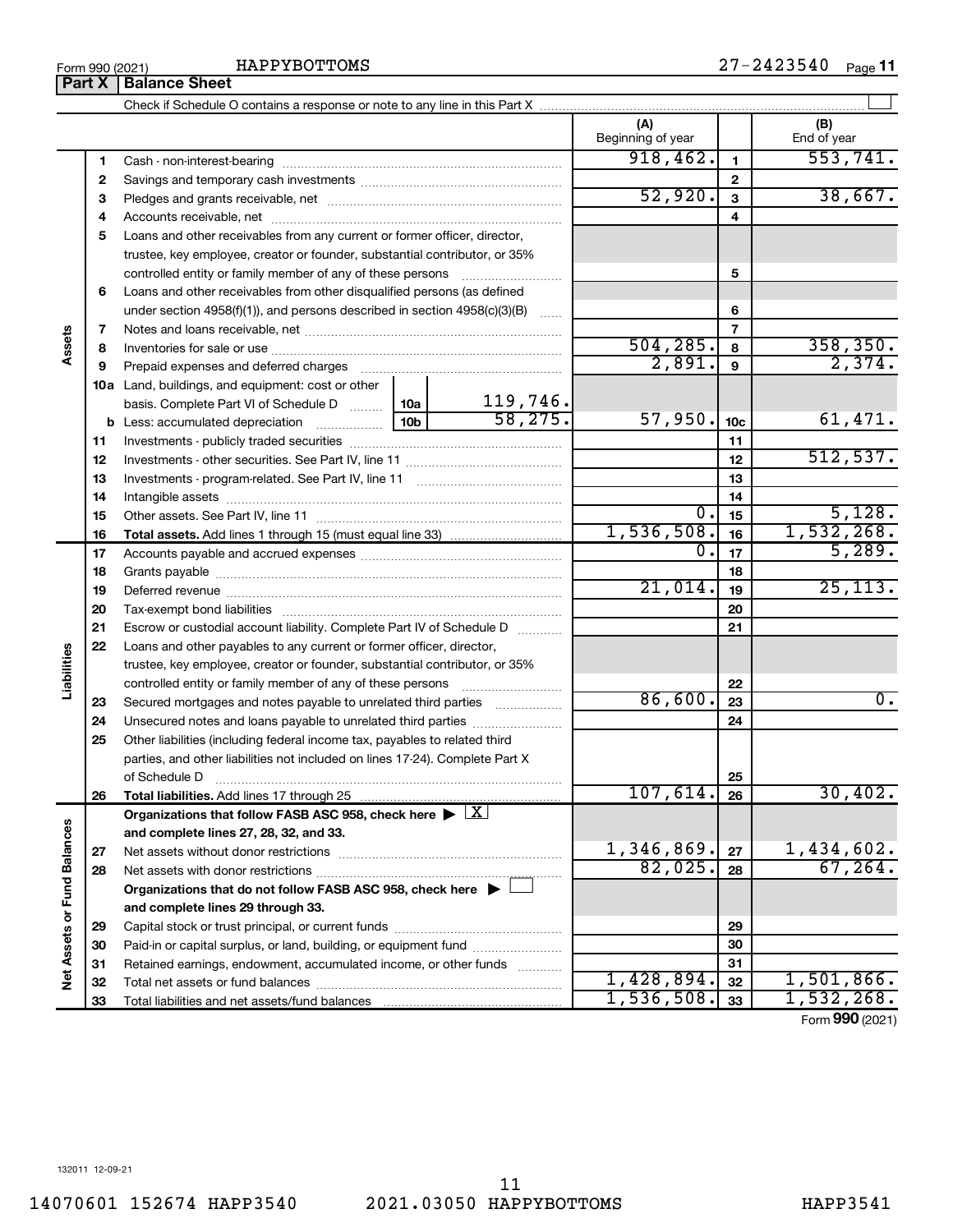|    | HAPPYBOTTOMS<br>Form 990 (2021)                                                                                                 |                         | $27 - 2423540$ |            | Page 12          |
|----|---------------------------------------------------------------------------------------------------------------------------------|-------------------------|----------------|------------|------------------|
|    | Part XI<br><b>Reconciliation of Net Assets</b>                                                                                  |                         |                |            |                  |
|    |                                                                                                                                 |                         |                |            |                  |
|    |                                                                                                                                 |                         |                |            |                  |
| 1  |                                                                                                                                 | $\mathbf{1}$            | 1,819,937.     |            |                  |
| 2  |                                                                                                                                 | $\overline{2}$          | 1,761,746.     |            |                  |
| З  | Revenue less expenses. Subtract line 2 from line 1                                                                              | 3                       |                |            | 58,191.          |
| 4  |                                                                                                                                 | $\overline{\mathbf{4}}$ | 1,428,894.     |            |                  |
| 5  | Net unrealized gains (losses) on investments [111] www.martime.community.community.community.community.communi                  | 5                       |                |            | 14,781.          |
| 6  |                                                                                                                                 | 6                       |                |            |                  |
| 7  | Investment expenses www.communication.com/www.communication.com/www.communication.com/www.com                                   | $\overline{7}$          |                |            |                  |
| 8  |                                                                                                                                 | 8                       |                |            |                  |
| 9  |                                                                                                                                 | $\mathbf{Q}$            |                |            | $\overline{0}$ . |
| 10 | Net assets or fund balances at end of year. Combine lines 3 through 9 (must equal Part X, line 32,                              |                         |                |            |                  |
|    |                                                                                                                                 | 10                      | 1,501,866.     |            |                  |
|    | <b>Part XII</b> Financial Statements and Reporting                                                                              |                         |                |            |                  |
|    |                                                                                                                                 |                         |                |            |                  |
|    |                                                                                                                                 |                         |                | <b>Yes</b> | No               |
| 1  | Accounting method used to prepare the Form 990: $\Box$ Cash $\Box X$ Accrual<br>$\Box$ Other                                    |                         |                |            |                  |
|    | If the organization changed its method of accounting from a prior year or checked "Other," explain on Schedule O.               |                         |                |            |                  |
|    |                                                                                                                                 |                         | 2a             |            | x                |
|    | If "Yes," check a box below to indicate whether the financial statements for the year were compiled or reviewed on a            |                         |                |            |                  |
|    | separate basis, consolidated basis, or both:                                                                                    |                         |                |            |                  |
|    | Both consolidated and separate basis<br>Consolidated basis<br>Separate basis                                                    |                         |                |            |                  |
| b  |                                                                                                                                 |                         | 2 <sub>b</sub> | X          |                  |
|    | If "Yes," check a box below to indicate whether the financial statements for the year were audited on a separate basis,         |                         |                |            |                  |
|    | consolidated basis, or both:                                                                                                    |                         |                |            |                  |
|    | $\lfloor \underline{X} \rfloor$ Separate basis<br>Consolidated basis<br>Both consolidated and separate basis                    |                         |                |            |                  |
|    | c If "Yes" to line 2a or 2b, does the organization have a committee that assumes responsibility for oversight of the audit,     |                         |                |            |                  |
|    | review, or compilation of its financial statements and selection of an independent accountant?                                  |                         | 2c             | х          |                  |
|    | If the organization changed either its oversight process or selection process during the tax year, explain on Schedule O.       |                         |                |            |                  |
|    | 3a As a result of a federal award, was the organization required to undergo an audit or audits as set forth in the Single Audit |                         |                |            |                  |
|    | Act and OMB Circular A-133?                                                                                                     |                         | За             |            | x                |
|    | b If "Yes," did the organization undergo the required audit or audits? If the organization did not undergo the required audit   |                         |                |            |                  |
|    |                                                                                                                                 |                         | 3b             | nnn -      |                  |

Form (2021) **990**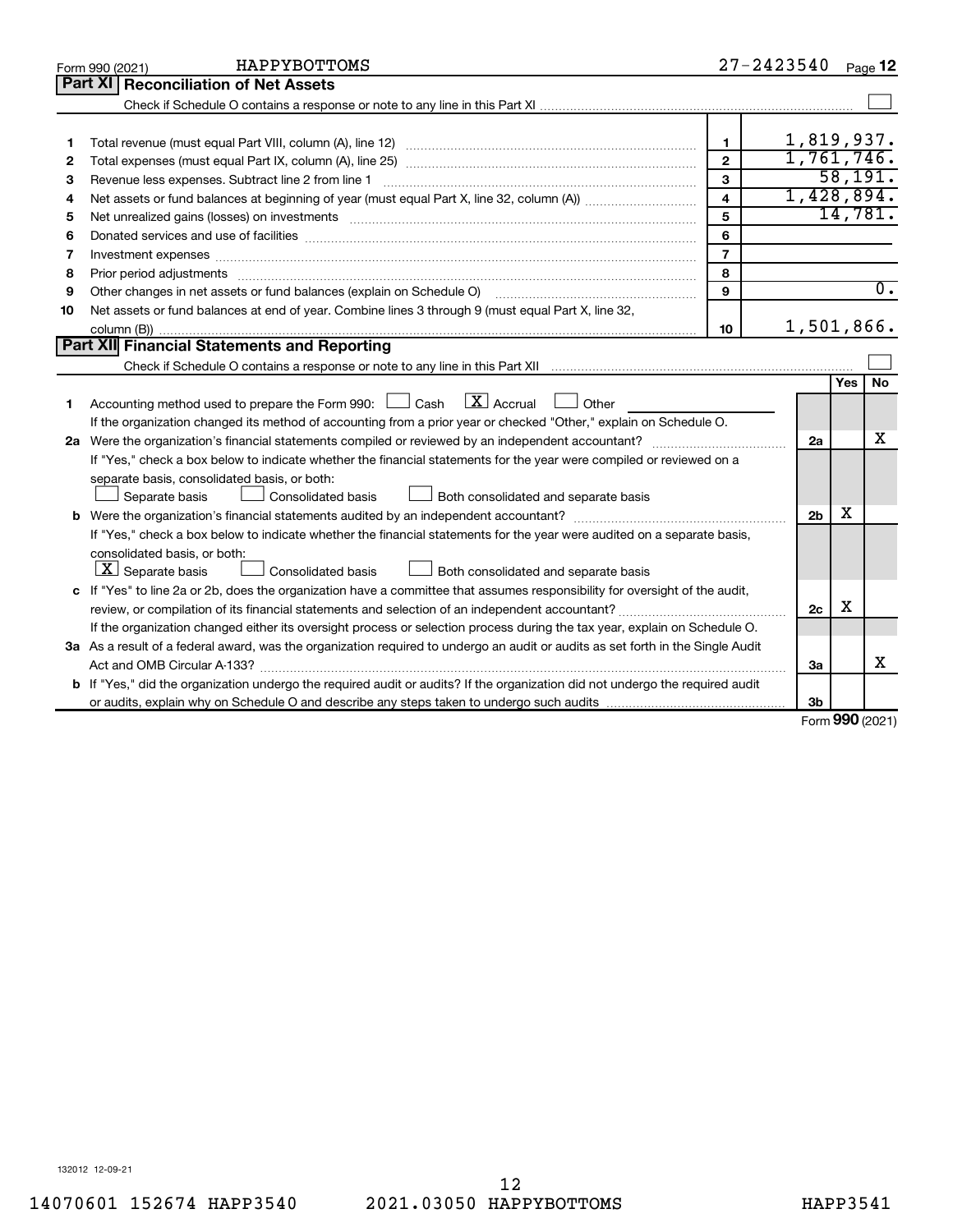Department of the Treasury

# Form 990)<br>
Complete if the organization is a section 501(c)(3) organization or a section<br> **Public Charity Status and Public Support**

**4947(a)(1) nonexempt charitable trust. | Attach to Form 990 or Form 990-EZ.** 

| OMB No 1545-0047                    |
|-------------------------------------|
| ۰                                   |
| <b>Open to Public</b><br>Inspection |
|                                     |

|                |                     | Internal Revenue Service              |                                                                        | Go to www.irs.gov/Form990 for instructions and the latest information.                                                                       |     |                                   |                                                      |  | Inspection                                         |
|----------------|---------------------|---------------------------------------|------------------------------------------------------------------------|----------------------------------------------------------------------------------------------------------------------------------------------|-----|-----------------------------------|------------------------------------------------------|--|----------------------------------------------------|
|                |                     | Name of the organization              |                                                                        |                                                                                                                                              |     |                                   |                                                      |  | <b>Employer identification number</b>              |
|                |                     |                                       | HAPPYBOTTOMS                                                           |                                                                                                                                              |     |                                   |                                                      |  | 27-2423540                                         |
|                | <b>Part I</b>       |                                       |                                                                        | Reason for Public Charity Status. (All organizations must complete this part.) See instructions.                                             |     |                                   |                                                      |  |                                                    |
|                |                     |                                       |                                                                        | The organization is not a private foundation because it is: (For lines 1 through 12, check only one box.)                                    |     |                                   |                                                      |  |                                                    |
| 1              |                     |                                       |                                                                        | A church, convention of churches, or association of churches described in section 170(b)(1)(A)(i).                                           |     |                                   |                                                      |  |                                                    |
| 2              |                     |                                       |                                                                        | A school described in section 170(b)(1)(A)(ii). (Attach Schedule E (Form 990).)                                                              |     |                                   |                                                      |  |                                                    |
| з              |                     |                                       |                                                                        | A hospital or a cooperative hospital service organization described in section 170(b)(1)(A)(iii).                                            |     |                                   |                                                      |  |                                                    |
| 4              |                     | city, and state:                      |                                                                        | A medical research organization operated in conjunction with a hospital described in section 170(b)(1)(A)(iii). Enter the hospital's name,   |     |                                   |                                                      |  |                                                    |
| 5              |                     |                                       |                                                                        | An organization operated for the benefit of a college or university owned or operated by a governmental unit described in                    |     |                                   |                                                      |  |                                                    |
|                |                     |                                       | section 170(b)(1)(A)(iv). (Complete Part II.)                          |                                                                                                                                              |     |                                   |                                                      |  |                                                    |
| 6              |                     |                                       |                                                                        | A federal, state, or local government or governmental unit described in section 170(b)(1)(A)(v).                                             |     |                                   |                                                      |  |                                                    |
| $\overline{7}$ | $\lfloor x \rfloor$ |                                       |                                                                        | An organization that normally receives a substantial part of its support from a governmental unit or from the general public described in    |     |                                   |                                                      |  |                                                    |
|                |                     |                                       | section 170(b)(1)(A)(vi). (Complete Part II.)                          |                                                                                                                                              |     |                                   |                                                      |  |                                                    |
| 8              |                     |                                       |                                                                        | A community trust described in section 170(b)(1)(A)(vi). (Complete Part II.)                                                                 |     |                                   |                                                      |  |                                                    |
| 9              |                     |                                       |                                                                        | An agricultural research organization described in section 170(b)(1)(A)(ix) operated in conjunction with a land-grant college                |     |                                   |                                                      |  |                                                    |
|                |                     |                                       |                                                                        | or university or a non-land-grant college of agriculture (see instructions). Enter the name, city, and state of the college or               |     |                                   |                                                      |  |                                                    |
|                |                     | university:                           |                                                                        |                                                                                                                                              |     |                                   |                                                      |  |                                                    |
| 10             |                     |                                       |                                                                        | An organization that normally receives (1) more than 33 1/3% of its support from contributions, membership fees, and gross receipts from     |     |                                   |                                                      |  |                                                    |
|                |                     |                                       |                                                                        | activities related to its exempt functions, subject to certain exceptions; and (2) no more than 33 1/3% of its support from gross investment |     |                                   |                                                      |  |                                                    |
|                |                     |                                       |                                                                        | income and unrelated business taxable income (less section 511 tax) from businesses acquired by the organization after June 30, 1975.        |     |                                   |                                                      |  |                                                    |
|                |                     |                                       | See section 509(a)(2). (Complete Part III.)                            |                                                                                                                                              |     |                                   |                                                      |  |                                                    |
| 11             |                     |                                       |                                                                        | An organization organized and operated exclusively to test for public safety. See section 509(a)(4).                                         |     |                                   |                                                      |  |                                                    |
| 12             |                     |                                       |                                                                        | An organization organized and operated exclusively for the benefit of, to perform the functions of, or to carry out the purposes of one or   |     |                                   |                                                      |  |                                                    |
|                |                     |                                       |                                                                        | more publicly supported organizations described in section 509(a)(1) or section 509(a)(2). See section 509(a)(3). Check the box on           |     |                                   |                                                      |  |                                                    |
|                |                     |                                       |                                                                        | lines 12a through 12d that describes the type of supporting organization and complete lines 12e, 12f, and 12g.                               |     |                                   |                                                      |  |                                                    |
| a              |                     |                                       |                                                                        | Type I. A supporting organization operated, supervised, or controlled by its supported organization(s), typically by giving                  |     |                                   |                                                      |  |                                                    |
|                |                     |                                       |                                                                        | the supported organization(s) the power to regularly appoint or elect a majority of the directors or trustees of the supporting              |     |                                   |                                                      |  |                                                    |
|                |                     |                                       | organization. You must complete Part IV, Sections A and B.             |                                                                                                                                              |     |                                   |                                                      |  |                                                    |
| b              |                     |                                       |                                                                        | Type II. A supporting organization supervised or controlled in connection with its supported organization(s), by having                      |     |                                   |                                                      |  |                                                    |
|                |                     |                                       |                                                                        | control or management of the supporting organization vested in the same persons that control or manage the supported                         |     |                                   |                                                      |  |                                                    |
|                |                     |                                       |                                                                        | organization(s). You must complete Part IV, Sections A and C.                                                                                |     |                                   |                                                      |  |                                                    |
| c              |                     |                                       |                                                                        | Type III functionally integrated. A supporting organization operated in connection with, and functionally integrated with,                   |     |                                   |                                                      |  |                                                    |
|                |                     |                                       |                                                                        | its supported organization(s) (see instructions). You must complete Part IV, Sections A, D, and E.                                           |     |                                   |                                                      |  |                                                    |
| d              |                     |                                       |                                                                        | Type III non-functionally integrated. A supporting organization operated in connection with its supported organization(s)                    |     |                                   |                                                      |  |                                                    |
|                |                     |                                       |                                                                        | that is not functionally integrated. The organization generally must satisfy a distribution requirement and an attentiveness                 |     |                                   |                                                      |  |                                                    |
|                |                     |                                       |                                                                        | requirement (see instructions). You must complete Part IV, Sections A and D, and Part V.                                                     |     |                                   |                                                      |  |                                                    |
| e              |                     |                                       |                                                                        | Check this box if the organization received a written determination from the IRS that it is a Type I, Type II, Type III                      |     |                                   |                                                      |  |                                                    |
|                |                     |                                       |                                                                        | functionally integrated, or Type III non-functionally integrated supporting organization.                                                    |     |                                   |                                                      |  |                                                    |
|                |                     |                                       |                                                                        |                                                                                                                                              |     |                                   |                                                      |  |                                                    |
| g              |                     |                                       | Provide the following information about the supported organization(s). |                                                                                                                                              |     | (iv) Is the organization listed   |                                                      |  |                                                    |
|                |                     | (i) Name of supported<br>organization | (ii) EIN                                                               | (iii) Type of organization<br>(described on lines 1-10<br>above (see instructions))                                                          | Yes | in your governing document?<br>No | (v) Amount of monetary<br>support (see instructions) |  | (vi) Amount of other<br>support (see instructions) |
|                |                     |                                       |                                                                        |                                                                                                                                              |     |                                   |                                                      |  |                                                    |
|                |                     |                                       |                                                                        |                                                                                                                                              |     |                                   |                                                      |  |                                                    |
|                |                     |                                       |                                                                        |                                                                                                                                              |     |                                   |                                                      |  |                                                    |
|                |                     |                                       |                                                                        |                                                                                                                                              |     |                                   |                                                      |  |                                                    |
|                |                     |                                       |                                                                        |                                                                                                                                              |     |                                   |                                                      |  |                                                    |
|                |                     |                                       |                                                                        |                                                                                                                                              |     |                                   |                                                      |  |                                                    |
|                |                     |                                       |                                                                        |                                                                                                                                              |     |                                   |                                                      |  |                                                    |
| Total          |                     |                                       |                                                                        |                                                                                                                                              |     |                                   |                                                      |  |                                                    |

 $\Box$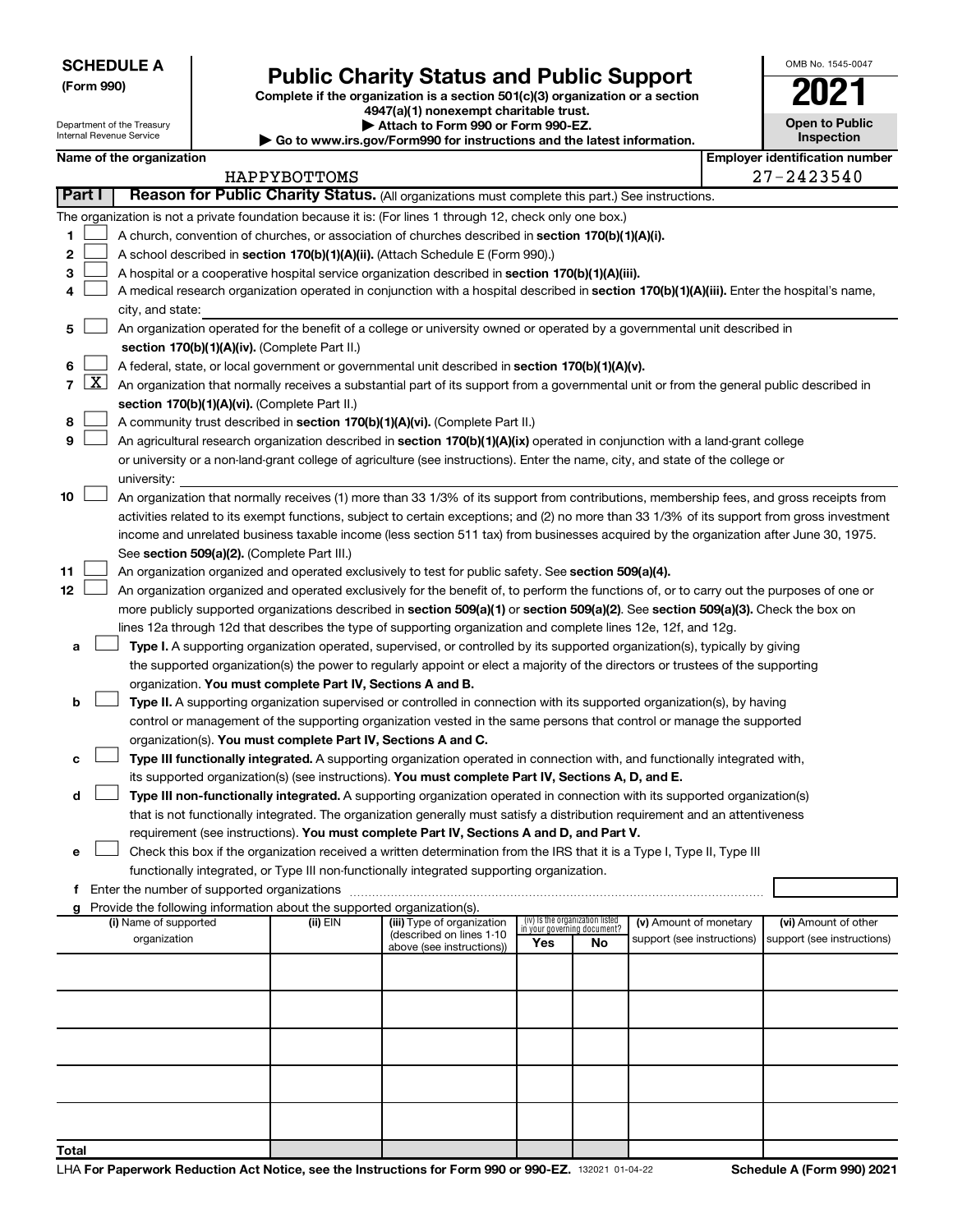#### Schedule A (Form 990) 2021

HAPPYBOTTOMS

**Part II Support Schedule for Organizations Described in Sections 170(b)(1)(A)(iv) and 170(b)(1)(A)(vi)**

(Complete only if you checked the box on line 5, 7, or 8 of Part I or if the organization failed to qualify under Part III. If the organization fails to qualify under the tests listed below, please complete Part III.)

| <b>Section A. Public Support</b>                                                                                                                                                                                               |          |          |            |            |            |                                    |
|--------------------------------------------------------------------------------------------------------------------------------------------------------------------------------------------------------------------------------|----------|----------|------------|------------|------------|------------------------------------|
| Calendar year (or fiscal year beginning in)                                                                                                                                                                                    | (a) 2017 | (b) 2018 | $(c)$ 2019 | $(d)$ 2020 | (e) 2021   | (f) Total                          |
| 1 Gifts, grants, contributions, and                                                                                                                                                                                            |          |          |            |            |            |                                    |
| membership fees received. (Do not                                                                                                                                                                                              |          |          |            |            |            |                                    |
| include any "unusual grants.")                                                                                                                                                                                                 | 618,649. | 936,550. | 1,542,216. | 2,036,176. | 1,787,327. | 6,920,918.                         |
| 2 Tax revenues levied for the organ-                                                                                                                                                                                           |          |          |            |            |            |                                    |
| ization's benefit and either paid to                                                                                                                                                                                           |          |          |            |            |            |                                    |
| or expended on its behalf                                                                                                                                                                                                      |          |          |            |            |            |                                    |
| 3 The value of services or facilities                                                                                                                                                                                          |          |          |            |            |            |                                    |
| furnished by a governmental unit to                                                                                                                                                                                            |          |          |            |            |            |                                    |
| the organization without charge                                                                                                                                                                                                |          |          |            |            |            |                                    |
| 4 Total. Add lines 1 through 3                                                                                                                                                                                                 | 618,649. | 936,550. | 1,542,216  | 2,036,176. | 1,787,327. | 6,920,918.                         |
| 5 The portion of total contributions                                                                                                                                                                                           |          |          |            |            |            |                                    |
| by each person (other than a                                                                                                                                                                                                   |          |          |            |            |            |                                    |
| governmental unit or publicly                                                                                                                                                                                                  |          |          |            |            |            |                                    |
| supported organization) included                                                                                                                                                                                               |          |          |            |            |            |                                    |
| on line 1 that exceeds 2% of the                                                                                                                                                                                               |          |          |            |            |            |                                    |
| amount shown on line 11,                                                                                                                                                                                                       |          |          |            |            |            |                                    |
| column (f)                                                                                                                                                                                                                     |          |          |            |            |            |                                    |
| 6 Public support. Subtract line 5 from line 4.                                                                                                                                                                                 |          |          |            |            |            | 6,920,918.                         |
| <b>Section B. Total Support</b>                                                                                                                                                                                                |          |          |            |            |            |                                    |
| Calendar year (or fiscal year beginning in)                                                                                                                                                                                    | (a) 2017 | (b) 2018 | $(c)$ 2019 | $(d)$ 2020 | (e) 2021   | (f) Total                          |
| 7 Amounts from line 4                                                                                                                                                                                                          | 618,649. | 936,550. | 1,542,216  | 2,036,176  | 1,787,327  | 6,920,918.                         |
| 8 Gross income from interest,                                                                                                                                                                                                  |          |          |            |            |            |                                    |
| dividends, payments received on                                                                                                                                                                                                |          |          |            |            |            |                                    |
| securities loans, rents, royalties,                                                                                                                                                                                            |          |          |            |            |            |                                    |
| and income from similar sources                                                                                                                                                                                                | 2,812.   | 2,406.   | 3,903.     | 1,334.     | 73.        | 10,528.                            |
| <b>9</b> Net income from unrelated business                                                                                                                                                                                    |          |          |            |            |            |                                    |
| activities, whether or not the                                                                                                                                                                                                 |          |          |            |            |            |                                    |
| business is regularly carried on                                                                                                                                                                                               |          |          |            |            |            |                                    |
| 10 Other income. Do not include gain                                                                                                                                                                                           |          |          |            |            |            |                                    |
| or loss from the sale of capital                                                                                                                                                                                               |          |          |            |            |            |                                    |
| assets (Explain in Part VI.)                                                                                                                                                                                                   |          |          |            |            |            |                                    |
| 11 Total support. Add lines 7 through 10                                                                                                                                                                                       |          |          |            |            |            | 6,931,446.                         |
| <b>12</b> Gross receipts from related activities, etc. (see instructions)                                                                                                                                                      |          |          |            |            | 12         | 259,309.                           |
| 13 First 5 years. If the Form 990 is for the organization's first, second, third, fourth, or fifth tax year as a section 501(c)(3)                                                                                             |          |          |            |            |            |                                    |
| organization, check this box and stop here Mathematical and the content of the state of the content of the content of the content of the content of the content of the content of the content of the content of the content of |          |          |            |            |            |                                    |
| <b>Section C. Computation of Public Support Percentage</b>                                                                                                                                                                     |          |          |            |            |            |                                    |
|                                                                                                                                                                                                                                |          |          |            |            | 14         | 99.85<br>%                         |
|                                                                                                                                                                                                                                |          |          |            |            | 15         | 99.75<br>%                         |
| 16a 33 1/3% support test - 2021. If the organization did not check the box on line 13, and line 14 is 33 1/3% or more, check this box and                                                                                      |          |          |            |            |            |                                    |
| stop here. The organization qualifies as a publicly supported organization manufaction manufacture or the organization                                                                                                         |          |          |            |            |            | $\blacktriangleright$ $\mathbf{X}$ |
| b 33 1/3% support test - 2020. If the organization did not check a box on line 13 or 16a, and line 15 is 33 1/3% or more, check this box                                                                                       |          |          |            |            |            |                                    |
|                                                                                                                                                                                                                                |          |          |            |            |            |                                    |
| 17a 10% -facts-and-circumstances test - 2021. If the organization did not check a box on line 13, 16a, or 16b, and line 14 is 10% or more,                                                                                     |          |          |            |            |            |                                    |
| and if the organization meets the facts-and-circumstances test, check this box and stop here. Explain in Part VI how the organization                                                                                          |          |          |            |            |            |                                    |
| meets the facts-and-circumstances test. The organization qualifies as a publicly supported organization                                                                                                                        |          |          |            |            |            |                                    |
| <b>b 10%</b> -facts-and-circumstances test - 2020. If the organization did not check a box on line 13, 16a, 16b, or 17a, and line 15 is 10% or                                                                                 |          |          |            |            |            |                                    |
| more, and if the organization meets the facts-and-circumstances test, check this box and stop here. Explain in Part VI how the                                                                                                 |          |          |            |            |            |                                    |
| organization meets the facts-and-circumstances test. The organization qualifies as a publicly supported organization                                                                                                           |          |          |            |            |            |                                    |
| 18 Private foundation. If the organization did not check a box on line 13, 16a, 16b, 17a, or 17b, check this box and see instructions                                                                                          |          |          |            |            |            |                                    |
|                                                                                                                                                                                                                                |          |          |            |            |            | Schodule A (Form 000) 2021         |

**Schedule A (Form 990) 2021**

132022 01-04-22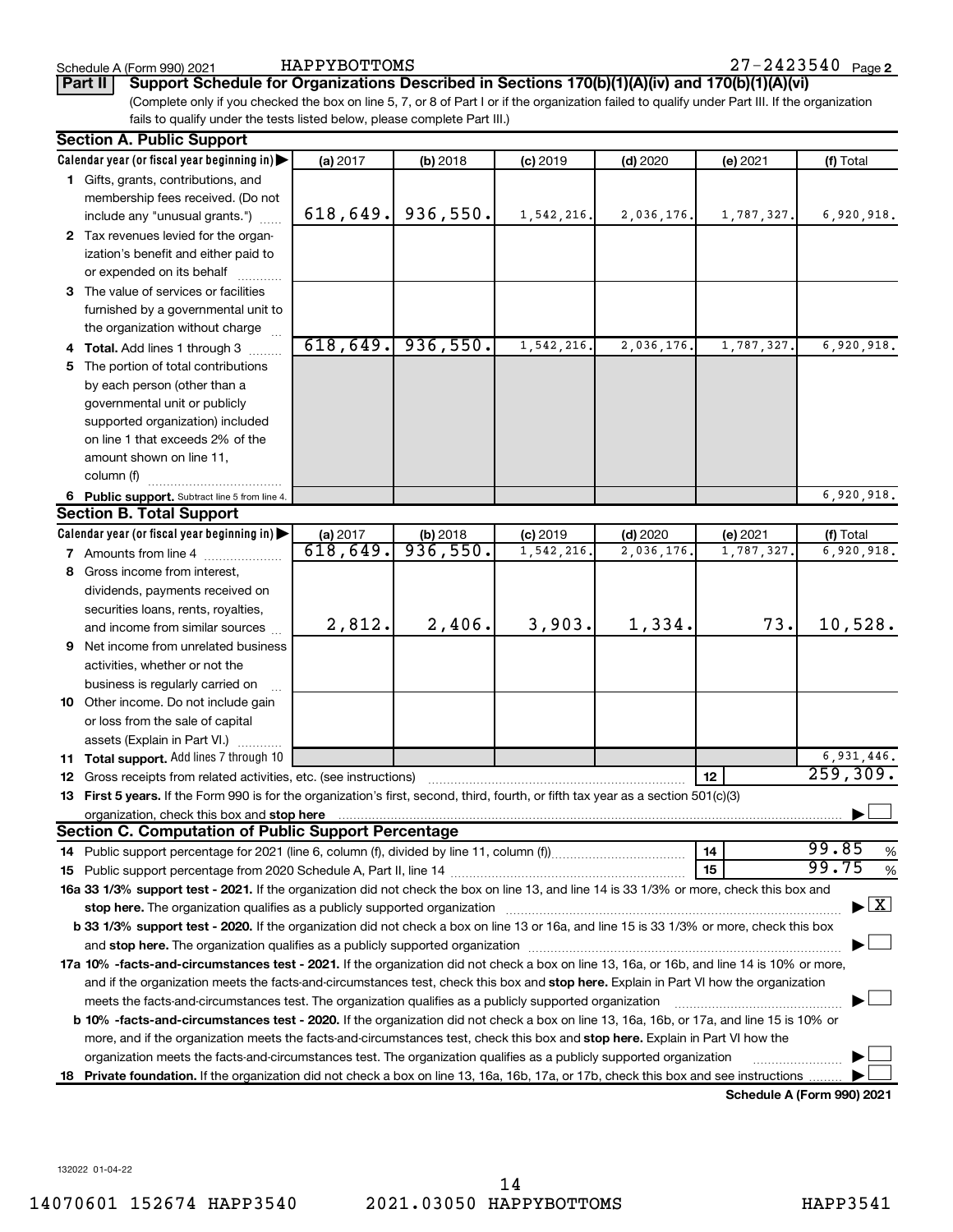#### **Part III Support Schedule for Organizations Described in Section 509(a)(2)**

(Complete only if you checked the box on line 10 of Part I or if the organization failed to qualify under Part II. If the organization fails to qualify under the tests listed below, please complete Part II.)

| <b>Section A. Public Support</b>                                                                                                                                                                |          |            |            |            |          |                            |
|-------------------------------------------------------------------------------------------------------------------------------------------------------------------------------------------------|----------|------------|------------|------------|----------|----------------------------|
| Calendar year (or fiscal year beginning in)                                                                                                                                                     | (a) 2017 | (b) 2018   | $(c)$ 2019 | $(d)$ 2020 | (e) 2021 | (f) Total                  |
| 1 Gifts, grants, contributions, and                                                                                                                                                             |          |            |            |            |          |                            |
| membership fees received. (Do not                                                                                                                                                               |          |            |            |            |          |                            |
| include any "unusual grants.")                                                                                                                                                                  |          |            |            |            |          |                            |
| <b>2</b> Gross receipts from admissions,<br>merchandise sold or services per-<br>formed, or facilities furnished in<br>any activity that is related to the<br>organization's tax-exempt purpose |          |            |            |            |          |                            |
| 3 Gross receipts from activities that<br>are not an unrelated trade or bus-                                                                                                                     |          |            |            |            |          |                            |
| iness under section 513                                                                                                                                                                         |          |            |            |            |          |                            |
| 4 Tax revenues levied for the organ-                                                                                                                                                            |          |            |            |            |          |                            |
| ization's benefit and either paid to                                                                                                                                                            |          |            |            |            |          |                            |
| or expended on its behalf                                                                                                                                                                       |          |            |            |            |          |                            |
| 5 The value of services or facilities                                                                                                                                                           |          |            |            |            |          |                            |
| furnished by a governmental unit to                                                                                                                                                             |          |            |            |            |          |                            |
| the organization without charge                                                                                                                                                                 |          |            |            |            |          |                            |
| 6 Total. Add lines 1 through 5                                                                                                                                                                  |          |            |            |            |          |                            |
| 7a Amounts included on lines 1, 2, and                                                                                                                                                          |          |            |            |            |          |                            |
| 3 received from disqualified persons                                                                                                                                                            |          |            |            |            |          |                            |
| <b>b</b> Amounts included on lines 2 and 3 received<br>from other than disqualified persons that                                                                                                |          |            |            |            |          |                            |
| exceed the greater of \$5,000 or 1% of the                                                                                                                                                      |          |            |            |            |          |                            |
| amount on line 13 for the year                                                                                                                                                                  |          |            |            |            |          |                            |
| c Add lines 7a and 7b                                                                                                                                                                           |          |            |            |            |          |                            |
| 8 Public support. (Subtract line 7c from line 6.)                                                                                                                                               |          |            |            |            |          |                            |
| <b>Section B. Total Support</b>                                                                                                                                                                 |          |            |            |            |          |                            |
| Calendar year (or fiscal year beginning in)                                                                                                                                                     | (a) 2017 | $(b)$ 2018 | $(c)$ 2019 | $(d)$ 2020 | (e) 2021 | (f) Total                  |
| 9 Amounts from line 6                                                                                                                                                                           |          |            |            |            |          |                            |
| <b>10a</b> Gross income from interest,<br>dividends, payments received on<br>securities loans, rents, royalties,<br>and income from similar sources                                             |          |            |            |            |          |                            |
| <b>b</b> Unrelated business taxable income                                                                                                                                                      |          |            |            |            |          |                            |
| (less section 511 taxes) from businesses                                                                                                                                                        |          |            |            |            |          |                            |
| acquired after June 30, 1975                                                                                                                                                                    |          |            |            |            |          |                            |
| c Add lines 10a and 10b<br><b>11</b> Net income from unrelated business<br>activities not included on line 10b.<br>whether or not the business is<br>regularly carried on                       |          |            |            |            |          |                            |
| 12 Other income. Do not include gain<br>or loss from the sale of capital<br>assets (Explain in Part VI.)                                                                                        |          |            |            |            |          |                            |
| <b>13</b> Total support. (Add lines 9, 10c, 11, and 12.)                                                                                                                                        |          |            |            |            |          |                            |
| 14 First 5 years. If the Form 990 is for the organization's first, second, third, fourth, or fifth tax year as a section 501(c)(3) organization,                                                |          |            |            |            |          |                            |
| check this box and stop here <b>contained and according to the contained and stop here</b> check this box and stop here                                                                         |          |            |            |            |          |                            |
| Section C. Computation of Public Support Percentage                                                                                                                                             |          |            |            |            |          |                            |
|                                                                                                                                                                                                 |          |            |            |            | 15       | ℅                          |
| 16 Public support percentage from 2020 Schedule A, Part III, line 15                                                                                                                            |          |            |            |            | 16       | %                          |
| Section D. Computation of Investment Income Percentage                                                                                                                                          |          |            |            |            |          |                            |
|                                                                                                                                                                                                 |          |            |            |            | 17       | %                          |
| 18 Investment income percentage from 2020 Schedule A, Part III, line 17                                                                                                                         |          |            |            |            | 18       | %                          |
| 19a 33 1/3% support tests - 2021. If the organization did not check the box on line 14, and line 15 is more than 33 1/3%, and line 17 is not                                                    |          |            |            |            |          |                            |
| more than 33 1/3%, check this box and stop here. The organization qualifies as a publicly supported organization                                                                                |          |            |            |            |          |                            |
| b 33 1/3% support tests - 2020. If the organization did not check a box on line 14 or line 19a, and line 16 is more than 33 1/3%, and                                                           |          |            |            |            |          |                            |
| line 18 is not more than 33 1/3%, check this box and stop here. The organization qualifies as a publicly supported organization                                                                 |          |            |            |            |          |                            |
|                                                                                                                                                                                                 |          |            |            |            |          |                            |
| 132023 01-04-22                                                                                                                                                                                 |          |            |            |            |          | Schedule A (Form 990) 2021 |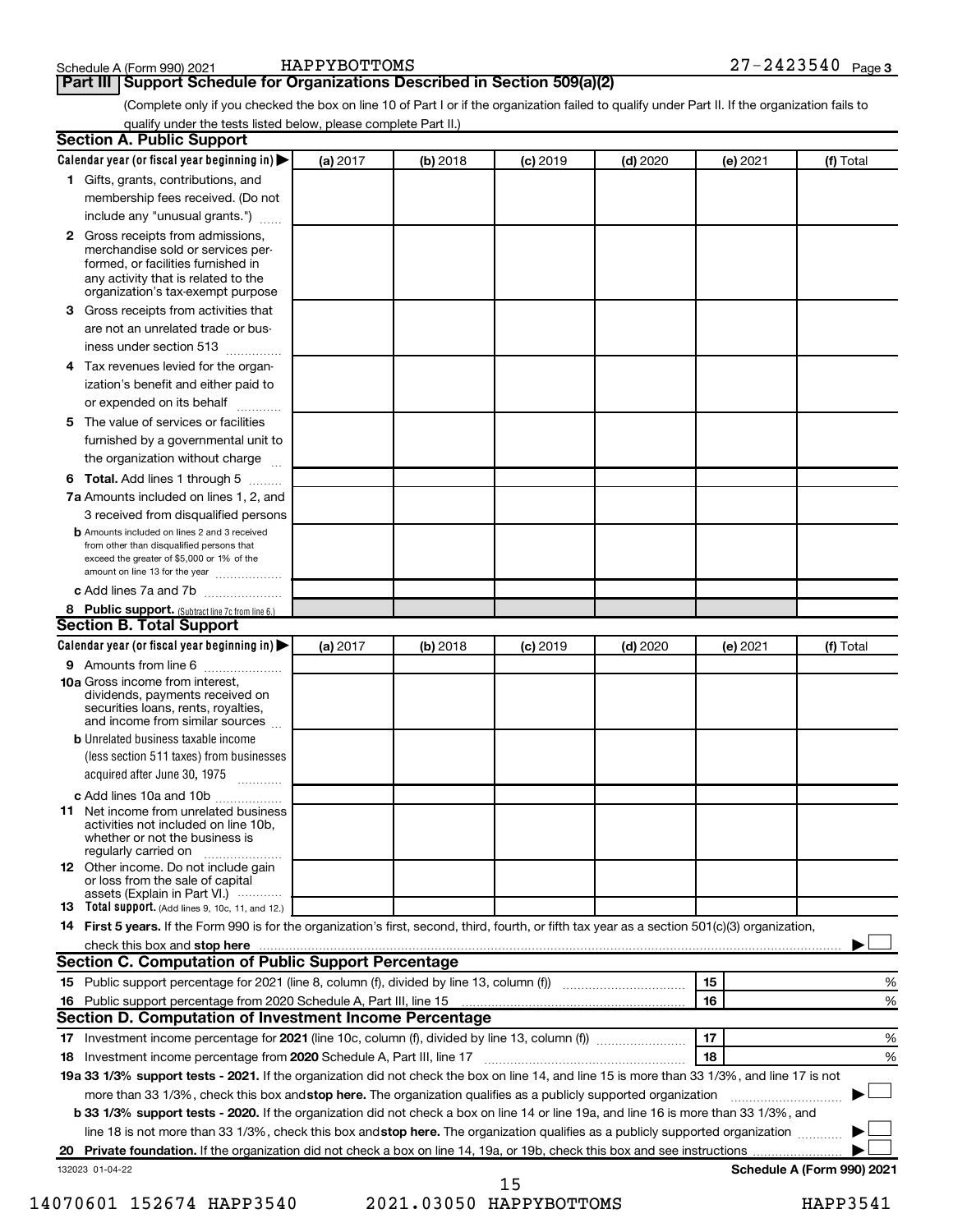**1**

**2**

**3a**

**3b**

**3c**

**4a**

**4b**

**4c**

**5a**

**5b 5c**

**6**

**7**

**8**

**9a**

**9b**

**9c**

**10a**

**10b**

**Yes No**

### **Part IV Supporting Organizations**

(Complete only if you checked a box in line 12 on Part I. If you checked box 12a, Part I, complete Sections A and B. If you checked box 12b, Part I, complete Sections A and C. If you checked box 12c, Part I, complete Sections A, D, and E. If you checked box 12d, Part I, complete Sections A and D, and complete Part V.)

#### **Section A. All Supporting Organizations**

- **1** Are all of the organization's supported organizations listed by name in the organization's governing documents? If "No," describe in Part VI how the supported organizations are designated. If designated by *class or purpose, describe the designation. If historic and continuing relationship, explain.*
- **2** Did the organization have any supported organization that does not have an IRS determination of status under section 509(a)(1) or (2)? If "Yes," explain in Part **VI** how the organization determined that the supported *organization was described in section 509(a)(1) or (2).*
- **3a** Did the organization have a supported organization described in section 501(c)(4), (5), or (6)? If "Yes," answer *lines 3b and 3c below.*
- **b** Did the organization confirm that each supported organization qualified under section 501(c)(4), (5), or (6) and satisfied the public support tests under section 509(a)(2)? If "Yes," describe in Part VI when and how the *organization made the determination.*
- **c** Did the organization ensure that all support to such organizations was used exclusively for section 170(c)(2)(B) purposes? If "Yes," explain in Part VI what controls the organization put in place to ensure such use.
- **4 a** *If* Was any supported organization not organized in the United States ("foreign supported organization")? *"Yes," and if you checked box 12a or 12b in Part I, answer lines 4b and 4c below.*
- **b** Did the organization have ultimate control and discretion in deciding whether to make grants to the foreign supported organization? If "Yes," describe in Part VI how the organization had such control and discretion *despite being controlled or supervised by or in connection with its supported organizations.*
- **c** Did the organization support any foreign supported organization that does not have an IRS determination under sections 501(c)(3) and 509(a)(1) or (2)? If "Yes," explain in Part VI what controls the organization used *to ensure that all support to the foreign supported organization was used exclusively for section 170(c)(2)(B) purposes.*
- **5a** Did the organization add, substitute, or remove any supported organizations during the tax year? If "Yes," answer lines 5b and 5c below (if applicable). Also, provide detail in **Part VI,** including (i) the names and EIN *numbers of the supported organizations added, substituted, or removed; (ii) the reasons for each such action; (iii) the authority under the organization's organizing document authorizing such action; and (iv) how the action was accomplished (such as by amendment to the organizing document).*
- **b** Type I or Type II only. Was any added or substituted supported organization part of a class already designated in the organization's organizing document?
- **c Substitutions only.**  Was the substitution the result of an event beyond the organization's control?
- **6** Did the organization provide support (whether in the form of grants or the provision of services or facilities) to **Part VI.** support or benefit one or more of the filing organization's supported organizations? If "Yes," provide detail in anyone other than (i) its supported organizations, (ii) individuals that are part of the charitable class benefited by one or more of its supported organizations, or (iii) other supporting organizations that also
- **7** Did the organization provide a grant, loan, compensation, or other similar payment to a substantial contributor regard to a substantial contributor? If "Yes," complete Part I of Schedule L (Form 990). (as defined in section 4958(c)(3)(C)), a family member of a substantial contributor, or a 35% controlled entity with
- **8** Did the organization make a loan to a disqualified person (as defined in section 4958) not described on line 7? *If "Yes," complete Part I of Schedule L (Form 990).*
- **9 a** Was the organization controlled directly or indirectly at any time during the tax year by one or more in section 509(a)(1) or (2))? If "Yes," provide detail in **Part VI.** disqualified persons, as defined in section 4946 (other than foundation managers and organizations described
- **b** Did one or more disqualified persons (as defined on line 9a) hold a controlling interest in any entity in which the supporting organization had an interest? If "Yes," provide detail in Part VI.
- **c** Did a disqualified person (as defined on line 9a) have an ownership interest in, or derive any personal benefit from, assets in which the supporting organization also had an interest? If "Yes," provide detail in Part VI.
- **10 a** Was the organization subject to the excess business holdings rules of section 4943 because of section supporting organizations)? If "Yes," answer line 10b below. 4943(f) (regarding certain Type II supporting organizations, and all Type III non-functionally integrated
	- **b** Did the organization have any excess business holdings in the tax year? (Use Schedule C, Form 4720, to *determine whether the organization had excess business holdings.)*

132024 01-04-21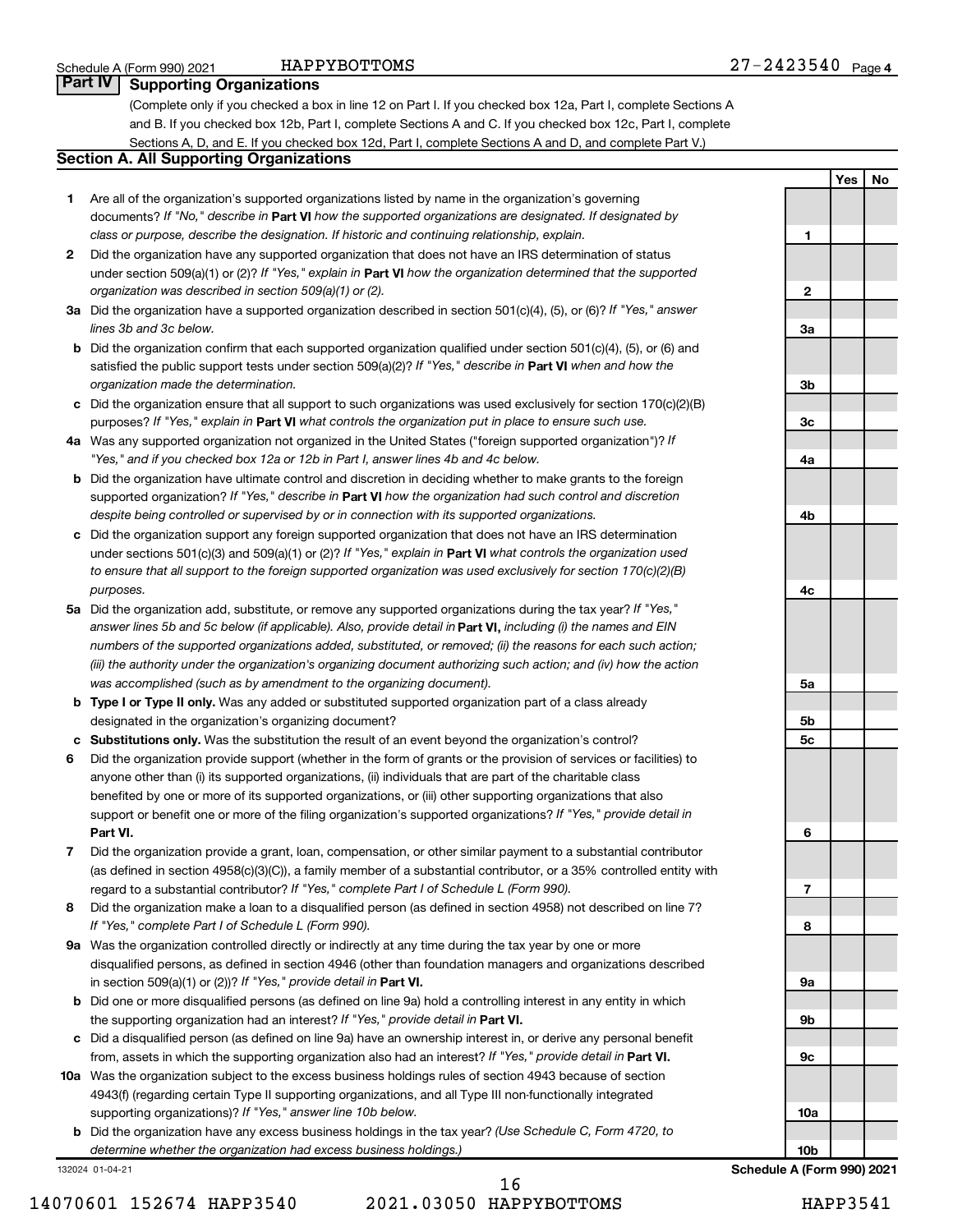|                | Schedule A (Form 990) 2021           | HAPPYBOTTOMS | 2423540 | Page 5 |
|----------------|--------------------------------------|--------------|---------|--------|
| <b>Part IV</b> | Supporting Organizations (continued) |              |         |        |

|              |                                                                                                                                                                                                                                              |                 | Yes        | No |
|--------------|----------------------------------------------------------------------------------------------------------------------------------------------------------------------------------------------------------------------------------------------|-----------------|------------|----|
|              | Has the organization accepted a gift or contribution from any of the following persons?                                                                                                                                                      |                 |            |    |
| 11           | a A person who directly or indirectly controls, either alone or together with persons described on lines 11b and                                                                                                                             |                 |            |    |
|              | 11c below, the governing body of a supported organization?                                                                                                                                                                                   | 11a             |            |    |
|              | <b>b</b> A family member of a person described on line 11a above?                                                                                                                                                                            | 11 <sub>b</sub> |            |    |
|              | c A 35% controlled entity of a person described on line 11a or 11b above?If "Yes" to line 11a, 11b, or 11c, provide                                                                                                                          |                 |            |    |
|              | detail in Part VI.                                                                                                                                                                                                                           | 11c             |            |    |
|              | <b>Section B. Type I Supporting Organizations</b>                                                                                                                                                                                            |                 |            |    |
|              |                                                                                                                                                                                                                                              |                 | <b>Yes</b> | No |
| 1            | Did the governing body, members of the governing body, officers acting in their official capacity, or membership of one or                                                                                                                   |                 |            |    |
|              | more supported organizations have the power to regularly appoint or elect at least a majority of the organization's officers,                                                                                                                |                 |            |    |
|              | directors, or trustees at all times during the tax year? If "No," describe in Part VI how the supported organization(s)                                                                                                                      |                 |            |    |
|              | effectively operated, supervised, or controlled the organization's activities. If the organization had more than one supported                                                                                                               |                 |            |    |
|              | organization, describe how the powers to appoint and/or remove officers, directors, or trustees were allocated among the<br>supported organizations and what conditions or restrictions, if any, applied to such powers during the tax year. | 1               |            |    |
| 2            | Did the organization operate for the benefit of any supported organization other than the supported                                                                                                                                          |                 |            |    |
|              | organization(s) that operated, supervised, or controlled the supporting organization? If "Yes," explain in                                                                                                                                   |                 |            |    |
|              | Part VI how providing such benefit carried out the purposes of the supported organization(s) that operated,                                                                                                                                  |                 |            |    |
|              | supervised, or controlled the supporting organization.                                                                                                                                                                                       | $\mathbf{2}$    |            |    |
|              | <b>Section C. Type II Supporting Organizations</b>                                                                                                                                                                                           |                 |            |    |
|              |                                                                                                                                                                                                                                              |                 | <b>Yes</b> | No |
|              |                                                                                                                                                                                                                                              |                 |            |    |
| 1.           | Were a majority of the organization's directors or trustees during the tax year also a majority of the directors<br>or trustees of each of the organization's supported organization(s)? If "No," describe in Part VI how control            |                 |            |    |
|              | or management of the supporting organization was vested in the same persons that controlled or managed                                                                                                                                       |                 |            |    |
|              | the supported organization(s).                                                                                                                                                                                                               | 1               |            |    |
|              | <b>Section D. All Type III Supporting Organizations</b>                                                                                                                                                                                      |                 |            |    |
|              |                                                                                                                                                                                                                                              |                 | <b>Yes</b> | No |
| 1            | Did the organization provide to each of its supported organizations, by the last day of the fifth month of the                                                                                                                               |                 |            |    |
|              | organization's tax year, (i) a written notice describing the type and amount of support provided during the prior tax                                                                                                                        |                 |            |    |
|              | year, (ii) a copy of the Form 990 that was most recently filed as of the date of notification, and (iii) copies of the                                                                                                                       |                 |            |    |
|              | organization's governing documents in effect on the date of notification, to the extent not previously provided?                                                                                                                             | 1               |            |    |
| $\mathbf{2}$ | Were any of the organization's officers, directors, or trustees either (i) appointed or elected by the supported                                                                                                                             |                 |            |    |
|              | organization(s) or (ii) serving on the governing body of a supported organization? If "No," explain in Part VI how                                                                                                                           |                 |            |    |
|              | the organization maintained a close and continuous working relationship with the supported organization(s).                                                                                                                                  | $\mathbf{2}$    |            |    |
| 3            | By reason of the relationship described on line 2, above, did the organization's supported organizations have a                                                                                                                              |                 |            |    |
|              | significant voice in the organization's investment policies and in directing the use of the organization's                                                                                                                                   |                 |            |    |
|              | income or assets at all times during the tax year? If "Yes," describe in Part VI the role the organization's                                                                                                                                 |                 |            |    |
|              | supported organizations played in this regard.                                                                                                                                                                                               | 3               |            |    |
|              | Section E. Type III Functionally Integrated Supporting Organizations                                                                                                                                                                         |                 |            |    |
| 1            | Check the box next to the method that the organization used to satisfy the Integral Part Test during the yeafsee instructions).                                                                                                              |                 |            |    |
| a            | The organization satisfied the Activities Test. Complete line 2 below.                                                                                                                                                                       |                 |            |    |
| b            | The organization is the parent of each of its supported organizations. Complete line 3 below.                                                                                                                                                |                 |            |    |
| c            | The organization supported a governmental entity. Describe in Part VI how you supported a governmental entity (see instructions).                                                                                                            |                 |            |    |
| 2            | Activities Test. Answer lines 2a and 2b below.                                                                                                                                                                                               |                 | Yes        | No |
| а            | Did substantially all of the organization's activities during the tax year directly further the exempt purposes of                                                                                                                           |                 |            |    |
|              | the supported organization(s) to which the organization was responsive? If "Yes," then in Part VI identify                                                                                                                                   |                 |            |    |
|              | those supported organizations and explain how these activities directly furthered their exempt purposes,                                                                                                                                     |                 |            |    |
|              | how the organization was responsive to those supported organizations, and how the organization determined                                                                                                                                    |                 |            |    |
|              | that these activities constituted substantially all of its activities.                                                                                                                                                                       | 2a              |            |    |
|              | <b>b</b> Did the activities described on line 2a, above, constitute activities that, but for the organization's involvement,                                                                                                                 |                 |            |    |
|              | one or more of the organization's supported organization(s) would have been engaged in? If "Yes," explain in                                                                                                                                 |                 |            |    |
|              | Part VI the reasons for the organization's position that its supported organization(s) would have engaged in                                                                                                                                 |                 |            |    |
|              | these activities but for the organization's involvement.                                                                                                                                                                                     | 2b              |            |    |
| З            | Parent of Supported Organizations. Answer lines 3a and 3b below.                                                                                                                                                                             |                 |            |    |
|              | a Did the organization have the power to regularly appoint or elect a majority of the officers, directors, or                                                                                                                                |                 |            |    |
|              | trustees of each of the supported organizations? If "Yes" or "No" provide details in Part VI.                                                                                                                                                | За              |            |    |
|              | <b>b</b> Did the organization exercise a substantial degree of direction over the policies, programs, and activities of each                                                                                                                 |                 |            |    |
|              | of its supported organizations? If "Yes," describe in Part VI the role played by the organization in this regard.                                                                                                                            | 3b              |            |    |

132025 01-04-22

#### 14070601 152674 HAPP3540 2021.03050 HAPPYBOTTOMS HAPP3541 17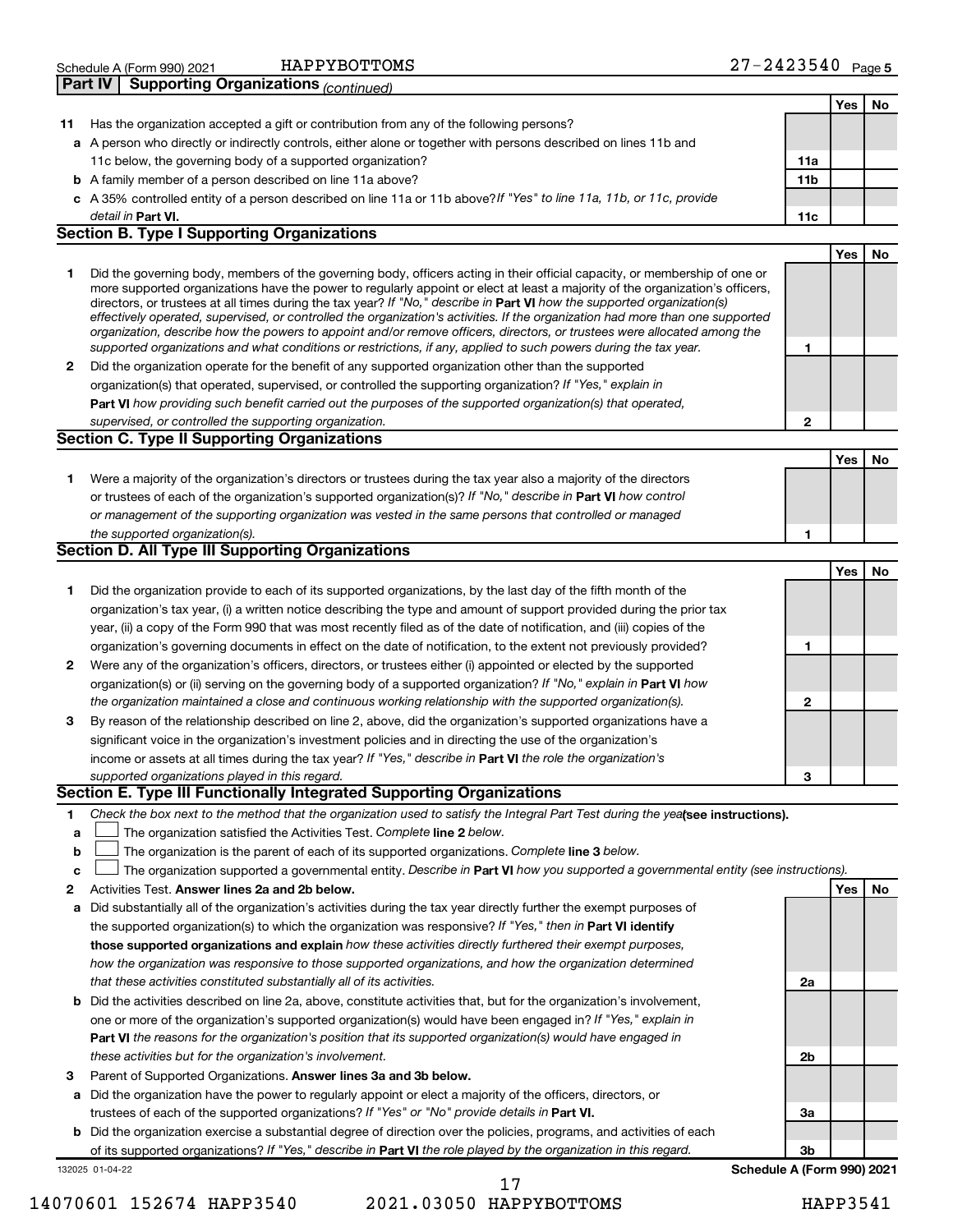|                | HAPPYBOTTOMS<br>Schedule A (Form 990) 2021                                                                                                     |                |                | $27 - 2423540$ Page 6          |
|----------------|------------------------------------------------------------------------------------------------------------------------------------------------|----------------|----------------|--------------------------------|
|                | Type III Non-Functionally Integrated 509(a)(3) Supporting Organizations<br><b>Part V</b>                                                       |                |                |                                |
| 1              | Check here if the organization satisfied the Integral Part Test as a qualifying trust on Nov. 20, 1970 (explain in Part VI). See instructions. |                |                |                                |
|                | All other Type III non-functionally integrated supporting organizations must complete Sections A through E.                                    |                |                |                                |
|                | Section A - Adjusted Net Income                                                                                                                |                | (A) Prior Year | (B) Current Year<br>(optional) |
| 1              | Net short-term capital gain                                                                                                                    | 1              |                |                                |
| 2              | Recoveries of prior-year distributions                                                                                                         | 2              |                |                                |
| 3              | Other gross income (see instructions)                                                                                                          | 3              |                |                                |
| 4              | Add lines 1 through 3.                                                                                                                         | 4              |                |                                |
| 5              | Depreciation and depletion                                                                                                                     | 5              |                |                                |
| 6              | Portion of operating expenses paid or incurred for production or                                                                               |                |                |                                |
|                | collection of gross income or for management, conservation, or                                                                                 |                |                |                                |
|                | maintenance of property held for production of income (see instructions)                                                                       | 6              |                |                                |
| $7\phantom{.}$ | Other expenses (see instructions)                                                                                                              | $\overline{7}$ |                |                                |
| 8              | Adjusted Net Income (subtract lines 5, 6, and 7 from line 4)                                                                                   | 8              |                |                                |
|                | <b>Section B - Minimum Asset Amount</b>                                                                                                        |                | (A) Prior Year | (B) Current Year<br>(optional) |
| 1              | Aggregate fair market value of all non-exempt-use assets (see                                                                                  |                |                |                                |
|                | instructions for short tax year or assets held for part of year):                                                                              |                |                |                                |
|                | a Average monthly value of securities                                                                                                          | 1a             |                |                                |
|                | <b>b</b> Average monthly cash balances                                                                                                         | 1b             |                |                                |
|                | c Fair market value of other non-exempt-use assets                                                                                             | 1c             |                |                                |
|                | d Total (add lines 1a, 1b, and 1c)                                                                                                             | 1d             |                |                                |
|                | e Discount claimed for blockage or other factors                                                                                               |                |                |                                |
|                | (explain in detail in Part VI):                                                                                                                |                |                |                                |
|                | 2 Acquisition indebtedness applicable to non-exempt-use assets                                                                                 | 2              |                |                                |
| З              | Subtract line 2 from line 1d.                                                                                                                  | 3              |                |                                |
| 4              | Cash deemed held for exempt use. Enter 0.015 of line 3 (for greater amount,                                                                    |                |                |                                |
|                | see instructions).                                                                                                                             | 4              |                |                                |
| 5              | Net value of non-exempt-use assets (subtract line 4 from line 3)                                                                               | 5              |                |                                |
| 6              | Multiply line 5 by 0.035.                                                                                                                      | 6              |                |                                |
| 7              | Recoveries of prior-year distributions                                                                                                         | $\overline{7}$ |                |                                |
| 8              | Minimum Asset Amount (add line 7 to line 6)                                                                                                    | 8              |                |                                |
|                | <b>Section C - Distributable Amount</b>                                                                                                        |                |                | <b>Current Year</b>            |
| 1.             | Adjusted net income for prior year (from Section A, line 8, column A)                                                                          | 1              |                |                                |
| 2              | Enter 0.85 of line 1.                                                                                                                          | 2              |                |                                |
| З              | Minimum asset amount for prior year (from Section B, line 8, column A)                                                                         | 3              |                |                                |
| 4              | Enter greater of line 2 or line 3.                                                                                                             | 4              |                |                                |
| 5              | Income tax imposed in prior year                                                                                                               | 5              |                |                                |
| 6              | Distributable Amount. Subtract line 5 from line 4, unless subject to                                                                           |                |                |                                |
|                | emergency temporary reduction (see instructions).                                                                                              | 6              |                |                                |
| $\overline{7}$ | Check here if the current year is the organization's first as a non-functionally integrated Type III supporting organization (see              |                |                |                                |

**Schedule A (Form 990) 2021**

132026 01-04-22

instructions).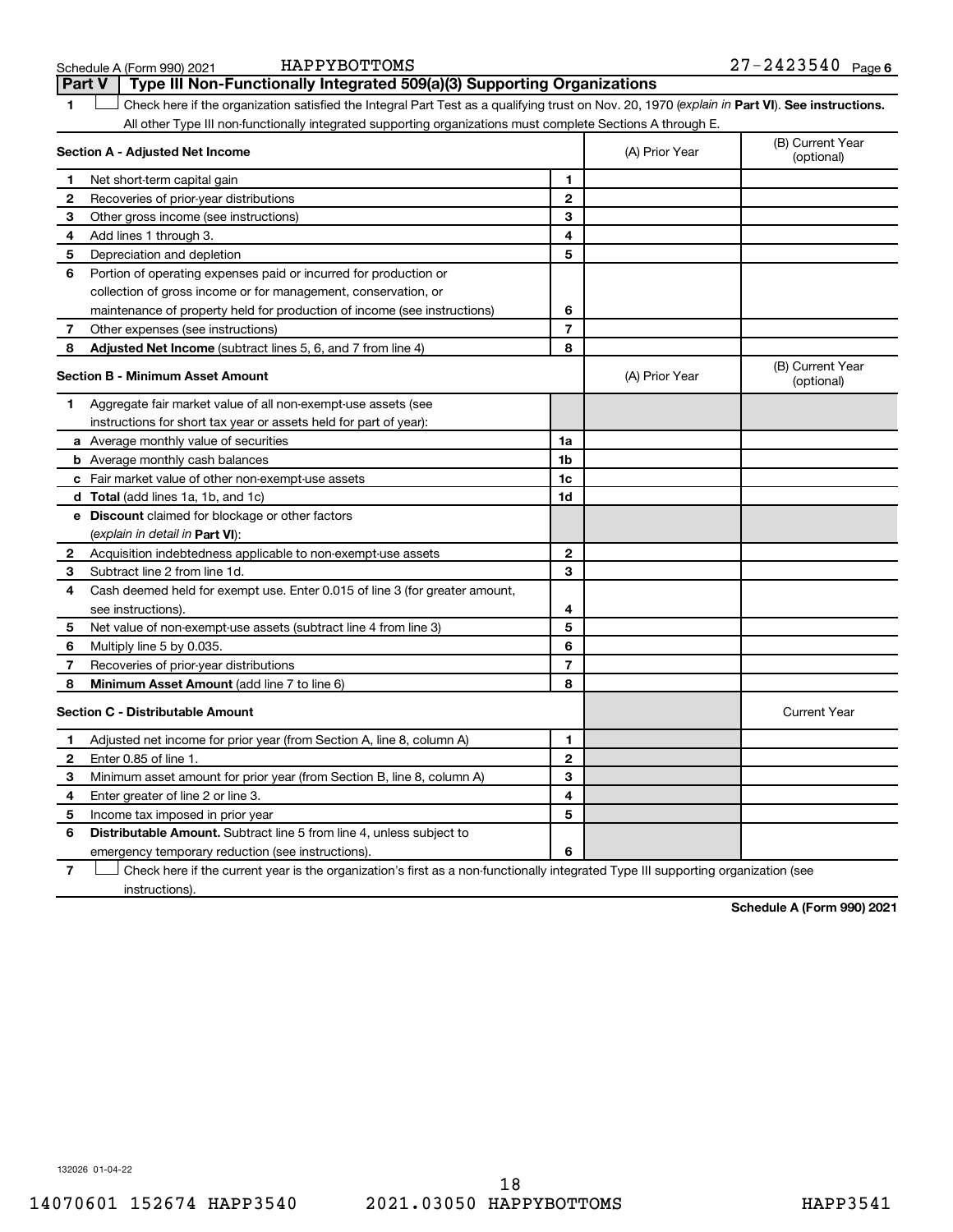| <b>Part V</b>                                           | Type III Non-Functionally Integrated 509(a)(3) Supporting Organizations (continued)        |                             |                                       |                |                                                |  |  |  |  |
|---------------------------------------------------------|--------------------------------------------------------------------------------------------|-----------------------------|---------------------------------------|----------------|------------------------------------------------|--|--|--|--|
| <b>Section D - Distributions</b><br><b>Current Year</b> |                                                                                            |                             |                                       |                |                                                |  |  |  |  |
| 1.                                                      | 1<br>Amounts paid to supported organizations to accomplish exempt purposes                 |                             |                                       |                |                                                |  |  |  |  |
| 2                                                       | Amounts paid to perform activity that directly furthers exempt purposes of supported       |                             |                                       |                |                                                |  |  |  |  |
|                                                         | organizations, in excess of income from activity                                           |                             |                                       | 2              |                                                |  |  |  |  |
| 3                                                       | Administrative expenses paid to accomplish exempt purposes of supported organizations      |                             |                                       | 3              |                                                |  |  |  |  |
| 4                                                       | Amounts paid to acquire exempt-use assets                                                  |                             |                                       | 4              |                                                |  |  |  |  |
| 5                                                       | Qualified set-aside amounts (prior IRS approval required - provide details in Part VI)     |                             |                                       | 5              |                                                |  |  |  |  |
| 6                                                       | Other distributions ( <i>describe in Part VI</i> ). See instructions.                      |                             |                                       | 6              |                                                |  |  |  |  |
| 7                                                       | Total annual distributions. Add lines 1 through 6.                                         |                             |                                       | $\overline{7}$ |                                                |  |  |  |  |
| 8                                                       | Distributions to attentive supported organizations to which the organization is responsive |                             |                                       |                |                                                |  |  |  |  |
|                                                         | ( <i>provide details in Part VI</i> ). See instructions.                                   |                             |                                       | 8              |                                                |  |  |  |  |
| 9                                                       | Distributable amount for 2021 from Section C, line 6                                       |                             |                                       | 9              |                                                |  |  |  |  |
| 10                                                      | Line 8 amount divided by line 9 amount                                                     |                             |                                       | 10             |                                                |  |  |  |  |
|                                                         |                                                                                            | (i)                         | (ii)                                  |                | (iii)                                          |  |  |  |  |
|                                                         | <b>Section E - Distribution Allocations (see instructions)</b>                             | <b>Excess Distributions</b> | <b>Underdistributions</b><br>Pre-2021 |                | <b>Distributable</b><br><b>Amount for 2021</b> |  |  |  |  |
| 1                                                       | Distributable amount for 2021 from Section C, line 6                                       |                             |                                       |                |                                                |  |  |  |  |
| 2                                                       | Underdistributions, if any, for years prior to 2021 (reason-                               |                             |                                       |                |                                                |  |  |  |  |
|                                                         | able cause required - explain in Part VI). See instructions.                               |                             |                                       |                |                                                |  |  |  |  |
| З                                                       | Excess distributions carryover, if any, to 2021                                            |                             |                                       |                |                                                |  |  |  |  |
|                                                         | <b>a</b> From 2016                                                                         |                             |                                       |                |                                                |  |  |  |  |
|                                                         | <b>b</b> From 2017                                                                         |                             |                                       |                |                                                |  |  |  |  |
|                                                         | $c$ From 2018                                                                              |                             |                                       |                |                                                |  |  |  |  |
|                                                         | d From 2019                                                                                |                             |                                       |                |                                                |  |  |  |  |
|                                                         | e From 2020                                                                                |                             |                                       |                |                                                |  |  |  |  |
|                                                         | f Total of lines 3a through 3e                                                             |                             |                                       |                |                                                |  |  |  |  |
|                                                         | g Applied to underdistributions of prior years                                             |                             |                                       |                |                                                |  |  |  |  |
|                                                         | <b>h</b> Applied to 2021 distributable amount                                              |                             |                                       |                |                                                |  |  |  |  |
| Ť.                                                      | Carryover from 2016 not applied (see instructions)                                         |                             |                                       |                |                                                |  |  |  |  |
|                                                         | Remainder. Subtract lines 3g, 3h, and 3i from line 3f.                                     |                             |                                       |                |                                                |  |  |  |  |
| 4                                                       | Distributions for 2021 from Section D,                                                     |                             |                                       |                |                                                |  |  |  |  |
|                                                         | line $7:$                                                                                  |                             |                                       |                |                                                |  |  |  |  |
|                                                         | a Applied to underdistributions of prior years                                             |                             |                                       |                |                                                |  |  |  |  |
|                                                         | <b>b</b> Applied to 2021 distributable amount                                              |                             |                                       |                |                                                |  |  |  |  |
|                                                         | <b>c</b> Remainder. Subtract lines 4a and 4b from line 4.                                  |                             |                                       |                |                                                |  |  |  |  |
| 5                                                       | Remaining underdistributions for years prior to 2021, if                                   |                             |                                       |                |                                                |  |  |  |  |
|                                                         | any. Subtract lines 3g and 4a from line 2. For result greater                              |                             |                                       |                |                                                |  |  |  |  |
|                                                         | than zero, explain in Part VI. See instructions.                                           |                             |                                       |                |                                                |  |  |  |  |
| 6                                                       | Remaining underdistributions for 2021. Subtract lines 3h                                   |                             |                                       |                |                                                |  |  |  |  |
|                                                         | and 4b from line 1. For result greater than zero, explain in                               |                             |                                       |                |                                                |  |  |  |  |
|                                                         | <b>Part VI.</b> See instructions.                                                          |                             |                                       |                |                                                |  |  |  |  |
| $\mathbf{7}$                                            | Excess distributions carryover to 2022. Add lines 3j                                       |                             |                                       |                |                                                |  |  |  |  |
|                                                         | and 4c.                                                                                    |                             |                                       |                |                                                |  |  |  |  |
| 8                                                       | Breakdown of line 7:                                                                       |                             |                                       |                |                                                |  |  |  |  |
|                                                         | a Excess from 2017                                                                         |                             |                                       |                |                                                |  |  |  |  |
|                                                         | <b>b</b> Excess from 2018                                                                  |                             |                                       |                |                                                |  |  |  |  |
|                                                         | c Excess from 2019                                                                         |                             |                                       |                |                                                |  |  |  |  |
|                                                         | d Excess from 2020                                                                         |                             |                                       |                |                                                |  |  |  |  |
|                                                         | e Excess from 2021                                                                         |                             |                                       |                |                                                |  |  |  |  |

**Schedule A (Form 990) 2021**

132027 01-04-22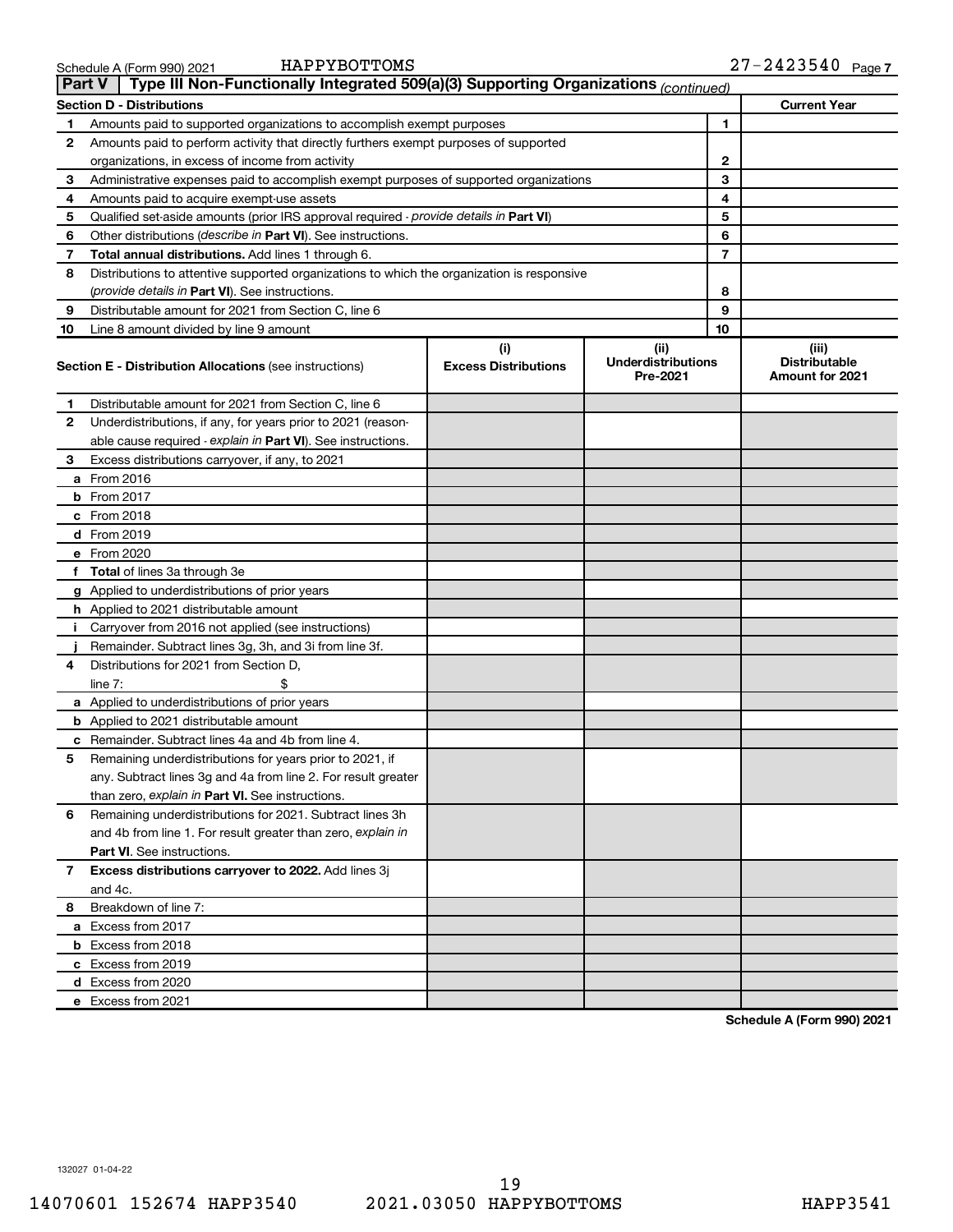|                 | Schedule A (Form 990) 2021 | HAPPYBOTTOMS |                                                                                                                                                                                                                                                                                                                                                                                                                                                                                                                                                                      | $27 - 2423540$ Page 8      |  |
|-----------------|----------------------------|--------------|----------------------------------------------------------------------------------------------------------------------------------------------------------------------------------------------------------------------------------------------------------------------------------------------------------------------------------------------------------------------------------------------------------------------------------------------------------------------------------------------------------------------------------------------------------------------|----------------------------|--|
| <b>Part VI</b>  | (See instructions.)        |              | Supplemental Information. Provide the explanations required by Part II, line 10; Part II, line 17a or 17b; Part III, line 12;<br>Part IV, Section A, lines 1, 2, 3b, 3c, 4b, 4c, 5a, 6, 9a, 9b, 9c, 11a, 11b, and 11c; Part IV, Section B, lines 1 and 2; Part IV, Section C,<br>line 1; Part IV, Section D, lines 2 and 3; Part IV, Section E, lines 1c, 2a, 2b, 3a, and 3b; Part V, line 1; Part V, Section B, line 1e; Part V,<br>Section D, lines 5, 6, and 8; and Part V, Section E, lines 2, 5, and 6. Also complete this part for any additional information. |                            |  |
|                 |                            |              |                                                                                                                                                                                                                                                                                                                                                                                                                                                                                                                                                                      |                            |  |
|                 |                            |              |                                                                                                                                                                                                                                                                                                                                                                                                                                                                                                                                                                      |                            |  |
|                 |                            |              |                                                                                                                                                                                                                                                                                                                                                                                                                                                                                                                                                                      |                            |  |
|                 |                            |              |                                                                                                                                                                                                                                                                                                                                                                                                                                                                                                                                                                      |                            |  |
|                 |                            |              |                                                                                                                                                                                                                                                                                                                                                                                                                                                                                                                                                                      |                            |  |
|                 |                            |              |                                                                                                                                                                                                                                                                                                                                                                                                                                                                                                                                                                      |                            |  |
|                 |                            |              |                                                                                                                                                                                                                                                                                                                                                                                                                                                                                                                                                                      |                            |  |
|                 |                            |              |                                                                                                                                                                                                                                                                                                                                                                                                                                                                                                                                                                      |                            |  |
|                 |                            |              |                                                                                                                                                                                                                                                                                                                                                                                                                                                                                                                                                                      |                            |  |
|                 |                            |              |                                                                                                                                                                                                                                                                                                                                                                                                                                                                                                                                                                      |                            |  |
|                 |                            |              |                                                                                                                                                                                                                                                                                                                                                                                                                                                                                                                                                                      |                            |  |
|                 |                            |              |                                                                                                                                                                                                                                                                                                                                                                                                                                                                                                                                                                      |                            |  |
|                 |                            |              |                                                                                                                                                                                                                                                                                                                                                                                                                                                                                                                                                                      |                            |  |
|                 |                            |              |                                                                                                                                                                                                                                                                                                                                                                                                                                                                                                                                                                      |                            |  |
|                 |                            |              |                                                                                                                                                                                                                                                                                                                                                                                                                                                                                                                                                                      |                            |  |
|                 |                            |              |                                                                                                                                                                                                                                                                                                                                                                                                                                                                                                                                                                      |                            |  |
|                 |                            |              |                                                                                                                                                                                                                                                                                                                                                                                                                                                                                                                                                                      |                            |  |
|                 |                            |              |                                                                                                                                                                                                                                                                                                                                                                                                                                                                                                                                                                      |                            |  |
|                 |                            |              |                                                                                                                                                                                                                                                                                                                                                                                                                                                                                                                                                                      |                            |  |
|                 |                            |              |                                                                                                                                                                                                                                                                                                                                                                                                                                                                                                                                                                      |                            |  |
|                 |                            |              |                                                                                                                                                                                                                                                                                                                                                                                                                                                                                                                                                                      |                            |  |
|                 |                            |              |                                                                                                                                                                                                                                                                                                                                                                                                                                                                                                                                                                      |                            |  |
|                 |                            |              |                                                                                                                                                                                                                                                                                                                                                                                                                                                                                                                                                                      |                            |  |
|                 |                            |              |                                                                                                                                                                                                                                                                                                                                                                                                                                                                                                                                                                      |                            |  |
|                 |                            |              |                                                                                                                                                                                                                                                                                                                                                                                                                                                                                                                                                                      |                            |  |
|                 |                            |              |                                                                                                                                                                                                                                                                                                                                                                                                                                                                                                                                                                      |                            |  |
|                 |                            |              |                                                                                                                                                                                                                                                                                                                                                                                                                                                                                                                                                                      |                            |  |
|                 |                            |              |                                                                                                                                                                                                                                                                                                                                                                                                                                                                                                                                                                      |                            |  |
|                 |                            |              |                                                                                                                                                                                                                                                                                                                                                                                                                                                                                                                                                                      |                            |  |
|                 |                            |              |                                                                                                                                                                                                                                                                                                                                                                                                                                                                                                                                                                      |                            |  |
|                 |                            |              |                                                                                                                                                                                                                                                                                                                                                                                                                                                                                                                                                                      |                            |  |
| 132028 01-04-22 |                            |              |                                                                                                                                                                                                                                                                                                                                                                                                                                                                                                                                                                      | Schedule A (Form 990) 2021 |  |
|                 | 14070601 152674 HAPP3540   |              | 20<br>2021.03050 HAPPYBOTTOMS                                                                                                                                                                                                                                                                                                                                                                                                                                                                                                                                        | <b>HAPP3541</b>            |  |
|                 |                            |              |                                                                                                                                                                                                                                                                                                                                                                                                                                                                                                                                                                      |                            |  |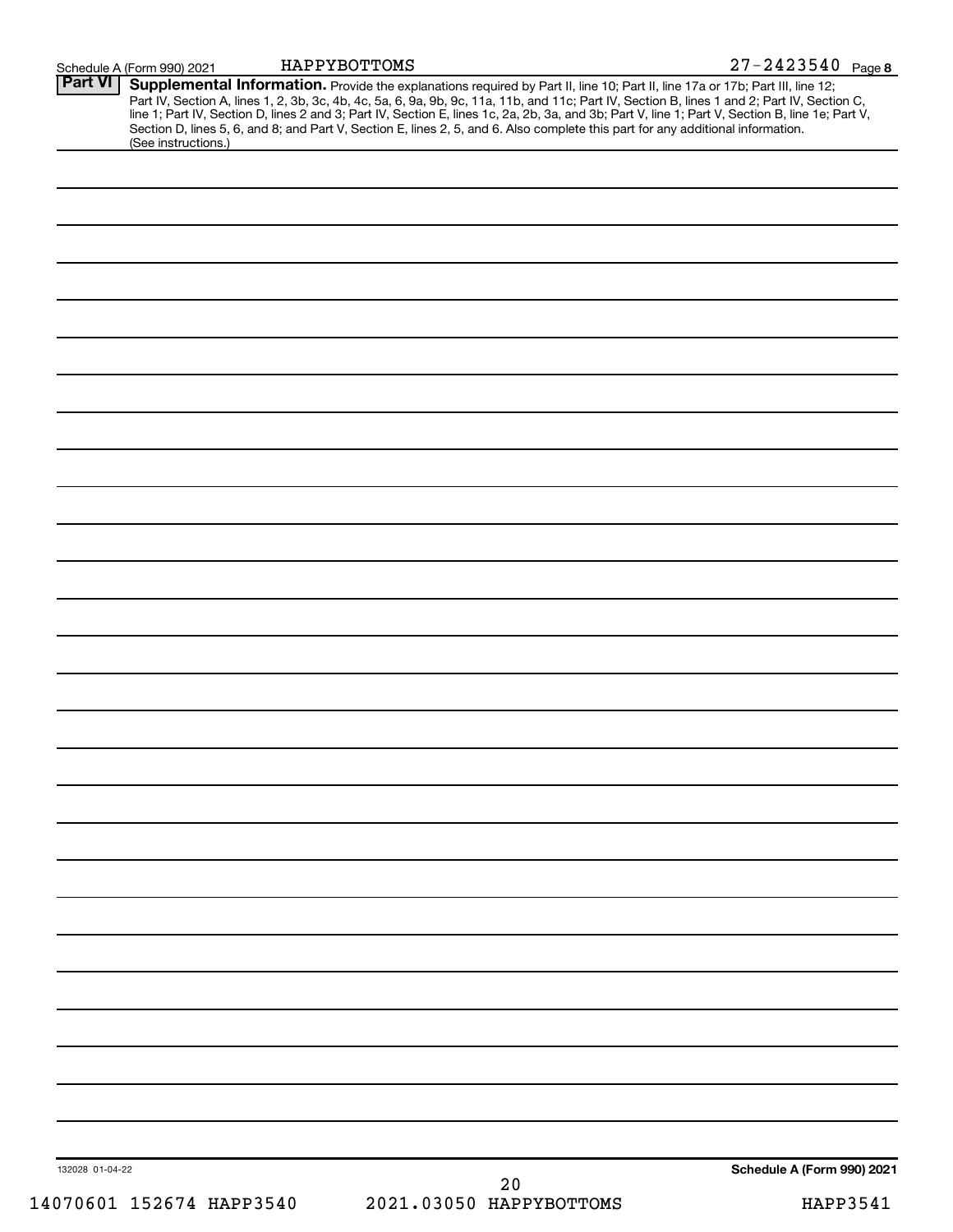Department of the Treasury Internal Revenue Service

**(Form 990)**

**| Complete if the organization answered "Yes" on Form 990, Part IV, line 6, 7, 8, 9, 10, 11a, 11b, 11c, 11d, 11e, 11f, 12a, or 12b. SCHEDULE D Supplemental Financial Statements**<br> **Form 990 Example 5 2021**<br>
Part IV. line 6, 7, 8, 9, 10, 11a, 11b, 11c, 11d, 11e, 11f, 12a, or 12b.

**| Attach to Form 990.**



**|Go to www.irs.gov/Form990 for instructions and the latest information. Name of the organization** 

|         | ivallie of the organization<br>HAPPYBOTTOMS                                                                                                                                                                                   |                         | Employer luentincation number<br>27-2423540        |
|---------|-------------------------------------------------------------------------------------------------------------------------------------------------------------------------------------------------------------------------------|-------------------------|----------------------------------------------------|
| Part I  | Organizations Maintaining Donor Advised Funds or Other Similar Funds or Accounts. Complete if the                                                                                                                             |                         |                                                    |
|         | organization answered "Yes" on Form 990, Part IV, line 6.                                                                                                                                                                     |                         |                                                    |
|         |                                                                                                                                                                                                                               | (a) Donor advised funds | (b) Funds and other accounts                       |
| 1       |                                                                                                                                                                                                                               |                         |                                                    |
| 2       | Aggregate value of contributions to (during year)                                                                                                                                                                             |                         |                                                    |
| 3       | Aggregate value of grants from (during year)                                                                                                                                                                                  |                         |                                                    |
| 4       |                                                                                                                                                                                                                               |                         |                                                    |
| 5       | Did the organization inform all donors and donor advisors in writing that the assets held in donor advised funds                                                                                                              |                         |                                                    |
|         |                                                                                                                                                                                                                               |                         | Yes<br>No                                          |
| 6       | Did the organization inform all grantees, donors, and donor advisors in writing that grant funds can be used only                                                                                                             |                         |                                                    |
|         | for charitable purposes and not for the benefit of the donor or donor advisor, or for any other purpose conferring                                                                                                            |                         |                                                    |
|         | impermissible private benefit?                                                                                                                                                                                                |                         | Yes<br>No                                          |
| Part II | Conservation Easements. Complete if the organization answered "Yes" on Form 990, Part IV, line 7.                                                                                                                             |                         |                                                    |
| 1       | Purpose(s) of conservation easements held by the organization (check all that apply).                                                                                                                                         |                         |                                                    |
|         | Preservation of land for public use (for example, recreation or education)                                                                                                                                                    |                         | Preservation of a historically important land area |
|         | Protection of natural habitat                                                                                                                                                                                                 |                         | Preservation of a certified historic structure     |
|         | Preservation of open space                                                                                                                                                                                                    |                         |                                                    |
| 2       | Complete lines 2a through 2d if the organization held a qualified conservation contribution in the form of a conservation easement on the last                                                                                |                         |                                                    |
|         | day of the tax year.                                                                                                                                                                                                          |                         | Held at the End of the Tax Year                    |
|         |                                                                                                                                                                                                                               |                         | 2a                                                 |
|         | <b>b</b> Total acreage restricted by conservation easements                                                                                                                                                                   |                         | 2 <sub>b</sub>                                     |
|         |                                                                                                                                                                                                                               |                         | 2c                                                 |
|         | d Number of conservation easements included in (c) acquired after 7/25/06, and not on a historic structure                                                                                                                    |                         |                                                    |
|         | listed in the National Register [111] Marshall Register [11] Marshall Register [11] Marshall Register [11] Marshall Register [11] Marshall Register [11] Marshall Register [11] Marshall Register [11] Marshall Register [11] |                         | 2d                                                 |
| 3       | Number of conservation easements modified, transferred, released, extinguished, or terminated by the organization during the tax                                                                                              |                         |                                                    |
|         | year                                                                                                                                                                                                                          |                         |                                                    |
| 4       | Number of states where property subject to conservation easement is located >                                                                                                                                                 |                         |                                                    |
| 5       | Does the organization have a written policy regarding the periodic monitoring, inspection, handling of                                                                                                                        |                         |                                                    |
|         | violations, and enforcement of the conservation easements it holds?                                                                                                                                                           |                         | Yes<br>No                                          |
| 6       | Staff and volunteer hours devoted to monitoring, inspecting, handling of violations, and enforcing conservation easements during the year                                                                                     |                         |                                                    |
|         |                                                                                                                                                                                                                               |                         |                                                    |
|         | Amount of expenses incurred in monitoring, inspecting, handling of violations, and enforcing conservation easements during the year                                                                                           |                         |                                                    |
|         | $\blacktriangleright$ \$                                                                                                                                                                                                      |                         |                                                    |
| 8       | Does each conservation easement reported on line 2(d) above satisfy the requirements of section 170(h)(4)(B)(i)                                                                                                               |                         |                                                    |
|         |                                                                                                                                                                                                                               |                         | Yes<br>No                                          |
| 9       | In Part XIII, describe how the organization reports conservation easements in its revenue and expense statement and                                                                                                           |                         |                                                    |
|         | balance sheet, and include, if applicable, the text of the footnote to the organization's financial statements that describes the                                                                                             |                         |                                                    |
|         | organization's accounting for conservation easements.                                                                                                                                                                         |                         |                                                    |
|         | Part III   Organizations Maintaining Collections of Art, Historical Treasures, or Other Similar Assets.                                                                                                                       |                         |                                                    |
|         | Complete if the organization answered "Yes" on Form 990, Part IV, line 8.                                                                                                                                                     |                         |                                                    |
|         | 1a If the organization elected, as permitted under FASB ASC 958, not to report in its revenue statement and balance sheet works                                                                                               |                         |                                                    |
|         | of art, historical treasures, or other similar assets held for public exhibition, education, or research in furtherance of public                                                                                             |                         |                                                    |
|         | service, provide in Part XIII the text of the footnote to its financial statements that describes these items.                                                                                                                |                         |                                                    |
|         | <b>b</b> If the organization elected, as permitted under FASB ASC 958, to report in its revenue statement and balance sheet works of                                                                                          |                         |                                                    |
|         | art, historical treasures, or other similar assets held for public exhibition, education, or research in furtherance of public service,                                                                                       |                         |                                                    |
|         | provide the following amounts relating to these items:                                                                                                                                                                        |                         |                                                    |
|         |                                                                                                                                                                                                                               |                         | $\triangleright$ \$                                |
|         | (ii) Assets included in Form 990, Part X [11] [2000] [2010] Assets included in Form 990, Part X [11] [11] [200                                                                                                                |                         |                                                    |
| 2       | If the organization received or held works of art, historical treasures, or other similar assets for financial gain, provide                                                                                                  |                         |                                                    |
|         | the following amounts required to be reported under FASB ASC 958 relating to these items:                                                                                                                                     |                         |                                                    |
|         |                                                                                                                                                                                                                               |                         | $\blacktriangleright$ \$                           |
|         |                                                                                                                                                                                                                               |                         |                                                    |
|         | LHA For Paperwork Reduction Act Notice, see the Instructions for Form 990.                                                                                                                                                    |                         | Schedule D (Form 990) 2021                         |
|         | 132051 10-28-21                                                                                                                                                                                                               |                         |                                                    |
|         |                                                                                                                                                                                                                               |                         |                                                    |

14070601 152674 HAPP3540 2021.03050 HAPPYBOTTOMS HAPP3541 25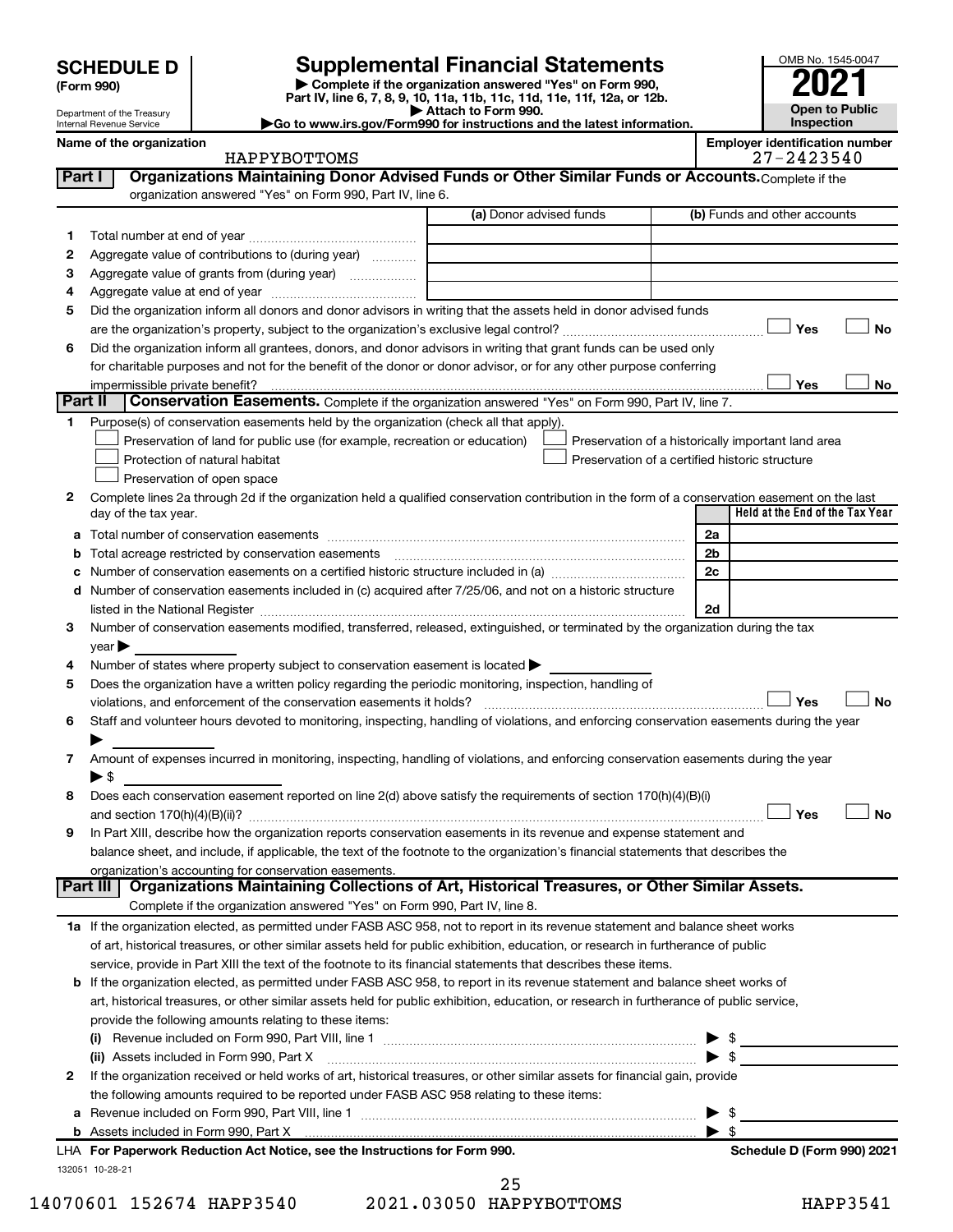|        | HAPPYBOTTOMS<br>Schedule D (Form 990) 2021                                                                                                                                                                                                          |                                         |   |                |                                                                             |  |                                 | $27 - 2423540$ Page 2 |                |         |    |
|--------|-----------------------------------------------------------------------------------------------------------------------------------------------------------------------------------------------------------------------------------------------------|-----------------------------------------|---|----------------|-----------------------------------------------------------------------------|--|---------------------------------|-----------------------|----------------|---------|----|
|        | Organizations Maintaining Collections of Art, Historical Treasures, or Other Similar Assets (continued)<br>Part III                                                                                                                                 |                                         |   |                |                                                                             |  |                                 |                       |                |         |    |
| 3      | Using the organization's acquisition, accession, and other records, check any of the following that make significant use of its                                                                                                                     |                                         |   |                |                                                                             |  |                                 |                       |                |         |    |
|        | collection items (check all that apply):                                                                                                                                                                                                            |                                         |   |                |                                                                             |  |                                 |                       |                |         |    |
| a      | Public exhibition                                                                                                                                                                                                                                   |                                         |   |                | Loan or exchange program                                                    |  |                                 |                       |                |         |    |
| b      | Other and the contract of the contract of the contract of the contract of the contract of the contract of the contract of the contract of the contract of the contract of the contract of the contract of the contract of the<br>Scholarly research |                                         |   |                |                                                                             |  |                                 |                       |                |         |    |
| c      | Preservation for future generations                                                                                                                                                                                                                 |                                         |   |                |                                                                             |  |                                 |                       |                |         |    |
| 4      | Provide a description of the organization's collections and explain how they further the organization's exempt purpose in Part XIII.                                                                                                                |                                         |   |                |                                                                             |  |                                 |                       |                |         |    |
| 5      | During the year, did the organization solicit or receive donations of art, historical treasures, or other similar assets                                                                                                                            |                                         |   |                |                                                                             |  |                                 |                       |                |         |    |
|        | Part IV                                                                                                                                                                                                                                             |                                         |   |                |                                                                             |  |                                 |                       | Yes            |         | No |
|        | <b>Escrow and Custodial Arrangements.</b> Complete if the organization answered "Yes" on Form 990, Part IV, line 9, or<br>reported an amount on Form 990, Part X, line 21.                                                                          |                                         |   |                |                                                                             |  |                                 |                       |                |         |    |
|        | 1a Is the organization an agent, trustee, custodian or other intermediary for contributions or other assets not included                                                                                                                            |                                         |   |                |                                                                             |  |                                 |                       |                |         |    |
|        |                                                                                                                                                                                                                                                     |                                         |   |                |                                                                             |  |                                 |                       | Yes            |         | No |
|        | on Form 990, Part X? [[[[[[[[[[[[[[[[[[[]]]]]]]]]]]] on Form 990, Part X?<br>b If "Yes," explain the arrangement in Part XIII and complete the following table:                                                                                     |                                         |   |                |                                                                             |  |                                 |                       |                |         |    |
|        |                                                                                                                                                                                                                                                     |                                         |   |                |                                                                             |  |                                 |                       | Amount         |         |    |
|        |                                                                                                                                                                                                                                                     |                                         |   |                |                                                                             |  | 1c                              |                       |                |         |    |
|        |                                                                                                                                                                                                                                                     |                                         |   |                |                                                                             |  | 1d                              |                       |                |         |    |
|        | e Distributions during the year manufactured and contained and contained and contained and contained and contained and contained and contained and contained and contained and contained and contained and contained and conta                      |                                         |   |                |                                                                             |  | 1е                              |                       |                |         |    |
| Ť.     |                                                                                                                                                                                                                                                     |                                         |   |                |                                                                             |  | 1f                              |                       |                |         |    |
|        | 2a Did the organization include an amount on Form 990, Part X, line 21, for escrow or custodial account liability?                                                                                                                                  |                                         |   |                |                                                                             |  |                                 |                       | Yes            |         | No |
|        |                                                                                                                                                                                                                                                     |                                         |   |                |                                                                             |  |                                 |                       |                |         |    |
| Part V | Endowment Funds. Complete if the organization answered "Yes" on Form 990, Part IV, line 10.                                                                                                                                                         |                                         |   |                |                                                                             |  |                                 |                       |                |         |    |
|        |                                                                                                                                                                                                                                                     | (a) Current year                        |   | (b) Prior year | (c) Two years back $\vert$ (d) Three years back $\vert$ (e) Four years back |  |                                 |                       |                |         |    |
|        | 1a Beginning of year balance                                                                                                                                                                                                                        |                                         |   |                |                                                                             |  |                                 |                       |                |         |    |
| b      |                                                                                                                                                                                                                                                     |                                         |   |                |                                                                             |  |                                 |                       |                |         |    |
|        | Net investment earnings, gains, and losses                                                                                                                                                                                                          |                                         |   |                |                                                                             |  |                                 |                       |                |         |    |
| d      | Grants or scholarships                                                                                                                                                                                                                              |                                         |   |                |                                                                             |  |                                 |                       |                |         |    |
|        | e Other expenditures for facilities                                                                                                                                                                                                                 |                                         |   |                |                                                                             |  |                                 |                       |                |         |    |
|        | and programs                                                                                                                                                                                                                                        |                                         |   |                |                                                                             |  |                                 |                       |                |         |    |
|        |                                                                                                                                                                                                                                                     |                                         |   |                |                                                                             |  |                                 |                       |                |         |    |
| g      |                                                                                                                                                                                                                                                     |                                         |   |                |                                                                             |  |                                 |                       |                |         |    |
| 2      | Provide the estimated percentage of the current year end balance (line 1g, column (a)) held as:                                                                                                                                                     |                                         |   |                |                                                                             |  |                                 |                       |                |         |    |
| а      | Board designated or quasi-endowment                                                                                                                                                                                                                 |                                         | % |                |                                                                             |  |                                 |                       |                |         |    |
| b      | Permanent endowment                                                                                                                                                                                                                                 | %                                       |   |                |                                                                             |  |                                 |                       |                |         |    |
|        | $\mathbf c$ Term endowment $\blacktriangleright$                                                                                                                                                                                                    | %                                       |   |                |                                                                             |  |                                 |                       |                |         |    |
|        | The percentages on lines 2a, 2b, and 2c should equal 100%.                                                                                                                                                                                          |                                         |   |                |                                                                             |  |                                 |                       |                |         |    |
|        | 3a Are there endowment funds not in the possession of the organization that are held and administered for the organization                                                                                                                          |                                         |   |                |                                                                             |  |                                 |                       |                | Yes     | No |
|        | by:                                                                                                                                                                                                                                                 |                                         |   |                |                                                                             |  |                                 |                       |                |         |    |
|        | (i)                                                                                                                                                                                                                                                 |                                         |   |                |                                                                             |  |                                 |                       | 3a(i)          |         |    |
|        | (ii) Related organizations [11] Related organizations [11] Maximum material contract to the contract of the contract of the contract of the contract of the contract of the contract of the contract of the contract of the co                      |                                         |   |                |                                                                             |  |                                 |                       | 3a(ii)<br>3b   |         |    |
| 4      | Describe in Part XIII the intended uses of the organization's endowment funds.                                                                                                                                                                      |                                         |   |                |                                                                             |  |                                 |                       |                |         |    |
|        | Land, Buildings, and Equipment.<br><b>Part VI</b>                                                                                                                                                                                                   |                                         |   |                |                                                                             |  |                                 |                       |                |         |    |
|        | Complete if the organization answered "Yes" on Form 990, Part IV, line 11a. See Form 990, Part X, line 10.                                                                                                                                          |                                         |   |                |                                                                             |  |                                 |                       |                |         |    |
|        | Description of property                                                                                                                                                                                                                             | (a) Cost or other<br>basis (investment) |   |                | (b) Cost or other<br>basis (other)                                          |  | (c) Accumulated<br>depreciation |                       | (d) Book value |         |    |
|        |                                                                                                                                                                                                                                                     |                                         |   |                |                                                                             |  |                                 |                       |                |         |    |
|        |                                                                                                                                                                                                                                                     |                                         |   |                |                                                                             |  |                                 |                       |                |         |    |
|        |                                                                                                                                                                                                                                                     |                                         |   |                |                                                                             |  |                                 |                       |                |         |    |
|        |                                                                                                                                                                                                                                                     |                                         |   |                | 119,746.                                                                    |  | 58, 275.                        |                       |                | 61,471. |    |
|        |                                                                                                                                                                                                                                                     |                                         |   |                |                                                                             |  |                                 |                       |                |         |    |
|        | Total. Add lines 1a through 1e. (Column (d) must equal Form 990, Part X, column (B), line 10c.)                                                                                                                                                     |                                         |   |                |                                                                             |  |                                 |                       |                | 61,471. |    |
|        |                                                                                                                                                                                                                                                     |                                         |   |                |                                                                             |  |                                 |                       |                |         |    |

**Schedule D (Form 990) 2021**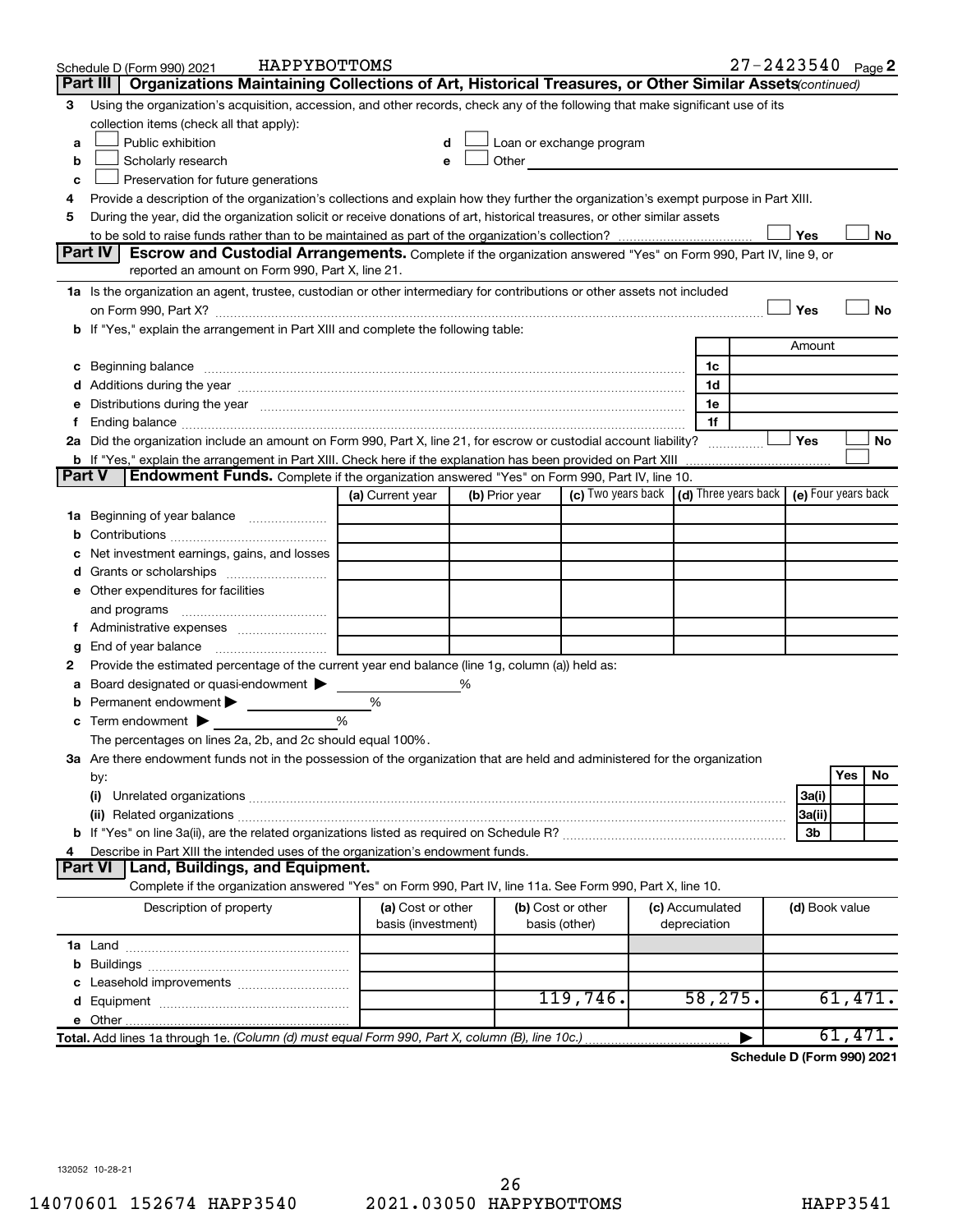| Part VII Investments - Other Securities.                                                                                                             |                 |                                                           | . ugo –        |
|------------------------------------------------------------------------------------------------------------------------------------------------------|-----------------|-----------------------------------------------------------|----------------|
| Complete if the organization answered "Yes" on Form 990, Part IV, line 11b. See Form 990, Part X, line 12.                                           |                 |                                                           |                |
| (a) Description of security or category (including name of security)                                                                                 | (b) Book value  | (c) Method of valuation: Cost or end-of-year market value |                |
| (1) Financial derivatives                                                                                                                            |                 |                                                           |                |
| (2) Closely held equity interests                                                                                                                    |                 |                                                           |                |
| (3) Other                                                                                                                                            |                 |                                                           |                |
| <b>BOARD DESIGNATED</b><br>(A)<br><b>INVESTMENT</b>                                                                                                  |                 |                                                           |                |
| (B)                                                                                                                                                  | 512,537.        | END-OF-YEAR MARKET VALUE                                  |                |
| (C)                                                                                                                                                  |                 |                                                           |                |
| (D)                                                                                                                                                  |                 |                                                           |                |
| (E)                                                                                                                                                  |                 |                                                           |                |
| (F)                                                                                                                                                  |                 |                                                           |                |
| (G)<br>(H)                                                                                                                                           |                 |                                                           |                |
| Total. (Col. (b) must equal Form 990, Part X, col. (B) line 12.) $\blacktriangleright$                                                               | 512,537.        |                                                           |                |
| Part VIII Investments - Program Related.                                                                                                             |                 |                                                           |                |
| Complete if the organization answered "Yes" on Form 990, Part IV, line 11c. See Form 990, Part X, line 13.                                           |                 |                                                           |                |
| (a) Description of investment                                                                                                                        | (b) Book value  | (c) Method of valuation: Cost or end-of-year market value |                |
| (1)                                                                                                                                                  |                 |                                                           |                |
| (2)                                                                                                                                                  |                 |                                                           |                |
| (3)                                                                                                                                                  |                 |                                                           |                |
| (4)                                                                                                                                                  |                 |                                                           |                |
| (5)                                                                                                                                                  |                 |                                                           |                |
| (6)                                                                                                                                                  |                 |                                                           |                |
| (7)                                                                                                                                                  |                 |                                                           |                |
| (8)                                                                                                                                                  |                 |                                                           |                |
| (9)                                                                                                                                                  |                 |                                                           |                |
| Total. (Col. (b) must equal Form 990, Part X, col. (B) line 13.) $\blacktriangleright$                                                               |                 |                                                           |                |
| <b>Other Assets.</b><br>Part IX                                                                                                                      |                 |                                                           |                |
| Complete if the organization answered "Yes" on Form 990, Part IV, line 11d. See Form 990, Part X, line 15.                                           |                 |                                                           |                |
|                                                                                                                                                      | (a) Description |                                                           | (b) Book value |
| (1)                                                                                                                                                  |                 |                                                           |                |
| (2)                                                                                                                                                  |                 |                                                           |                |
| (3)                                                                                                                                                  |                 |                                                           |                |
| (4)                                                                                                                                                  |                 |                                                           |                |
| (5)                                                                                                                                                  |                 |                                                           |                |
| (6)                                                                                                                                                  |                 |                                                           |                |
| (7)                                                                                                                                                  |                 |                                                           |                |
| (8)                                                                                                                                                  |                 |                                                           |                |
| (9)                                                                                                                                                  |                 |                                                           |                |
| Total. (Column (b) must equal Form 990, Part X, col. (B) line 15.)<br><b>Other Liabilities.</b><br>Part X                                            |                 |                                                           |                |
| Complete if the organization answered "Yes" on Form 990, Part IV, line 11e or 11f. See Form 990, Part X, line 25.                                    |                 |                                                           |                |
| (a) Description of liability                                                                                                                         |                 |                                                           | (b) Book value |
| 1.                                                                                                                                                   |                 |                                                           |                |
| (1)<br>Federal income taxes                                                                                                                          |                 |                                                           |                |
| (2)                                                                                                                                                  |                 |                                                           |                |
| (3)                                                                                                                                                  |                 |                                                           |                |
| (4)                                                                                                                                                  |                 |                                                           |                |
| (5)                                                                                                                                                  |                 |                                                           |                |
| (6)<br>(7)                                                                                                                                           |                 |                                                           |                |
| (8)                                                                                                                                                  |                 |                                                           |                |
| (9)                                                                                                                                                  |                 |                                                           |                |
|                                                                                                                                                      |                 |                                                           |                |
| 2. Liability for uncertain tax positions. In Part XIII, provide the text of the footnote to the organization's financial statements that reports the |                 |                                                           |                |

organization's liability for uncertain tax positions under FASB ASC 740. Check here if the text of the footnote has been provided in Part XIII...

**Schedule D (Form 990) 2021**

132053 10-28-21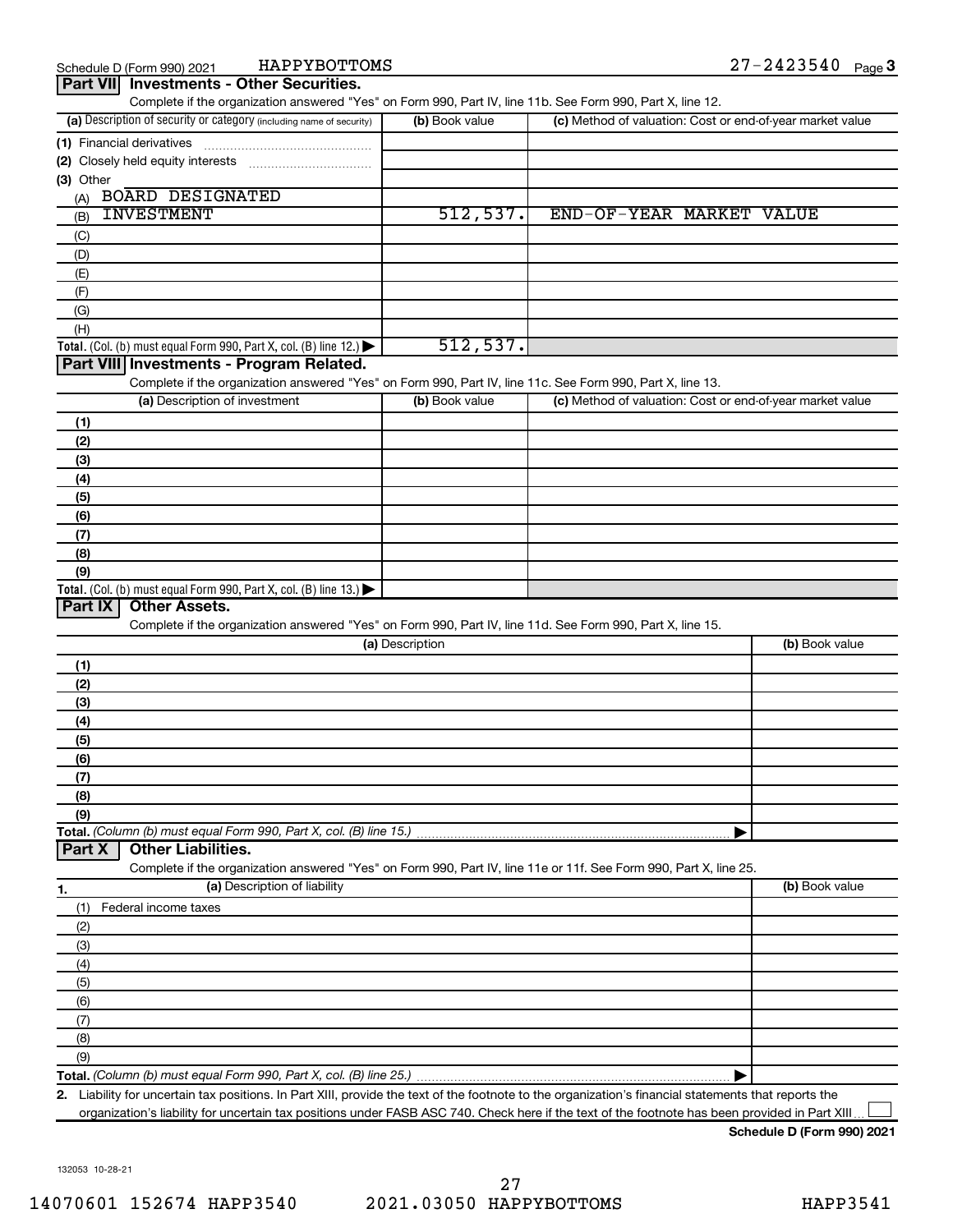|    | HAPPYBOTTOMS<br>Schedule D (Form 990) 2021                                                                                                                                                 |                |         |                | $27 - 2423540$ Page 4 |
|----|--------------------------------------------------------------------------------------------------------------------------------------------------------------------------------------------|----------------|---------|----------------|-----------------------|
|    | Reconciliation of Revenue per Audited Financial Statements With Revenue per Return.<br><b>Part XI</b>                                                                                      |                |         |                |                       |
|    | Complete if the organization answered "Yes" on Form 990, Part IV, line 12a.                                                                                                                |                |         |                |                       |
| 1  | Total revenue, gains, and other support per audited financial statements [[[[[[[[[[[[[[[[[[[[[[[[]]]]]]]]]]]]                                                                              |                |         | $\blacksquare$ | 1,865,618.            |
| 2  | Amounts included on line 1 but not on Form 990, Part VIII, line 12:                                                                                                                        |                |         |                |                       |
| a  |                                                                                                                                                                                            | 2a             | 14,781. |                |                       |
|    |                                                                                                                                                                                            | 2 <sub>b</sub> | 895.    |                |                       |
| c  |                                                                                                                                                                                            | 2 <sub>c</sub> |         |                |                       |
| d  |                                                                                                                                                                                            | 2d             | 31,502. |                |                       |
|    | e Add lines 2a through 2d                                                                                                                                                                  |                |         | 2e             | 47,178.               |
| 3  |                                                                                                                                                                                            |                |         | 3              | 1,818,440.            |
| 4  | Amounts included on Form 990, Part VIII, line 12, but not on line 1:                                                                                                                       |                |         |                |                       |
|    | Investment expenses not included on Form 990, Part VIII, line 7b [11, 111, 111, 111]                                                                                                       | 4a             | 1,497.  |                |                       |
|    |                                                                                                                                                                                            | 4b             |         |                |                       |
|    | c Add lines 4a and 4b                                                                                                                                                                      |                |         | 4с             | 1,497.                |
|    |                                                                                                                                                                                            |                |         | 5              | 1,819,937.            |
|    | Part XII   Reconciliation of Expenses per Audited Financial Statements With Expenses per Return.                                                                                           |                |         |                |                       |
|    | Complete if the organization answered "Yes" on Form 990, Part IV, line 12a.                                                                                                                |                |         |                |                       |
| 1. |                                                                                                                                                                                            |                |         |                | 1,792,646.            |
| 2  | Amounts included on line 1 but not on Form 990, Part IX, line 25:                                                                                                                          |                |         |                |                       |
| a  |                                                                                                                                                                                            | 2a             | 895.    |                |                       |
| b  |                                                                                                                                                                                            | 2 <sub>b</sub> |         |                |                       |
|    | Other losses                                                                                                                                                                               | 2 <sub>c</sub> |         |                |                       |
|    |                                                                                                                                                                                            | 2d             | 31,502. |                |                       |
|    |                                                                                                                                                                                            |                |         | 2e             | 32,397.               |
| з  |                                                                                                                                                                                            |                |         | 3              | 1,760,249.            |
| 4  | Amounts included on Form 990, Part IX, line 25, but not on line 1:                                                                                                                         |                |         |                |                       |
| a  | Investment expenses not included on Form 990, Part VIII, line 7b [100] [100] [100] [100] [100] [100] [100] [10                                                                             | 4a             | 1,497.  |                |                       |
|    |                                                                                                                                                                                            | 4 <sub>b</sub> |         |                |                       |
|    | c Add lines 4a and 4b                                                                                                                                                                      |                |         | 4c             | 1,497.                |
| 5  |                                                                                                                                                                                            |                |         | 5              | 1,761,746.            |
|    | Part XIII Supplemental Information.                                                                                                                                                        |                |         |                |                       |
|    | . Martin Joseph House of collect from Death Rose O. R. Fred O. Death House of a seal of Death Rose of Observative Collection Collection Or Death Village O. Death Village O. Death Village |                |         |                |                       |

Provide the descriptions required for Part II, lines 3, 5, and 9; Part III, lines 1a and 4; Part IV, lines 1b and 2b; Part V, line 4; Part X, line 2; Part XI, lines 2d and 4b; and Part XII, lines 2d and 4b. Also complete this part to provide any additional information.

#### PART XI, LINE 2D - OTHER ADJUSTMENTS:

SPECIAL EVENT EXPENSES 31,502.

#### PART XII, LINE 2D - OTHER ADJUSTMENTS:

#### SPECIAL EVENT EXPENSES 31,502.

132054 10-28-21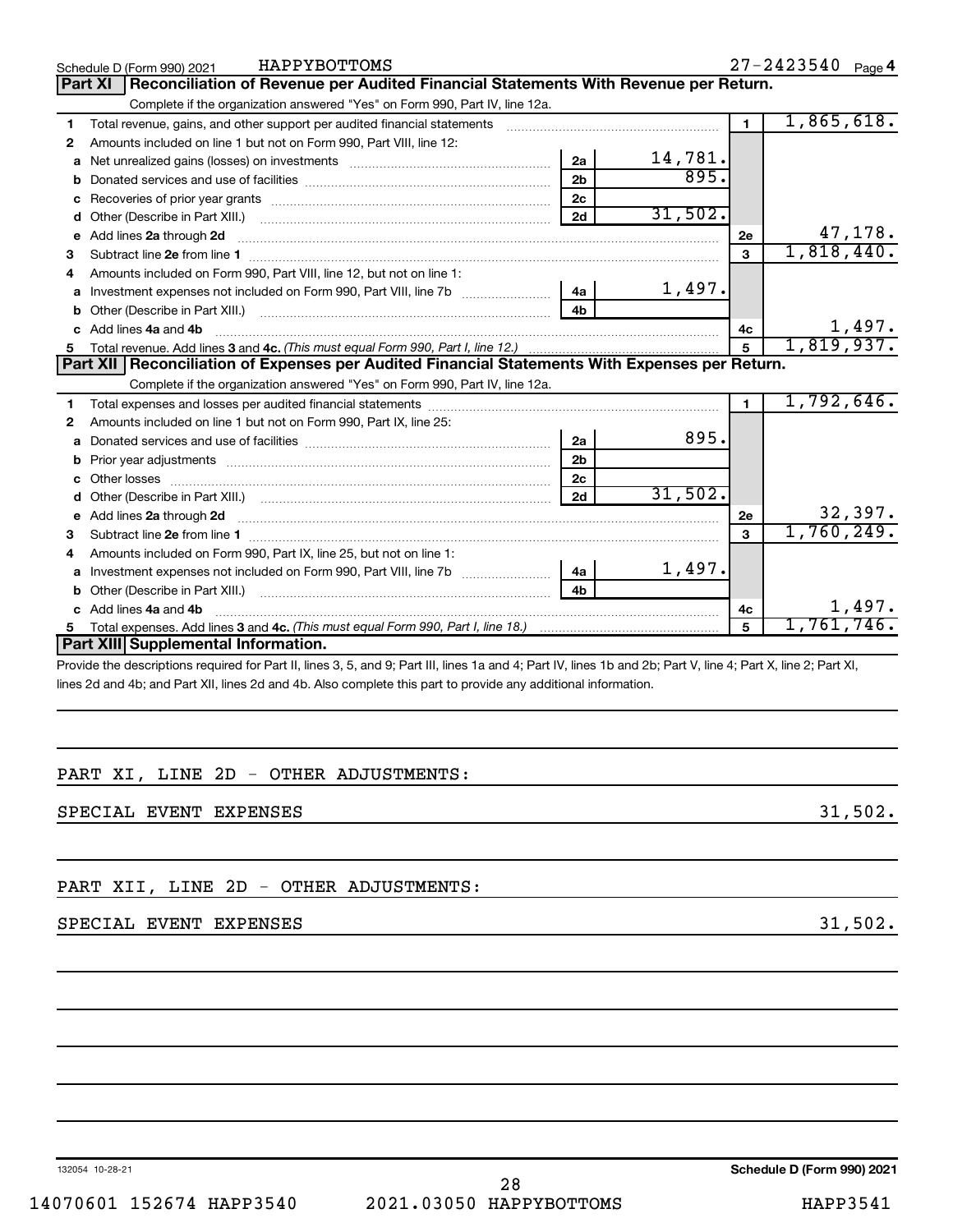| <b>SCHEDULE G</b>                                                                        |                                                                                                                                                                     | <b>Supplemental Information Regarding Fundraising or Gaming Activities</b>                                                                                                                                                                                                                 |                                         |                                 |                                                                            |  |                                                                            | OMB No. 1545-0047                                       |
|------------------------------------------------------------------------------------------|---------------------------------------------------------------------------------------------------------------------------------------------------------------------|--------------------------------------------------------------------------------------------------------------------------------------------------------------------------------------------------------------------------------------------------------------------------------------------|-----------------------------------------|---------------------------------|----------------------------------------------------------------------------|--|----------------------------------------------------------------------------|---------------------------------------------------------|
| (Form 990)                                                                               | Complete if the organization answered "Yes" on Form 990, Part IV, line 17, 18, or 19, or if the<br>organization entered more than \$15,000 on Form 990-EZ, line 6a. |                                                                                                                                                                                                                                                                                            |                                         |                                 |                                                                            |  |                                                                            |                                                         |
| Department of the Treasury                                                               | Attach to Form 990 or Form 990-EZ.                                                                                                                                  |                                                                                                                                                                                                                                                                                            |                                         |                                 |                                                                            |  |                                                                            | <b>Open to Public</b>                                   |
| Internal Revenue Service                                                                 |                                                                                                                                                                     | Go to www.irs.gov/Form990 for instructions and the latest information.                                                                                                                                                                                                                     |                                         |                                 |                                                                            |  |                                                                            | Inspection                                              |
| Name of the organization                                                                 |                                                                                                                                                                     |                                                                                                                                                                                                                                                                                            |                                         |                                 |                                                                            |  | 27-2423540                                                                 | <b>Employer identification number</b>                   |
| Part I                                                                                   | HAPPYBOTTOMS                                                                                                                                                        | Fundraising Activities. Complete if the organization answered "Yes" on Form 990, Part IV, line 17. Form 990-EZ filers are not                                                                                                                                                              |                                         |                                 |                                                                            |  |                                                                            |                                                         |
|                                                                                          | required to complete this part.                                                                                                                                     |                                                                                                                                                                                                                                                                                            |                                         |                                 |                                                                            |  |                                                                            |                                                         |
| Mail solicitations<br>a<br>b<br>Phone solicitations<br>с<br>In-person solicitations<br>d | Internet and email solicitations                                                                                                                                    | 1 Indicate whether the organization raised funds through any of the following activities. Check all that apply.<br>е<br>f<br>Special fundraising events<br>g<br>2 a Did the organization have a written or oral agreement with any individual (including officers, directors, trustees, or |                                         |                                 | Solicitation of non-government grants<br>Solicitation of government grants |  |                                                                            |                                                         |
| compensated at least \$5,000 by the organization.                                        |                                                                                                                                                                     | key employees listed in Form 990, Part VII) or entity in connection with professional fundraising services?<br>b If "Yes," list the 10 highest paid individuals or entities (fundraisers) pursuant to agreements under which the fundraiser is to be                                       |                                         |                                 |                                                                            |  | Yes                                                                        | <b>No</b>                                               |
| (i) Name and address of individual<br>or entity (fundraiser)                             |                                                                                                                                                                     | (ii) Activity                                                                                                                                                                                                                                                                              | (iii) Did<br>fundraiser<br>have custody | or control of<br>contributions? | (iv) Gross receipts<br>from activity                                       |  | (v) Amount paid<br>to (or retained by)<br>fundraiser<br>listed in col. (i) | (vi) Amount paid<br>to (or retained by)<br>organization |
|                                                                                          |                                                                                                                                                                     |                                                                                                                                                                                                                                                                                            | Yes                                     | No                              |                                                                            |  |                                                                            |                                                         |
|                                                                                          |                                                                                                                                                                     |                                                                                                                                                                                                                                                                                            |                                         |                                 |                                                                            |  |                                                                            |                                                         |
|                                                                                          |                                                                                                                                                                     |                                                                                                                                                                                                                                                                                            |                                         |                                 |                                                                            |  |                                                                            |                                                         |
|                                                                                          |                                                                                                                                                                     |                                                                                                                                                                                                                                                                                            |                                         |                                 |                                                                            |  |                                                                            |                                                         |
|                                                                                          |                                                                                                                                                                     |                                                                                                                                                                                                                                                                                            |                                         |                                 |                                                                            |  |                                                                            |                                                         |
|                                                                                          |                                                                                                                                                                     |                                                                                                                                                                                                                                                                                            |                                         |                                 |                                                                            |  |                                                                            |                                                         |
|                                                                                          |                                                                                                                                                                     |                                                                                                                                                                                                                                                                                            |                                         |                                 |                                                                            |  |                                                                            |                                                         |
|                                                                                          |                                                                                                                                                                     |                                                                                                                                                                                                                                                                                            |                                         |                                 |                                                                            |  |                                                                            |                                                         |
|                                                                                          |                                                                                                                                                                     |                                                                                                                                                                                                                                                                                            |                                         |                                 |                                                                            |  |                                                                            |                                                         |
|                                                                                          |                                                                                                                                                                     |                                                                                                                                                                                                                                                                                            |                                         |                                 |                                                                            |  |                                                                            |                                                         |
|                                                                                          |                                                                                                                                                                     |                                                                                                                                                                                                                                                                                            |                                         |                                 |                                                                            |  |                                                                            |                                                         |
| Total                                                                                    |                                                                                                                                                                     |                                                                                                                                                                                                                                                                                            |                                         |                                 |                                                                            |  |                                                                            |                                                         |
| or licensing.                                                                            |                                                                                                                                                                     | 3 List all states in which the organization is registered or licensed to solicit contributions or has been notified it is exempt from registration                                                                                                                                         |                                         |                                 |                                                                            |  |                                                                            |                                                         |
|                                                                                          |                                                                                                                                                                     |                                                                                                                                                                                                                                                                                            |                                         |                                 |                                                                            |  |                                                                            |                                                         |
|                                                                                          |                                                                                                                                                                     |                                                                                                                                                                                                                                                                                            |                                         |                                 |                                                                            |  |                                                                            |                                                         |
|                                                                                          |                                                                                                                                                                     |                                                                                                                                                                                                                                                                                            |                                         |                                 |                                                                            |  |                                                                            |                                                         |
|                                                                                          |                                                                                                                                                                     |                                                                                                                                                                                                                                                                                            |                                         |                                 |                                                                            |  |                                                                            |                                                         |
|                                                                                          |                                                                                                                                                                     |                                                                                                                                                                                                                                                                                            |                                         |                                 |                                                                            |  |                                                                            |                                                         |
|                                                                                          |                                                                                                                                                                     |                                                                                                                                                                                                                                                                                            |                                         |                                 |                                                                            |  |                                                                            |                                                         |
|                                                                                          |                                                                                                                                                                     |                                                                                                                                                                                                                                                                                            |                                         |                                 |                                                                            |  |                                                                            |                                                         |
|                                                                                          |                                                                                                                                                                     |                                                                                                                                                                                                                                                                                            |                                         |                                 |                                                                            |  |                                                                            |                                                         |

LHA For Paperwork Reduction Act Notice, see the Instructions for Form 990 or 990-EZ. Schedule G (Form 990) 2021

132081 10-21-21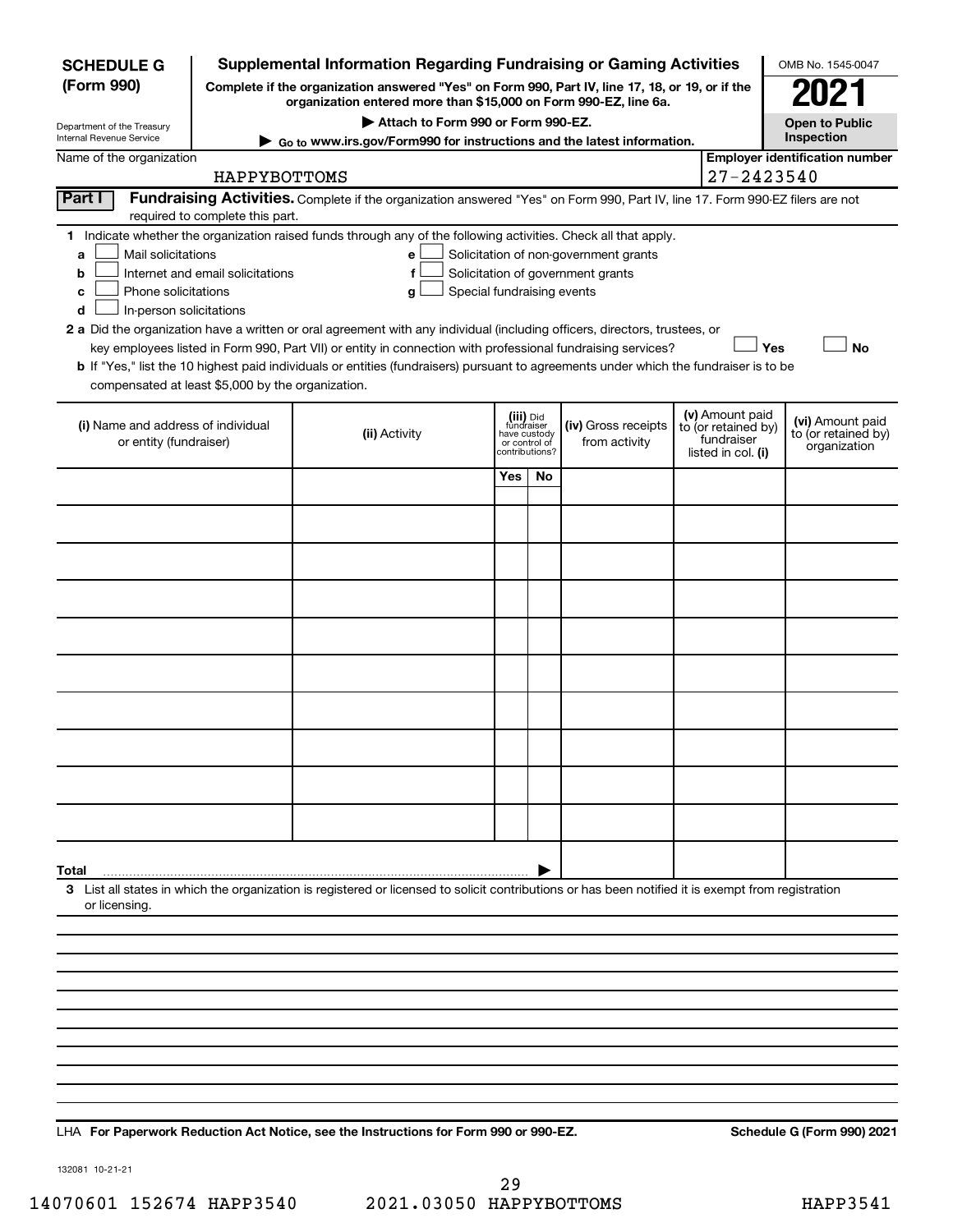|                        | $27 - 2423540$ Page 2<br>HAPPYBOTTOMS<br>Schedule G (Form 990) 2021<br>Part II<br>Fundraising Events. Complete if the organization answered "Yes" on Form 990, Part IV, line 18, or reported more than \$15,000 |                                                                                                                                                                          |                                  |                                                  |                                 |                                                     |  |  |  |  |  |  |
|------------------------|-----------------------------------------------------------------------------------------------------------------------------------------------------------------------------------------------------------------|--------------------------------------------------------------------------------------------------------------------------------------------------------------------------|----------------------------------|--------------------------------------------------|---------------------------------|-----------------------------------------------------|--|--|--|--|--|--|
|                        |                                                                                                                                                                                                                 | of fundraising event contributions and gross income on Form 990-EZ, lines 1 and 6b. List events with gross receipts greater than \$5,000.                                |                                  |                                                  |                                 |                                                     |  |  |  |  |  |  |
|                        |                                                                                                                                                                                                                 |                                                                                                                                                                          | (a) Event $#1$<br><b>AUCTION</b> | (b) Event #2                                     | (c) Other events<br><b>NONE</b> | (d) Total events<br>(add col. (a) through           |  |  |  |  |  |  |
|                        |                                                                                                                                                                                                                 |                                                                                                                                                                          | (event type)                     | (event type)                                     | (total number)                  | col. (c)                                            |  |  |  |  |  |  |
| Revenue                | 1                                                                                                                                                                                                               |                                                                                                                                                                          | 258,021.                         |                                                  |                                 | 258,021.                                            |  |  |  |  |  |  |
|                        |                                                                                                                                                                                                                 |                                                                                                                                                                          | 258,021.                         |                                                  |                                 | 258,021.                                            |  |  |  |  |  |  |
|                        | З                                                                                                                                                                                                               | Gross income (line 1 minus line 2)                                                                                                                                       |                                  |                                                  |                                 |                                                     |  |  |  |  |  |  |
|                        |                                                                                                                                                                                                                 |                                                                                                                                                                          |                                  |                                                  |                                 |                                                     |  |  |  |  |  |  |
|                        | 4                                                                                                                                                                                                               |                                                                                                                                                                          |                                  |                                                  |                                 |                                                     |  |  |  |  |  |  |
|                        | 5                                                                                                                                                                                                               |                                                                                                                                                                          |                                  |                                                  |                                 |                                                     |  |  |  |  |  |  |
| <b>Direct Expenses</b> | 6                                                                                                                                                                                                               |                                                                                                                                                                          |                                  |                                                  |                                 |                                                     |  |  |  |  |  |  |
|                        | 7                                                                                                                                                                                                               | Food and beverages                                                                                                                                                       |                                  |                                                  |                                 |                                                     |  |  |  |  |  |  |
|                        | 8                                                                                                                                                                                                               |                                                                                                                                                                          |                                  |                                                  |                                 |                                                     |  |  |  |  |  |  |
|                        | 9                                                                                                                                                                                                               |                                                                                                                                                                          | 31,502.                          |                                                  |                                 | 31,502.                                             |  |  |  |  |  |  |
|                        | 10                                                                                                                                                                                                              | Direct expense summary. Add lines 4 through 9 in column (d)                                                                                                              |                                  |                                                  | ▶                               | 31,502.                                             |  |  |  |  |  |  |
|                        | 11<br>Part III                                                                                                                                                                                                  | Net income summary. Subtract line 10 from line 3, column (d)<br>Gaming. Complete if the organization answered "Yes" on Form 990, Part IV, line 19, or reported more than |                                  |                                                  |                                 | $-31,502.$                                          |  |  |  |  |  |  |
|                        |                                                                                                                                                                                                                 | \$15,000 on Form 990-EZ, line 6a.                                                                                                                                        |                                  |                                                  |                                 |                                                     |  |  |  |  |  |  |
| Revenue                |                                                                                                                                                                                                                 |                                                                                                                                                                          | (a) Bingo                        | (b) Pull tabs/instant<br>bingo/progressive bingo | (c) Other gaming                | (d) Total gaming (add<br>col. (a) through col. (c)) |  |  |  |  |  |  |
|                        |                                                                                                                                                                                                                 |                                                                                                                                                                          |                                  |                                                  |                                 |                                                     |  |  |  |  |  |  |
|                        | 2                                                                                                                                                                                                               |                                                                                                                                                                          |                                  |                                                  |                                 |                                                     |  |  |  |  |  |  |
| Direct Expenses        | З                                                                                                                                                                                                               |                                                                                                                                                                          |                                  |                                                  |                                 |                                                     |  |  |  |  |  |  |
|                        | 4                                                                                                                                                                                                               |                                                                                                                                                                          |                                  |                                                  |                                 |                                                     |  |  |  |  |  |  |
|                        | 5                                                                                                                                                                                                               |                                                                                                                                                                          |                                  |                                                  |                                 |                                                     |  |  |  |  |  |  |
|                        | 6                                                                                                                                                                                                               | Volunteer labor                                                                                                                                                          | Yes<br>%<br>No                   | Yes<br>%<br>No                                   | Yes<br>%<br>No                  |                                                     |  |  |  |  |  |  |
|                        | 7                                                                                                                                                                                                               | Direct expense summary. Add lines 2 through 5 in column (d)                                                                                                              |                                  |                                                  |                                 |                                                     |  |  |  |  |  |  |

**9** Enter the state(s) in which the organization conducts gaming activities:

**8** Net gaming income summary. Subtract line 7 from line 1, column (d)

**a** Is the organization licensed to conduct gaming activities in each of these states? ~~~~~~~~~~~~~~~~~~~~ **b** If "No," explain:  $\Box$  Yes  $\Box$  No

|

**10 a** Were any of the organization's gaming licenses revoked, suspended, or terminated during the tax year? ~~~~~~~~~ **b** If "Yes," explain:  $\Box$  Yes

132082 10-21-21

**Schedule G (Form 990) 2021**

**Yes No**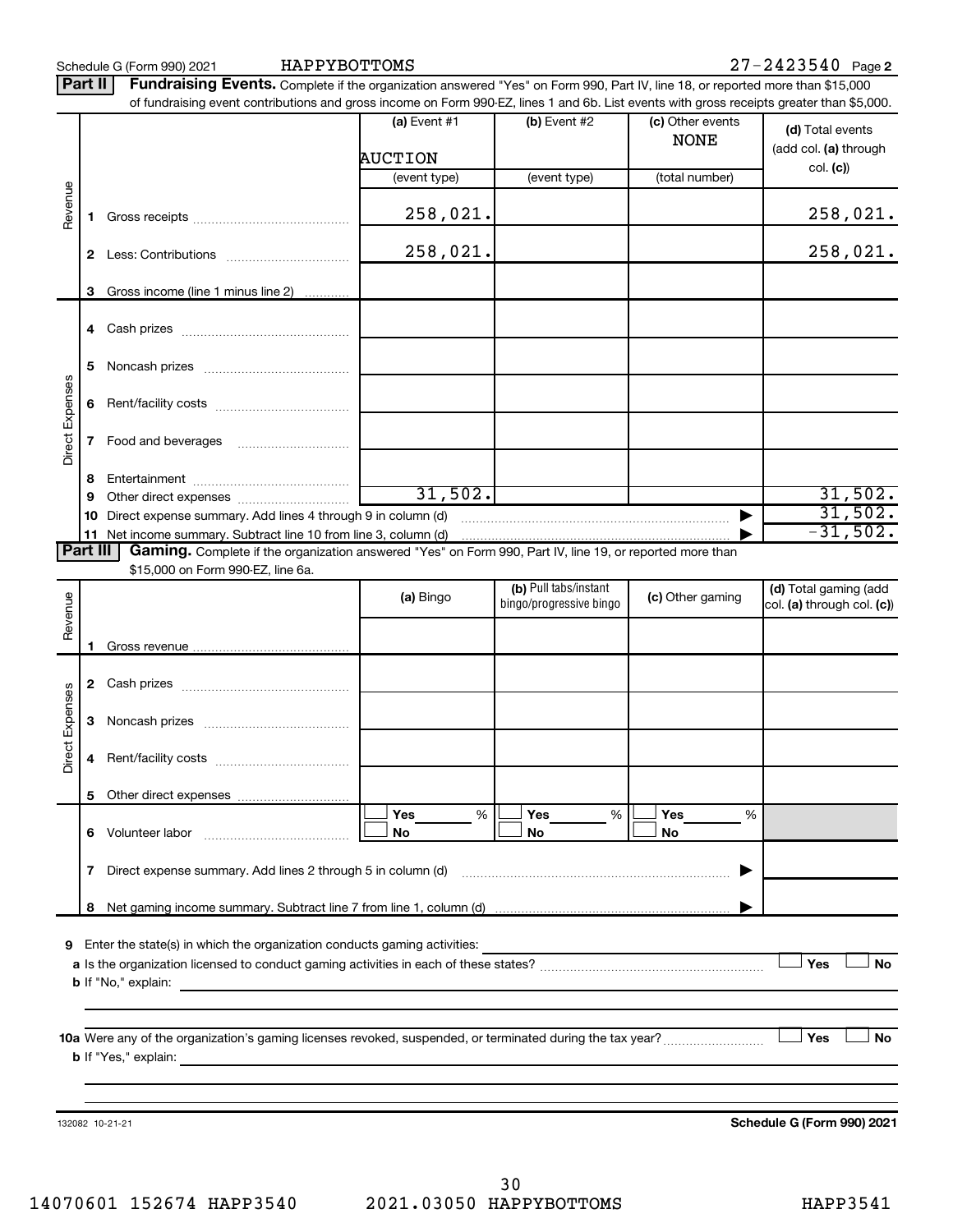| Schedule G (Form 990) 2021                                                   | HAPPYBOTTOMS                                                                                                                                                  | $27 - 2423540$<br>Page 3   |
|------------------------------------------------------------------------------|---------------------------------------------------------------------------------------------------------------------------------------------------------------|----------------------------|
|                                                                              |                                                                                                                                                               | Yes<br>No                  |
|                                                                              | 12 Is the organization a grantor, beneficiary or trustee of a trust, or a member of a partnership or other entity formed                                      |                            |
|                                                                              |                                                                                                                                                               | Yes<br>No                  |
| 13 Indicate the percentage of gaming activity conducted in:                  |                                                                                                                                                               |                            |
|                                                                              |                                                                                                                                                               | %                          |
|                                                                              | <b>b</b> An outside facility <i>www.communicality www.communicality.communicality www.communicality www.communicality.communicality www.communicality.com</i> | 13 <sub>b</sub><br>%       |
|                                                                              | 14 Enter the name and address of the person who prepares the organization's gaming/special events books and records:                                          |                            |
|                                                                              |                                                                                                                                                               |                            |
|                                                                              |                                                                                                                                                               |                            |
|                                                                              |                                                                                                                                                               |                            |
|                                                                              |                                                                                                                                                               |                            |
|                                                                              |                                                                                                                                                               |                            |
|                                                                              | 15a Does the organization have a contract with a third party from whom the organization receives gaming revenue?                                              | Yes<br><b>No</b>           |
|                                                                              |                                                                                                                                                               |                            |
|                                                                              |                                                                                                                                                               |                            |
|                                                                              |                                                                                                                                                               |                            |
| c If "Yes," enter name and address of the third party:                       |                                                                                                                                                               |                            |
|                                                                              |                                                                                                                                                               |                            |
|                                                                              | Name $\blacktriangleright$ $\_\_\_\_\_\_\_\_\_\$                                                                                                              |                            |
|                                                                              |                                                                                                                                                               |                            |
|                                                                              |                                                                                                                                                               |                            |
|                                                                              |                                                                                                                                                               |                            |
| <b>16</b> Gaming manager information:                                        |                                                                                                                                                               |                            |
|                                                                              |                                                                                                                                                               |                            |
|                                                                              | Name $\blacktriangleright$ $\lrcorner$                                                                                                                        |                            |
| Gaming manager compensation > \$                                             |                                                                                                                                                               |                            |
|                                                                              |                                                                                                                                                               |                            |
|                                                                              |                                                                                                                                                               |                            |
|                                                                              |                                                                                                                                                               |                            |
|                                                                              |                                                                                                                                                               |                            |
|                                                                              |                                                                                                                                                               |                            |
| Director/officer                                                             | Employee<br>Independent contractor                                                                                                                            |                            |
|                                                                              |                                                                                                                                                               |                            |
| <b>17</b> Mandatory distributions:                                           |                                                                                                                                                               |                            |
|                                                                              | a Is the organization required under state law to make charitable distributions from the gaming proceeds to                                                   |                            |
| retain the state gaming license?                                             | $\overline{\phantom{a}}$ Yes $\overline{\phantom{a}}$ No                                                                                                      |                            |
|                                                                              | <b>b</b> Enter the amount of distributions required under state law to be distributed to other exempt organizations or spent in the                           |                            |
| organization's own exempt activities during the tax year $\triangleright$ \$ |                                                                                                                                                               |                            |
| <b>Part IV</b>                                                               | Supplemental Information. Provide the explanations required by Part I, line 2b, columns (iii) and (v); and Part III, lines 9, 9b, 10b,                        |                            |
|                                                                              | 15b, 15c, 16, and 17b, as applicable. Also provide any additional information. See instructions.                                                              |                            |
|                                                                              |                                                                                                                                                               |                            |
|                                                                              |                                                                                                                                                               |                            |
|                                                                              |                                                                                                                                                               |                            |
|                                                                              |                                                                                                                                                               |                            |
|                                                                              |                                                                                                                                                               |                            |
|                                                                              |                                                                                                                                                               |                            |
|                                                                              |                                                                                                                                                               |                            |
|                                                                              |                                                                                                                                                               |                            |
|                                                                              |                                                                                                                                                               |                            |
|                                                                              |                                                                                                                                                               |                            |
|                                                                              |                                                                                                                                                               |                            |
|                                                                              |                                                                                                                                                               |                            |
|                                                                              |                                                                                                                                                               |                            |
|                                                                              |                                                                                                                                                               |                            |
|                                                                              |                                                                                                                                                               |                            |
|                                                                              |                                                                                                                                                               |                            |
| 132083 10-21-21                                                              |                                                                                                                                                               | Schedule G (Form 990) 2021 |
|                                                                              | 21                                                                                                                                                            |                            |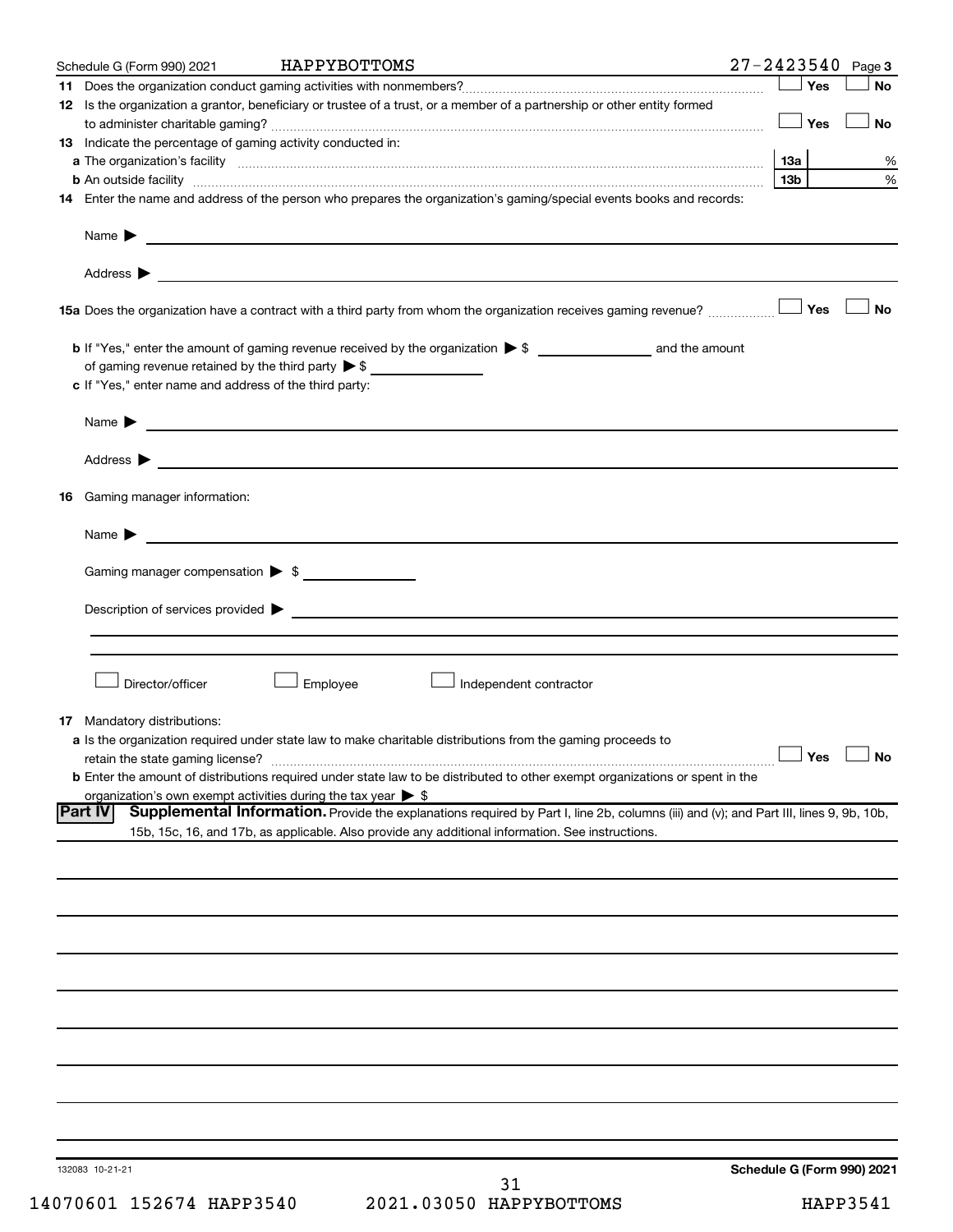*(continued)* Schedule G (Form 990) HAPP Y BO'I"I'OMS Z 7 - Z 4 Z 3 5 4 U Page HAPPYBOTTOMS

| <b>Part IV   Supplemental Information (continued)</b> |  |  |                       |
|-------------------------------------------------------|--|--|-----------------------|
|                                                       |  |  |                       |
|                                                       |  |  |                       |
|                                                       |  |  |                       |
|                                                       |  |  |                       |
|                                                       |  |  |                       |
|                                                       |  |  |                       |
|                                                       |  |  |                       |
|                                                       |  |  |                       |
|                                                       |  |  |                       |
|                                                       |  |  |                       |
|                                                       |  |  |                       |
|                                                       |  |  |                       |
|                                                       |  |  |                       |
|                                                       |  |  |                       |
|                                                       |  |  |                       |
|                                                       |  |  |                       |
|                                                       |  |  |                       |
|                                                       |  |  |                       |
|                                                       |  |  |                       |
|                                                       |  |  |                       |
|                                                       |  |  |                       |
|                                                       |  |  |                       |
|                                                       |  |  |                       |
|                                                       |  |  |                       |
|                                                       |  |  |                       |
|                                                       |  |  |                       |
|                                                       |  |  |                       |
|                                                       |  |  |                       |
|                                                       |  |  |                       |
|                                                       |  |  |                       |
|                                                       |  |  |                       |
|                                                       |  |  |                       |
|                                                       |  |  |                       |
|                                                       |  |  |                       |
|                                                       |  |  |                       |
|                                                       |  |  |                       |
|                                                       |  |  | Schedule G (Form 990) |
|                                                       |  |  |                       |

132084 11-18-21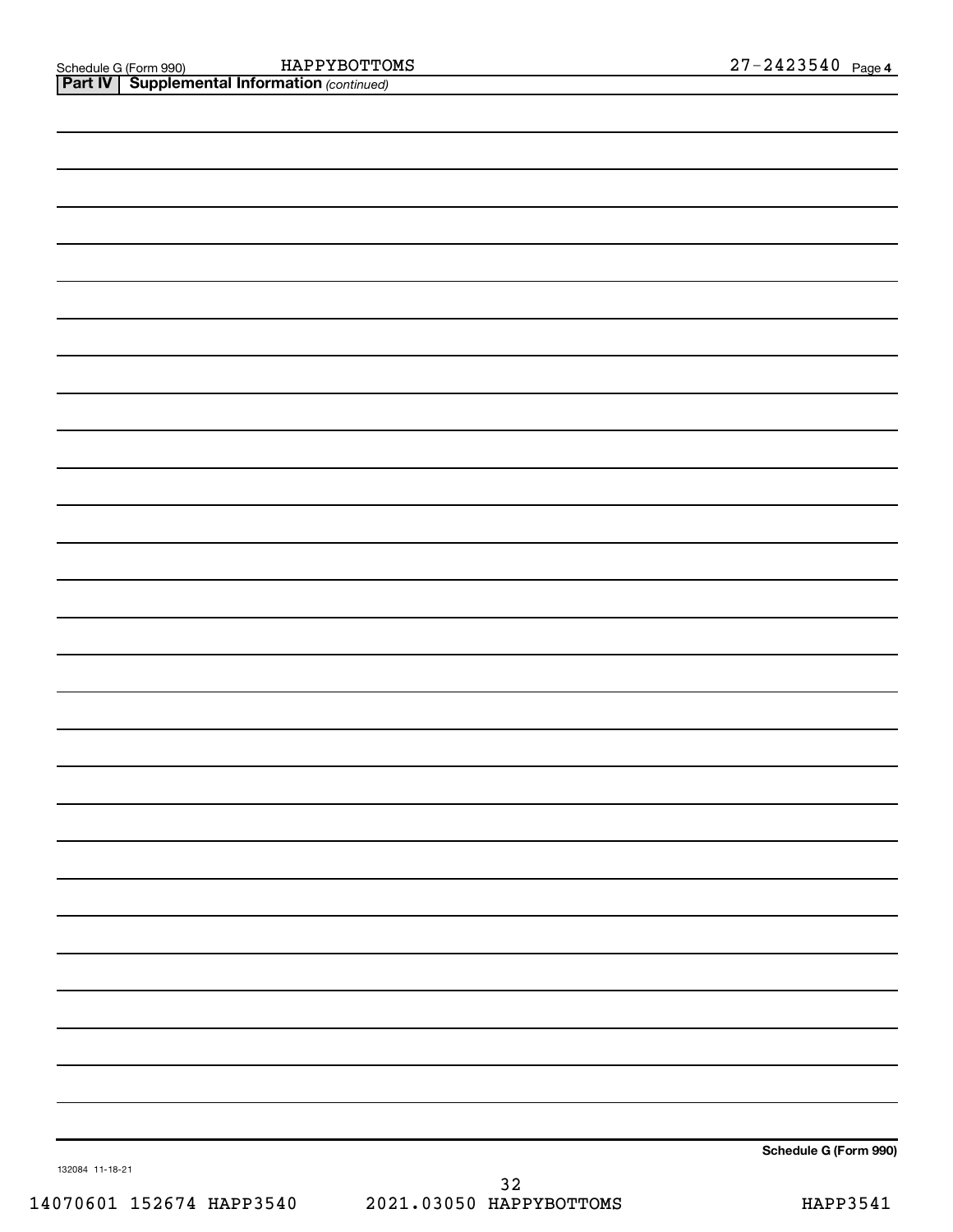#### **SCHEDULE M (Form 990)**

## **Noncash Contributions**

OMB No. 1545-0047

| Department of the Treasury      |  |
|---------------------------------|--|
| <b>Internal Revenue Service</b> |  |

◆ Complete if the organizations answered "Yes" on Form 990, Part IV, lines 29 or 30.<br>▶ Complete if the organizations answered "Yes" on Form 990, Part IV, lines 29 or 30. **Attach to Form 990.**  $\blacktriangleright$ 

 **Go to www.irs.gov/Form990 for instructions and the latest information.** J

**Open to Public Inspection**

Name of the organization

| HAPPYBOTTOMS |  |
|--------------|--|
|--------------|--|

| HAPPYBOTTOMS | $27 - 2423540$ |
|--------------|----------------|
| -----        |                |

| Part I | <b>Types of Property</b>                                                                                                            |                               |                                      |                                                                                                      |                                                              |            |     |    |
|--------|-------------------------------------------------------------------------------------------------------------------------------------|-------------------------------|--------------------------------------|------------------------------------------------------------------------------------------------------|--------------------------------------------------------------|------------|-----|----|
|        |                                                                                                                                     | (a)<br>Check if<br>applicable | (b)<br>Number of<br>contributions or | (c)<br>Noncash contribution<br>amounts reported on<br>items contributed Form 990, Part VIII, line 1g | (d)<br>Method of determining<br>noncash contribution amounts |            |     |    |
| 1.     |                                                                                                                                     |                               |                                      |                                                                                                      |                                                              |            |     |    |
| 2      |                                                                                                                                     |                               |                                      |                                                                                                      |                                                              |            |     |    |
| З      | Art - Fractional interests                                                                                                          |                               |                                      |                                                                                                      |                                                              |            |     |    |
| 4      | Books and publications                                                                                                              |                               |                                      |                                                                                                      |                                                              |            |     |    |
| 5      | Clothing and household goods                                                                                                        |                               |                                      |                                                                                                      |                                                              |            |     |    |
| 6      | Cars and other vehicles                                                                                                             |                               |                                      |                                                                                                      |                                                              |            |     |    |
| 7      |                                                                                                                                     |                               |                                      |                                                                                                      |                                                              |            |     |    |
| 8      |                                                                                                                                     |                               |                                      |                                                                                                      |                                                              |            |     |    |
| 9      | Securities - Publicly traded                                                                                                        |                               |                                      |                                                                                                      |                                                              |            |     |    |
| 10     | Securities - Closely held stock                                                                                                     |                               |                                      |                                                                                                      |                                                              |            |     |    |
| 11     | Securities - Partnership, LLC, or                                                                                                   |                               |                                      |                                                                                                      |                                                              |            |     |    |
|        | trust interests                                                                                                                     |                               |                                      |                                                                                                      |                                                              |            |     |    |
| 12     | Securities - Miscellaneous                                                                                                          |                               |                                      |                                                                                                      |                                                              |            |     |    |
| 13     | Qualified conservation contribution -                                                                                               |                               |                                      |                                                                                                      |                                                              |            |     |    |
|        |                                                                                                                                     |                               |                                      |                                                                                                      |                                                              |            |     |    |
| 14     | Qualified conservation contribution - Other                                                                                         |                               |                                      |                                                                                                      |                                                              |            |     |    |
| 15     | Real estate - Residential                                                                                                           |                               |                                      |                                                                                                      |                                                              |            |     |    |
| 16     | Real estate - Commercial                                                                                                            |                               |                                      |                                                                                                      |                                                              |            |     |    |
| 17     | Real estate - Other New York Channels                                                                                               |                               |                                      |                                                                                                      |                                                              |            |     |    |
| 18     |                                                                                                                                     |                               |                                      |                                                                                                      |                                                              |            |     |    |
| 19     |                                                                                                                                     |                               |                                      |                                                                                                      |                                                              |            |     |    |
| 20     | Drugs and medical supplies                                                                                                          |                               |                                      |                                                                                                      |                                                              |            |     |    |
| 21     |                                                                                                                                     |                               |                                      |                                                                                                      |                                                              |            |     |    |
| 22     |                                                                                                                                     |                               |                                      |                                                                                                      |                                                              |            |     |    |
| 23     |                                                                                                                                     |                               |                                      |                                                                                                      |                                                              |            |     |    |
| 24     | Archeological artifacts                                                                                                             |                               |                                      |                                                                                                      |                                                              |            |     |    |
| 25     | (DIAPERS / DIS)<br>Other $\blacktriangleright$                                                                                      | $\overline{\textbf{x}}$       | 365,945                              |                                                                                                      | 411,644.FAIR MARKET VALUE                                    |            |     |    |
| 26     | (WIPES<br>Other $\blacktriangleright$                                                                                               | $\overline{\textbf{x}}$       | 291,500                              |                                                                                                      | 5,830. FAIR MARKET VALUE                                     |            |     |    |
| 27     | Other $\blacktriangleright$                                                                                                         |                               |                                      |                                                                                                      |                                                              |            |     |    |
| 28     | Other $\blacktriangleright$                                                                                                         |                               |                                      |                                                                                                      |                                                              |            |     |    |
| 29     | Number of Forms 8283 received by the organization during the tax year for contributions                                             |                               |                                      |                                                                                                      |                                                              |            |     |    |
|        | for which the organization completed Form 8283, Part V, Donee Acknowledgement                                                       |                               |                                      | 29                                                                                                   |                                                              |            |     |    |
|        |                                                                                                                                     |                               |                                      |                                                                                                      |                                                              |            | Yes | No |
|        | 30a During the year, did the organization receive by contribution any property reported in Part I, lines 1 through 28, that it      |                               |                                      |                                                                                                      |                                                              |            |     |    |
|        | must hold for at least three years from the date of the initial contribution, and which isn't required to be used for               |                               |                                      |                                                                                                      |                                                              |            |     |    |
|        |                                                                                                                                     |                               |                                      |                                                                                                      |                                                              | <b>30a</b> |     | x  |
|        | <b>b</b> If "Yes," describe the arrangement in Part II.                                                                             |                               |                                      |                                                                                                      |                                                              |            |     |    |
| 31     | Does the organization have a gift acceptance policy that requires the review of any nonstandard contributions?                      |                               |                                      |                                                                                                      |                                                              | 31         |     | x  |
|        | 32a Does the organization hire or use third parties or related organizations to solicit, process, or sell noncash<br>contributions? |                               |                                      |                                                                                                      |                                                              | <b>32a</b> |     | X  |
|        | <b>b</b> If "Yes," describe in Part II.                                                                                             |                               |                                      |                                                                                                      |                                                              |            |     |    |

**For Paperwork Reduction Act Notice, see the Instructions for Form 990. Schedule M (Form 990) 2021** LHA describe in Part II.

**33** If the organization didn't report an amount in column (c) for a type of property for which column (a) is checked,

132141 11-17-21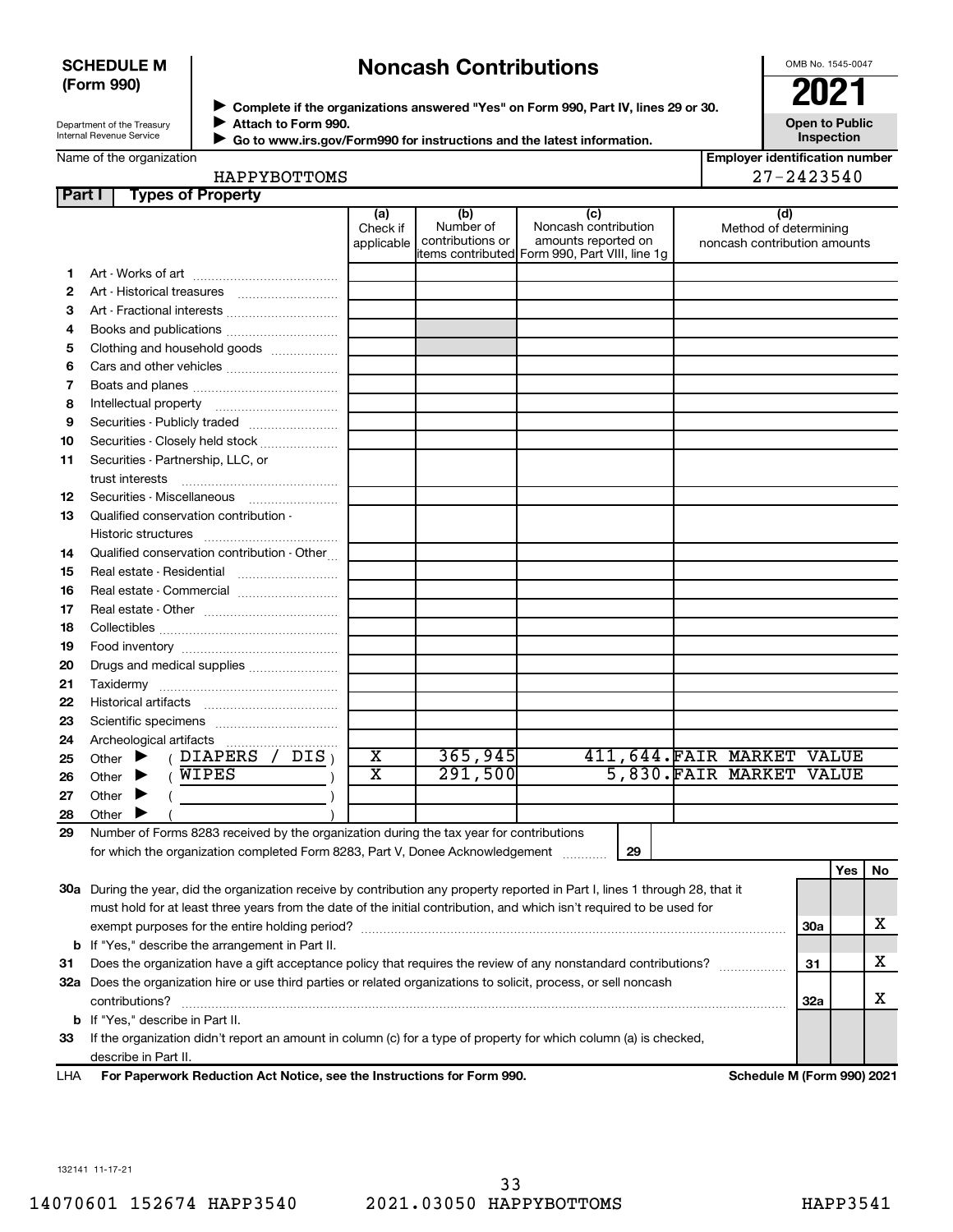**2**

Schedule M (Form 990) 2021 HAPPYBOTTOMS<br>**Part II** Supplemental Information. Provide the information required by Part I. lines 30b. 32b. and 33. and whether the orga Provide the information required by Part I, lines 30b, 32b, and 33, and whether the organization is reporting in Part I, column (b), the number of contributions, the number of items received, or a combination of both. Also complete this part for any additional information. **Part II Supplemental Information.** 

| 132142 11-17-21 | Schedule M (Form 990) 2021 |
|-----------------|----------------------------|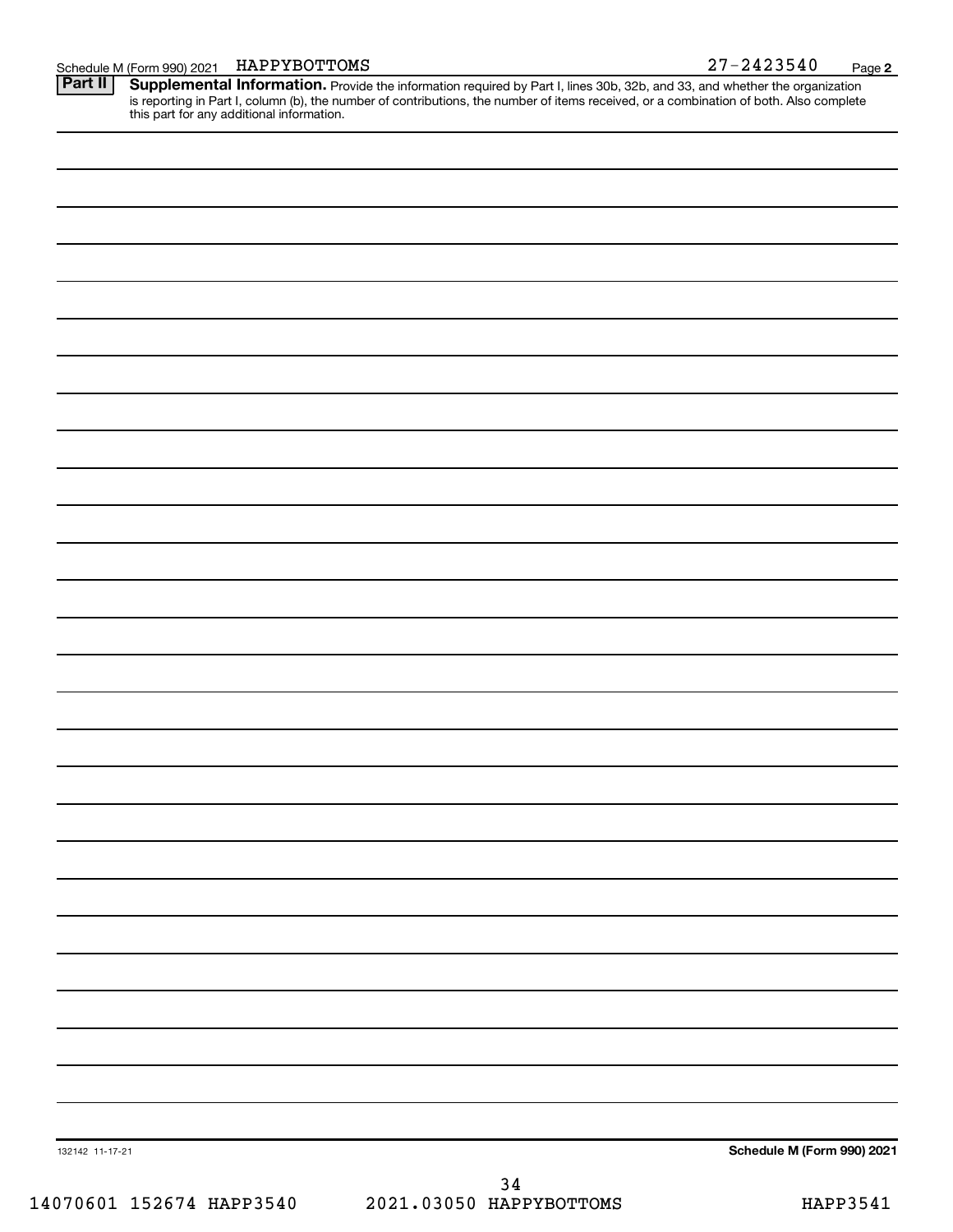**(Form 990)**

**Complete to provide information for responses to specific questions on Form 990 or 990-EZ or to provide any additional information. | Attach to Form 990 or Form 990-EZ. | Go to www.irs.gov/Form990 for the latest information. SCHEDULE O Supplemental Information to Form 990 or 990-EZ**  $\frac{1000000}{202}$ 

OMB No. 1545-0047 **Open to Public Inspection**

HAPPYBOTTOMS 27-2423540

**Employer identification number**

FORM 990, PART III, LINE 1, DESCRIPTION OF ORGANIZATION MISSION:

NEED THROUGH DIAPER ASSISTANCE, EDUCATION AND CONNECTION TO SERVICES.

FORM 990, PART III, LINE 4A, PROGRAM SERVICE ACCOMPLISHMENTS: MOTHERS OF MEDICAID-ELIGIBLE NEWBORNS UPON DISCHARGE FROM ONE OF SIX DISTRIBUTION HOSPITAL SITES, ALONG WITH INFORMATION ABOUT HOW TO ACCESS ONGOING SERVICES. OUR POTTY TRAINING EDUCATION PROGRAM HELPS FAMILIES CLOSE THE DIAPER NEED CYCLE AND ELIMINATE DIAPER EXPENSE WITH READINESS SCREENING, CURRICULUM, AND SUPPLY KIT.

IN THE THROES OF A GLOBAL PANDEMIC, HAPPYBOTTOMS CONTINUED AND EXPANDED DELIVERY AND WAS RECOGNIZED BY NONPROFIT CONNECT AND THE COMMUNITY AS "PIVOTING PIONEER" BECAUSE OF OUR PANDEMIC RELATED EFFORTS. TO MEET THE INCREASING DEMAND FOR DIAPERS DURING 2021, THREE EMERGENCY INITIATIVES WERE LAUNCHED: HOME DELIVERY, MASS DISTRIBUTION EVENTS WITH HARVESTERS COMMUNITY FOOD NETWORK AND DRIVE-UP DISTRIBUTION AT THE HAPPYBOTTOMS WAREHOUSE.

FORM 990, PART VI, SECTION B, LINE 11B:

COPY OF FORM 990 IS SENT TO THE GOVERNING BOARD OF HAPPYBOTTOMS.

FORM 990, PART VI, SECTION B, LINE 12C:

THE POLICY IS MONITORED BY THE BOARD OF DIRECTORS.

FORM 990, PART VI, SECTION B, LINE 15:

LHA For Paperwork Reduction Act Notice, see the Instructions for Form 990 or 990-EZ. Schedule O (Form 990) 2021 APPROVED BY THE EXECUTIVE COMMITTEE AS PART OF THE ANNUAL BUDGET APPROVAL,

132211 11-11-21